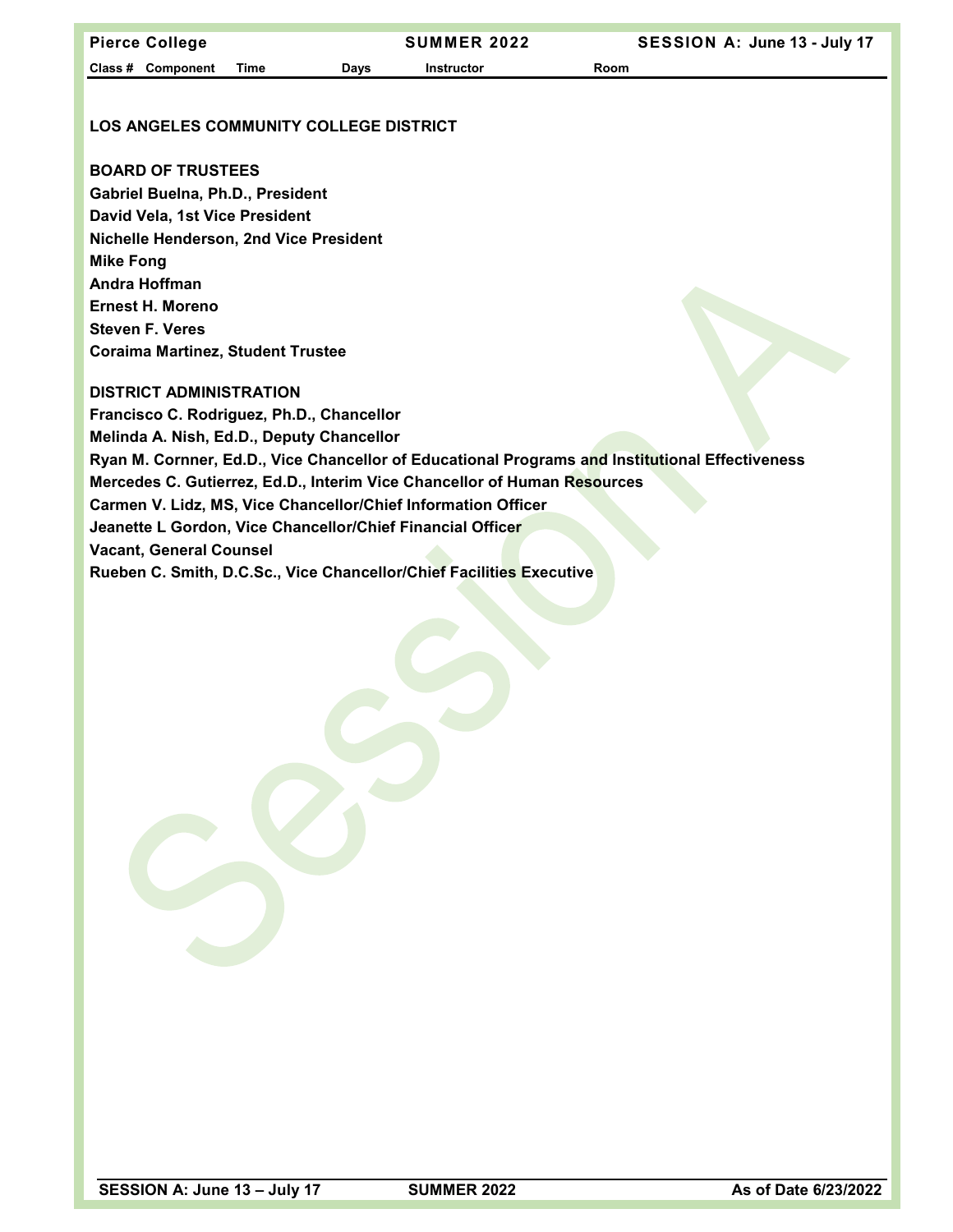| <b>SUMMER 2022</b><br>SESSION A: June 13 - July 17<br><b>Pierce College</b>                                                                                                                                                                                                                                                                                                                                                                                                           |  |
|---------------------------------------------------------------------------------------------------------------------------------------------------------------------------------------------------------------------------------------------------------------------------------------------------------------------------------------------------------------------------------------------------------------------------------------------------------------------------------------|--|
| Room<br>Class # Component<br>Time<br>Days<br>Instructor                                                                                                                                                                                                                                                                                                                                                                                                                               |  |
| <b>Accounting</b>                                                                                                                                                                                                                                                                                                                                                                                                                                                                     |  |
| Business Administration Department Chair: Jose Luis Fernandez.                                                                                                                                                                                                                                                                                                                                                                                                                        |  |
| Email FernanJ2@piercecollge.edu.                                                                                                                                                                                                                                                                                                                                                                                                                                                      |  |
| Faculty Advisor: Robert Foster.                                                                                                                                                                                                                                                                                                                                                                                                                                                       |  |
| ACCTG 001-INTRODUCTORY ACCOUNTING I (UC/CSU) - 5 UNITS                                                                                                                                                                                                                                                                                                                                                                                                                                |  |
| 10123<br>17:50 hrs/wk<br><b>TBA</b><br>Ignatovski, S<br><b>INTERNET</b><br>Lec                                                                                                                                                                                                                                                                                                                                                                                                        |  |
| This is a fully-online course using Canvas. Open Canvas to view course materials beginning on the first day of the<br>semester/term through the student portal mycollege.laccd.edu. Enrolled students will receive an email containing important<br>course information in their official LACCD email account about one week before the semester begins. For questions, please<br>contact your instructor at <i>IgnatoS@piercecollege.edu.</i><br>(Starts 06/13/2022, Ends 07/17/2022) |  |
| <b>ACCTG 002-INTRODUCTORY ACCOUNTING II (UC/CSU) - 5 UNITS</b>                                                                                                                                                                                                                                                                                                                                                                                                                        |  |
| Prerequisite: Accounting 1 with a grade of "C" or better. For courses completed outside of the LACCD, proof of eligibility must be taken to<br>Counseling.                                                                                                                                                                                                                                                                                                                            |  |
| 11560<br>17:50 hrs/wk<br>Lec<br>TBA<br>Basmadzhyan, B<br><b>INTERNET</b>                                                                                                                                                                                                                                                                                                                                                                                                              |  |
| This is a fully-online course using Canvas. Open Canvas to view course materials beginning on the first day of the<br>semester/term through the student portal mycollege.laccd.edu. Enrolled students will receive an email containing important<br>course information in their official LACCD email account about one week before the semester begins. For questions, please<br>contact your instructor at BasmadB@piercecollege.edu.<br>(Starts 06/13/2022, Ends 07/17/2022)        |  |
|                                                                                                                                                                                                                                                                                                                                                                                                                                                                                       |  |
| <b>Administration of Justice</b>                                                                                                                                                                                                                                                                                                                                                                                                                                                      |  |
| Political Science/Economics/Criminal Justice Department Chair: Kaycea Campbell.                                                                                                                                                                                                                                                                                                                                                                                                       |  |
| Phone: (818) 710-4134. Office: FO 3004.                                                                                                                                                                                                                                                                                                                                                                                                                                               |  |
| Email: CampbeKT@piercecollege.edu.                                                                                                                                                                                                                                                                                                                                                                                                                                                    |  |
| Faculty Advisor: Kathy Oborn.                                                                                                                                                                                                                                                                                                                                                                                                                                                         |  |
| Email: ObornKM@piercecollege.edu. Phone: (818) 710-2587.                                                                                                                                                                                                                                                                                                                                                                                                                              |  |
| There are no prerequisites for any Administration of Justice courses. You may take Administration of Justice courses in any order.                                                                                                                                                                                                                                                                                                                                                    |  |
| ADM JUS 001-INTRODUCTION TO ADMINISTRATION OF JUSTICE (UC/CSU) - 3 UNITS<br><b>REQUIREMENT DESIGNATION: MEETS IGETC 4H CSU D8</b>                                                                                                                                                                                                                                                                                                                                                     |  |
| 10345<br>Oborn, KM<br><b>INTERNET</b><br>10:30 hrs/wk<br><b>TBA</b><br>Lec                                                                                                                                                                                                                                                                                                                                                                                                            |  |
| This is a fully-online course using Canyas. Open Canyas to view course materials beginning on the first day of the<br>semester/term through the student portal mycollege.laccd.edu. Enrolled students will receive an email containing important<br>course information in their official LACCD email account about one week before the semester begins. For questions, please<br>contact your instructor at ObornKM@piercecollege.edu.<br>(Starts 06/13/2022, Ends 07/17/2022)        |  |
|                                                                                                                                                                                                                                                                                                                                                                                                                                                                                       |  |
| ADM JUS 002-CONCEPTS OF CRIMINAL LAW (UC/CSU) - 3 UNITS<br><b>REQUIREMENT DESIGNATION: MEETS IGETC 4H CSU D8</b>                                                                                                                                                                                                                                                                                                                                                                      |  |
| 10382<br>Rich, KE<br><b>INTERNET</b><br>$10:30$ hrs/wk<br>TBA<br>Lec                                                                                                                                                                                                                                                                                                                                                                                                                  |  |
| This is a fully-online course using Canvas. Open Canvas to view course materials beginning on the first day of the<br>semester/term through the student portal mycollege.laccd.edu. Enrolled students will receive an email containing important<br>course information in their official LACCD email account about one week before the semester begins. For questions, please<br>contact your instructor at RichKE@piercecollege.edu.<br>(Starts 06/13/2022, Ends 07/17/2022)         |  |
|                                                                                                                                                                                                                                                                                                                                                                                                                                                                                       |  |
| Anthropology                                                                                                                                                                                                                                                                                                                                                                                                                                                                          |  |
| Anthropological & Geographical Sciences Department Chair: Erin Hayes.<br>Phone: 710-4305. Office: FO 3005.                                                                                                                                                                                                                                                                                                                                                                            |  |
| Faculty Advisors: Dr. Erin Hayes. Phone: 710-4305. Office: FO 3005.                                                                                                                                                                                                                                                                                                                                                                                                                   |  |
| Dr. Brian Pierson. Phone: 710-2876. Office: FO 2903.                                                                                                                                                                                                                                                                                                                                                                                                                                  |  |
| ANTHRO 101-HUMAN BIOLOGICAL EVOLUTION (UC/CSU) - 3 UNITS<br><b>REQUIREMENT DESIGNATION: MEETS IGETC 5B CSU B2</b>                                                                                                                                                                                                                                                                                                                                                                     |  |
| SESSION A: June 13 - July 17<br>As of Date 6/23/2022<br><b>SUMMER 2022</b>                                                                                                                                                                                                                                                                                                                                                                                                            |  |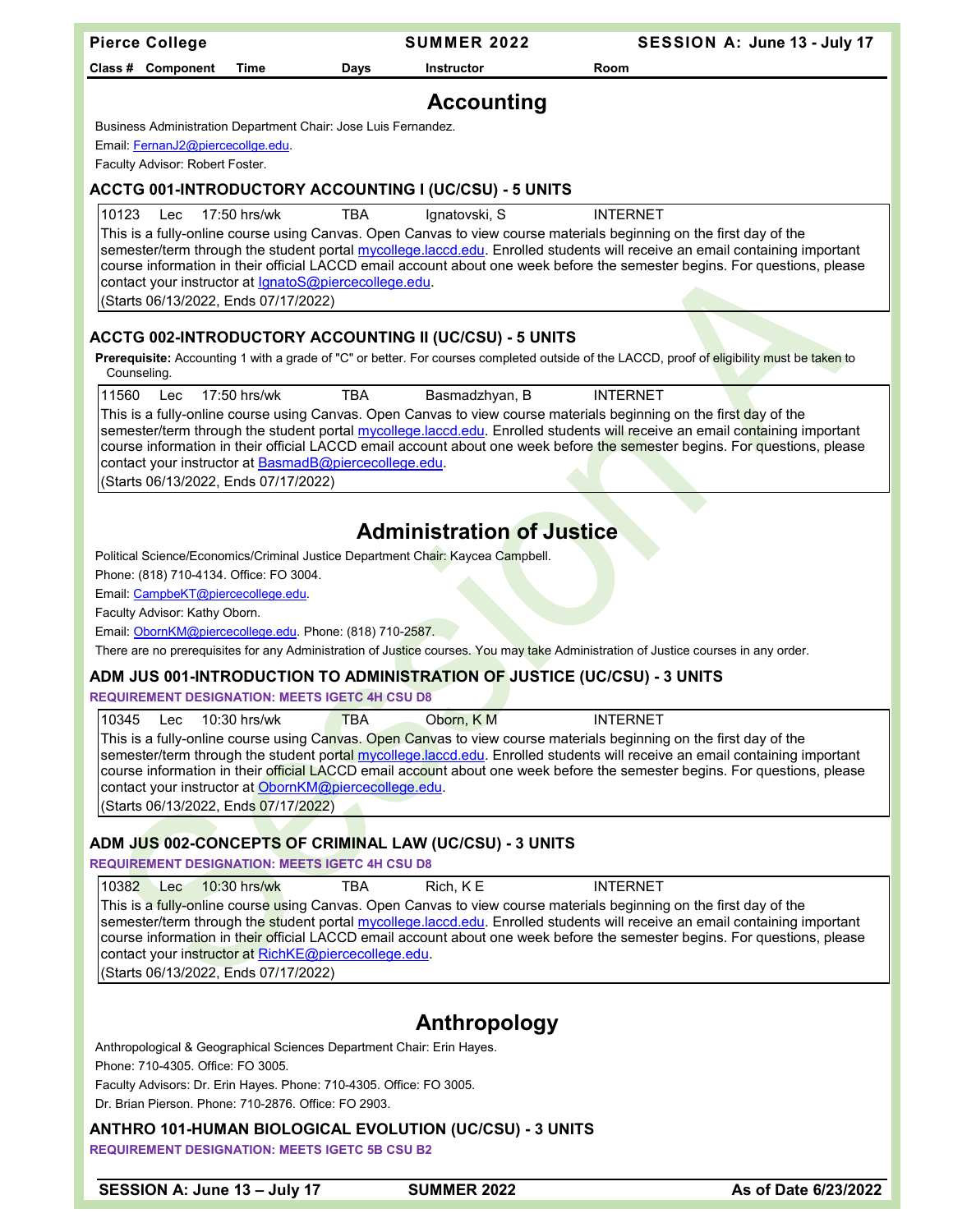| <b>Pierce College</b>                                                                                                          | <b>SUMMER 2022</b>         |                                                                                                                                                                                                                                                                                               | SESSION A: June 13 - July 17 |
|--------------------------------------------------------------------------------------------------------------------------------|----------------------------|-----------------------------------------------------------------------------------------------------------------------------------------------------------------------------------------------------------------------------------------------------------------------------------------------|------------------------------|
| Class # Component<br>Time                                                                                                      | Days<br>Instructor         | Room                                                                                                                                                                                                                                                                                          |                              |
| Note: Students interested in earning laboratory credit are encouraged to enroll in Anthropology 111.                           |                            |                                                                                                                                                                                                                                                                                               |                              |
| 13759 Lec 11:00 am - 1:50 pm MTWTh Hardy, M                                                                                    |                            | ELM 1705                                                                                                                                                                                                                                                                                      | (CANCELLED)                  |
|                                                                                                                                |                            | This class is taught on campus and students may attend either in person or online (DD: dual delivery) through Zoom.                                                                                                                                                                           |                              |
| $  \mathcal{O}  $                                                                                                              |                            | This class uses free, online materials, also known as Open Educational Resources (OER). Contact the instructor for                                                                                                                                                                            |                              |
| more information.<br>(Starts 06/13/2022, Ends 07/17/2022)                                                                      |                            |                                                                                                                                                                                                                                                                                               |                              |
|                                                                                                                                |                            |                                                                                                                                                                                                                                                                                               |                              |
| 14963 Lec 11:00 am - 1:50 pm MTWTh                                                                                             | Hardy, M                   | $HWE-OL$                                                                                                                                                                                                                                                                                      | (CANCELLED)                  |
| addition to completing assignments.                                                                                            |                            | This class requires students to be online and interacting with their instructor during the times shown in class schedule in                                                                                                                                                                   |                              |
|                                                                                                                                |                            | This is a fully online course using Canvas. Open Canvas to view course materials beginning on the first day of the                                                                                                                                                                            |                              |
|                                                                                                                                |                            | semester/term through the student portal mycollege.laccd.edu. Enrolled students will receive an email containing important<br>course information in their official LACCD email account about one week before the semester begins. For questions, please                                       |                              |
| contact your instructor at HardyM@piercecollege.edu.                                                                           |                            |                                                                                                                                                                                                                                                                                               |                              |
| $\circledcirc$                                                                                                                 |                            | This class uses free, online materials, also known as Open Educational Resources (OER). Contact the instructor for                                                                                                                                                                            |                              |
| more information.                                                                                                              |                            |                                                                                                                                                                                                                                                                                               |                              |
| (Starts 06/13/2022, Ends 07/17/2022)                                                                                           |                            |                                                                                                                                                                                                                                                                                               |                              |
| 15033<br>$10:30$ hrs/wk<br><b>Lec</b>                                                                                          | <b>TBA</b><br>Hardy, M     | <b>INTERNET</b><br>(ADDED)                                                                                                                                                                                                                                                                    |                              |
|                                                                                                                                |                            | This is a fully-online course using Canvas. Open Canvas to view course materials beginning on the first day of the<br>semester/term through the student portal mycollege.laccd.edu. Enrolled students will receive an email containing important                                              |                              |
|                                                                                                                                |                            | course information in their official LACCD email account about one week before the semester begins. For questions, please                                                                                                                                                                     |                              |
| contact your instructor at HardyM@piercecollege.edu.                                                                           |                            |                                                                                                                                                                                                                                                                                               |                              |
|                                                                                                                                |                            | This class uses free, online materials, also known as Open Educational Resources (OER). Contact the instructor for                                                                                                                                                                            |                              |
| more information.<br>(Starts 06/13/2022, Ends 07/17/2022)                                                                      |                            |                                                                                                                                                                                                                                                                                               |                              |
|                                                                                                                                |                            |                                                                                                                                                                                                                                                                                               |                              |
| 10544<br>10:30 hrs/wk<br>Lec                                                                                                   | Faulseit, RK<br><b>TBA</b> | <b>INTERNET</b>                                                                                                                                                                                                                                                                               |                              |
|                                                                                                                                |                            | This is a fully-online course using Canvas. Open Canvas to view course materials beginning on the first day of the<br>semester/term through the student portal mycollege laccd edu. Enrolled students will receive an email containing important                                              |                              |
|                                                                                                                                |                            | course information in their official LACCD email account about one week before the semester begins. For questions, please                                                                                                                                                                     |                              |
| contact your instructor at <b>FaulseRK@piercecollege.edu</b> .<br>(Starts 06/13/2022, Ends 07/17/2022)                         |                            |                                                                                                                                                                                                                                                                                               |                              |
|                                                                                                                                |                            |                                                                                                                                                                                                                                                                                               |                              |
| 13018<br>10:30 hrs/wk<br><b>Lec</b>                                                                                            | <b>TBA</b><br>Pierson, B E | <b>INTERNET</b>                                                                                                                                                                                                                                                                               |                              |
|                                                                                                                                |                            | This is a fully-online course using Ca <mark>nv</mark> as. Ope <mark>n Ca</mark> nva <mark>s to vie</mark> w course materials beginning on the first day of the<br>semester/term through the student portal mycollege.laccd.edu. Enrolled students will receive an email containing important |                              |
|                                                                                                                                |                            | course information in their official LACCD email account about one week before the semester begins. For questions, please                                                                                                                                                                     |                              |
| contact your instructor at PiersoBE@piercecollege.edu.<br>(Starts 06/13/2022, Ends 07/17/2022)                                 |                            |                                                                                                                                                                                                                                                                                               |                              |
|                                                                                                                                |                            |                                                                                                                                                                                                                                                                                               |                              |
|                                                                                                                                |                            | ANTHRO 102-HUMAN WAYS OF LIFE: CULTURAL ANTHROPOLOGY (UC/CSU) - 3 UNITS                                                                                                                                                                                                                       |                              |
| <b>REQUIREMENT DESIGNATION: MEETS IGETC 4A CSU D1</b>                                                                          |                            |                                                                                                                                                                                                                                                                                               |                              |
| Note: Provider approved by the California Board of Nursing. This course awards 45 contact hours for nurses.                    |                            |                                                                                                                                                                                                                                                                                               |                              |
| 10572<br>Lec<br>$10:30$ hrs/wk                                                                                                 | <b>TBA</b><br>Hayes, E J   | <b>INTERNET</b>                                                                                                                                                                                                                                                                               |                              |
|                                                                                                                                |                            | This is a fully-online course using Canvas. Open Canvas to view course materials beginning on the first day of the<br>semester/term through the student portal mycollege.laccd.edu. Enrolled students will receive an email containing important                                              |                              |
|                                                                                                                                |                            | course information in their official LACCD email account about one week before the semester begins. For questions, please                                                                                                                                                                     |                              |
| contact your instructor at HayesEJ@piercecollege.edu.                                                                          |                            |                                                                                                                                                                                                                                                                                               |                              |
| $  \textcircled{8} $<br>more information.                                                                                      |                            | This class uses free, online materials, also known as Open Educational Resources (OER). Contact the instructor for                                                                                                                                                                            |                              |
| (Starts 06/13/2022, Ends 07/17/2022)                                                                                           |                            |                                                                                                                                                                                                                                                                                               |                              |
|                                                                                                                                |                            |                                                                                                                                                                                                                                                                                               |                              |
| ANTHRO 111-LABORATORY IN HUMAN BIOLOGICAL EVOLUTION (UC/CSU) - 1 UNIT<br><b>REQUIREMENT DESIGNATION: MEETS IGETC 5C CSU B3</b> |                            |                                                                                                                                                                                                                                                                                               |                              |
| Corequisite: Concurrent enrollment in Anthropology 101. Previous completion of Anthropology 101 is allowable.                  |                            |                                                                                                                                                                                                                                                                                               |                              |
| 11360<br>Lab<br>10:30 hrs/wk                                                                                                   | <b>TBA</b><br>Keating, A J | <b>INTERNET</b>                                                                                                                                                                                                                                                                               |                              |
|                                                                                                                                |                            | This is a fully-online course using Canvas. Open Canvas to view course materials beginning on the first day of the                                                                                                                                                                            |                              |
|                                                                                                                                |                            | semester/term through the student portal mycollege.laccd.edu. Enrolled students will receive an email containing important                                                                                                                                                                    |                              |
| SESSION A: June 13 - July 17                                                                                                   | <b>SUMMER 2022</b>         |                                                                                                                                                                                                                                                                                               | As of Date 6/23/2022         |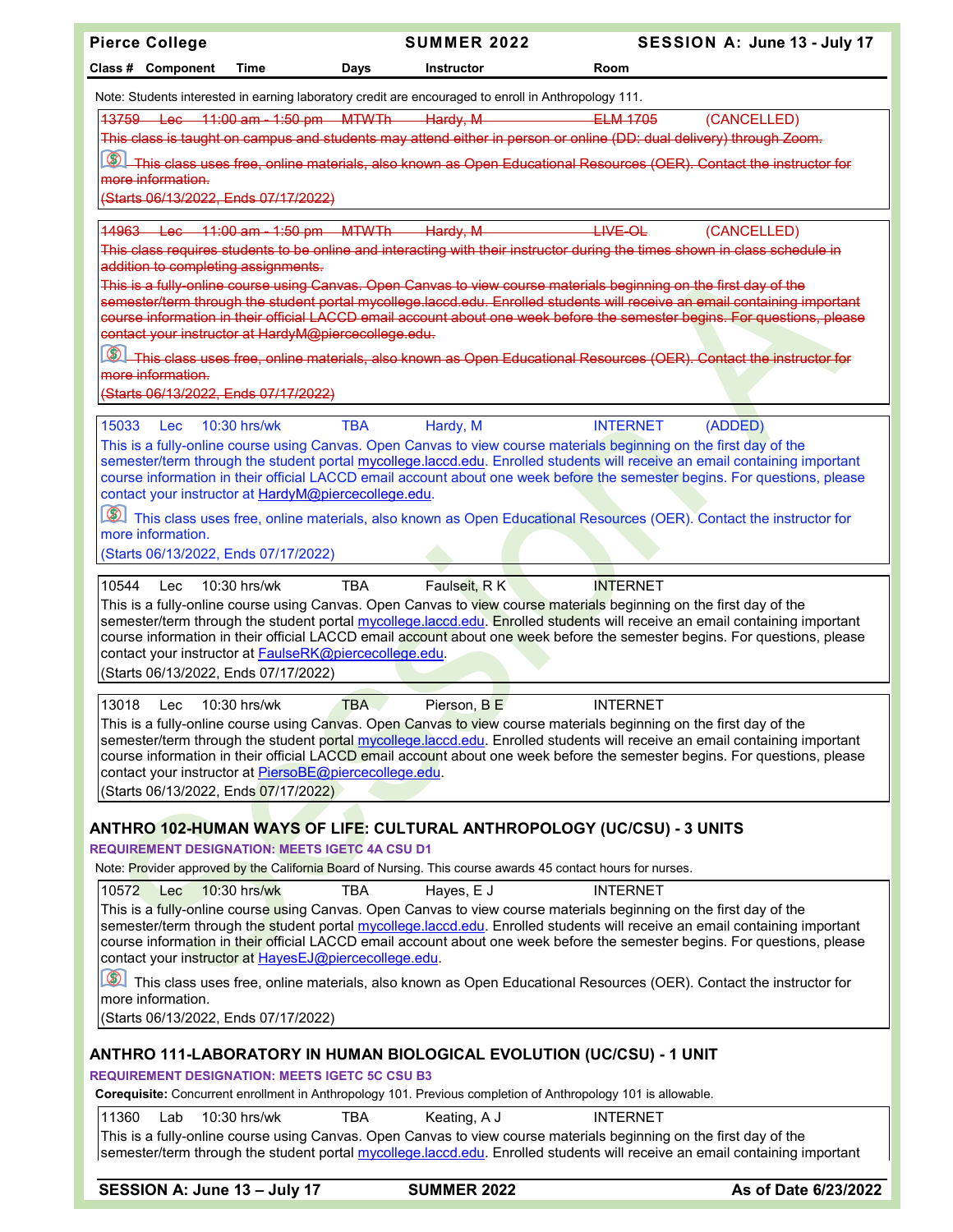| <b>Pierce College</b>                                                                                                                                                                                                                                                                                                                                                                                                                                                                                                                | <b>SUMMER 2022</b>        | SESSION A: June 13 - July 17                                                                                                          |                      |
|--------------------------------------------------------------------------------------------------------------------------------------------------------------------------------------------------------------------------------------------------------------------------------------------------------------------------------------------------------------------------------------------------------------------------------------------------------------------------------------------------------------------------------------|---------------------------|---------------------------------------------------------------------------------------------------------------------------------------|----------------------|
| Class # Component<br>Time                                                                                                                                                                                                                                                                                                                                                                                                                                                                                                            | <b>Instructor</b><br>Days | Room                                                                                                                                  |                      |
| course information in their official LACCD email account about one week before the semester begins. For questions, please<br>contact your instructor at KeatinAJ@piercecollege.edu.<br>(Starts 06/13/2022, Ends 07/17/2022)                                                                                                                                                                                                                                                                                                          |                           |                                                                                                                                       |                      |
| ANTHRO 121-ANTHROPOLOGY OF RELIGION, MAGIC AND WITCHCRAFT (UC/CSU) - 3 UNITS                                                                                                                                                                                                                                                                                                                                                                                                                                                         |                           |                                                                                                                                       |                      |
| <b>REQUIREMENT DESIGNATION: MEETS IGETC 3B CSU C2</b>                                                                                                                                                                                                                                                                                                                                                                                                                                                                                |                           |                                                                                                                                       |                      |
| 13761<br>10:30 hrs/wk<br>Lec<br>This is a fully-online course using Canvas. Open Canvas to view course materials beginning on the first day of the<br>semester/term through the student portal mycollege.laccd.edu. Enrolled students will receive an email containing important<br>course information in their official LACCD email account about one week before the semester begins. For questions, please<br>contact your instructor at AvetyaMA@piercecollege.edu.<br>more information.<br>(Starts 06/13/2022, Ends 07/17/2022) | <b>TBA</b><br>Avetyan, MA | <b>INTERNET</b><br>This class uses free, online materials, also known as Open Educational Resources (OER). Contact the instructor for |                      |
| 15234<br><b>Lec</b><br>10:30 hrs/wk                                                                                                                                                                                                                                                                                                                                                                                                                                                                                                  | <b>TBA</b><br>Kirwin, AR  | <b>INTERNET</b><br>(ADDED)                                                                                                            |                      |
| This is a fully-online course using Canvas. Open Canvas to view course materials beginning on the first day of the<br>semester/term through the student portal mycollege.laccd.edu. Enrolled students will receive an email containing important<br>course information in their official LACCD email account about one week before the semester begins. For questions, please<br>contact your instructor at KirwinAR@piercecollege.edu.<br>(Starts 06/13/2022, Ends 07/17/2022)                                                      |                           |                                                                                                                                       |                      |
| 10:00 am - 12:50 pm MTWTh<br>14914<br>$\pm$ ee                                                                                                                                                                                                                                                                                                                                                                                                                                                                                       | Hickey, M L               | <b>EL CAMINO</b><br>(CANCELLED)                                                                                                       |                      |
| El Camino Real High School Center.                                                                                                                                                                                                                                                                                                                                                                                                                                                                                                   |                           |                                                                                                                                       |                      |
| This section is part of an approved Dual Enrollment pathway program and is restricted to high school students only.                                                                                                                                                                                                                                                                                                                                                                                                                  |                           |                                                                                                                                       |                      |
| For information on how to register, please contact Pierce College, Office of Academic Outreach: Outreach@piercecollege.edu.                                                                                                                                                                                                                                                                                                                                                                                                          |                           |                                                                                                                                       |                      |
| (Starts 06/13/2022, Ends 07/17/2022)                                                                                                                                                                                                                                                                                                                                                                                                                                                                                                 |                           |                                                                                                                                       |                      |
| 15428<br>10:30 hrs/wk<br>Lec<br>El Camino Real High School Center.<br>This section is part of an approved Dual Enrollment pathway program and is restricted to high school students only.                                                                                                                                                                                                                                                                                                                                            | <b>TBA</b><br>Hickey, ML  | (ADDED)<br><b>INTERNET</b>                                                                                                            |                      |
| For information on how to register, please contact Pierce College, Office of Academic Outreach: Outreach@piercecollege.edu.                                                                                                                                                                                                                                                                                                                                                                                                          |                           |                                                                                                                                       |                      |
| This is a fully-online course using Canvas. Open Canvas to view course materials beginning on the first day of the<br>semester/term through the student portal mycollege.laccd.edu. Enrolled students will receive an email containing important<br>course information in their official LACCD email account about one week before the semester begins. For questions, please<br>contact your instructor at HickeyML@piercecollege.edu.<br>(Starts 06/13/2022, Ends 07/17/2022)                                                      |                           |                                                                                                                                       |                      |
|                                                                                                                                                                                                                                                                                                                                                                                                                                                                                                                                      |                           |                                                                                                                                       |                      |
|                                                                                                                                                                                                                                                                                                                                                                                                                                                                                                                                      | Art                       |                                                                                                                                       |                      |
| Art Department Chair: M. Cooper.                                                                                                                                                                                                                                                                                                                                                                                                                                                                                                     |                           |                                                                                                                                       |                      |
| Phone: 610-6548. Office: ART 3308D.<br>Email: CooperMJ3@piercecollege.edu.                                                                                                                                                                                                                                                                                                                                                                                                                                                           |                           |                                                                                                                                       |                      |
| Faculty Advisor: M. Cooper.                                                                                                                                                                                                                                                                                                                                                                                                                                                                                                          |                           |                                                                                                                                       |                      |
| See also Digital Imaging class listed under Multimedia.                                                                                                                                                                                                                                                                                                                                                                                                                                                                              |                           |                                                                                                                                       |                      |
| ART 101-SURVEY OF ART HISTORY I (UC/CSU) - 3 UNITS<br><b>REQUIREMENT DESIGNATION: MEETS IGETC 3A CSU C1</b>                                                                                                                                                                                                                                                                                                                                                                                                                          |                           |                                                                                                                                       |                      |
| 11233<br>Lec<br>10:30 hrs/wk                                                                                                                                                                                                                                                                                                                                                                                                                                                                                                         | Phillips, L M<br>TBA      | <b>INTERNET</b>                                                                                                                       |                      |
| This is a fully-online course using Canvas. Open Canvas to view course materials beginning on the first day of the<br>semester/term through the student portal mycollege.laccd.edu. Enrolled students will receive an email containing important<br>course information in their official LACCD email account about one week before the semester begins. For questions, please<br>contact your instructor at PhilliLM@piercecollege.edu.<br>(Starts 06/13/2022, Ends 07/17/2022)                                                      |                           |                                                                                                                                       |                      |
| 14051<br>$10:30$ hrs/wk<br>Lec                                                                                                                                                                                                                                                                                                                                                                                                                                                                                                       | <b>TBA</b><br>Lay, AB     | <b>INTERNET</b>                                                                                                                       |                      |
| This is a fully-online course using Canvas. Open Canvas to view course materials beginning on the first day of the<br>semester/term through the student portal mycollege.laccd.edu. Enrolled students will receive an email containing important<br>course information in their official LACCD email account about one week before the semester begins. For questions, please<br>contact your instructor at LayAB@piercecollege.edu.                                                                                                 |                           |                                                                                                                                       |                      |
| SESSION A: June 13 - July 17                                                                                                                                                                                                                                                                                                                                                                                                                                                                                                         | <b>SUMMER 2022</b>        |                                                                                                                                       | As of Date 6/23/2022 |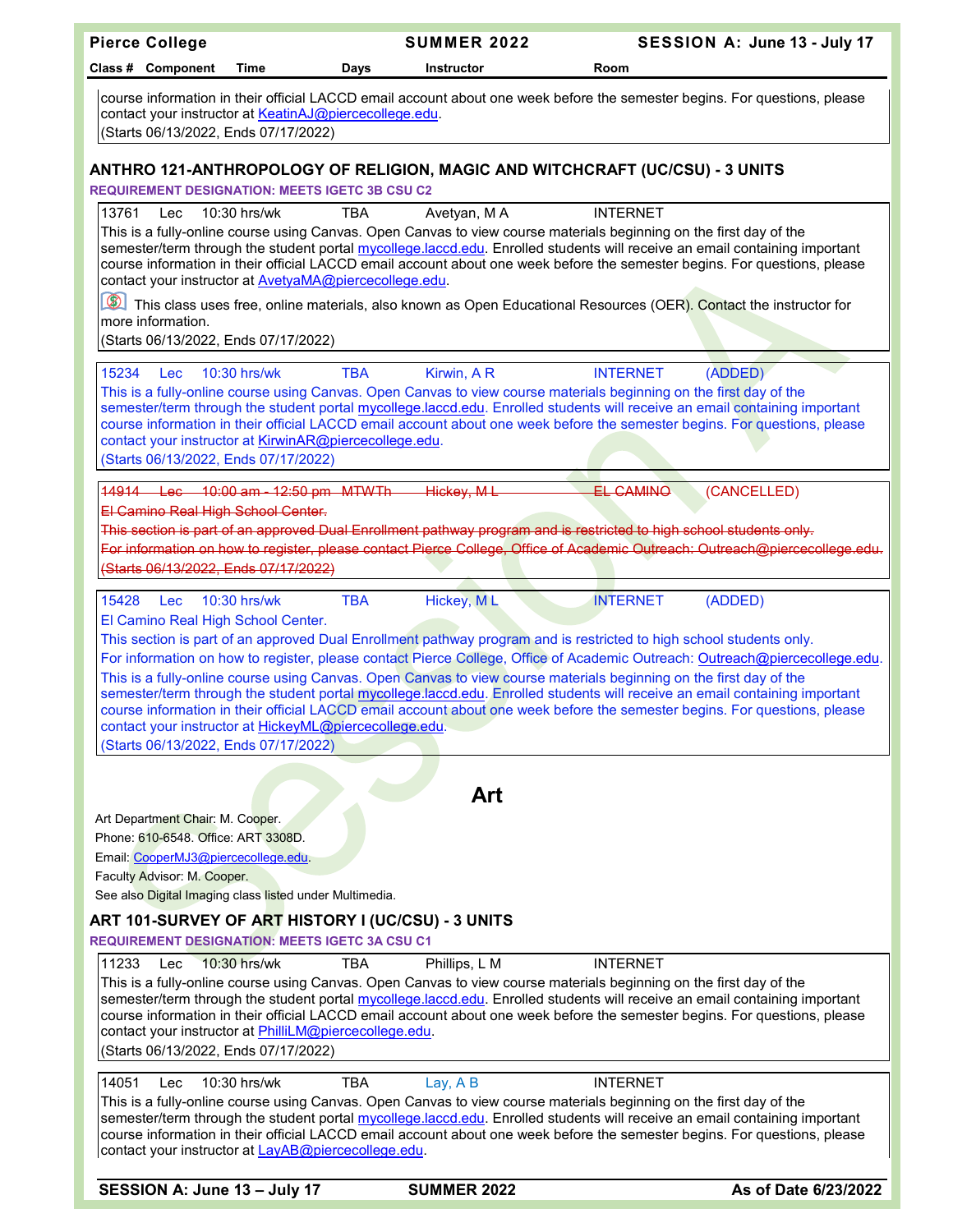|                     |       | <b>Pierce College</b> |                                                                                      |                                                                                                        | <b>SUMMER 2022</b>                                                      |                                                                                                                    | SESSION A: June 13 - July 17                                                                                                                                                                                                                                    |
|---------------------|-------|-----------------------|--------------------------------------------------------------------------------------|--------------------------------------------------------------------------------------------------------|-------------------------------------------------------------------------|--------------------------------------------------------------------------------------------------------------------|-----------------------------------------------------------------------------------------------------------------------------------------------------------------------------------------------------------------------------------------------------------------|
|                     |       | Class # Component     | Time                                                                                 | Days                                                                                                   | <b>Instructor</b>                                                       | Room                                                                                                               |                                                                                                                                                                                                                                                                 |
|                     |       |                       | (Starts 06/13/2022, Ends 07/17/2022)                                                 |                                                                                                        |                                                                         |                                                                                                                    |                                                                                                                                                                                                                                                                 |
|                     |       |                       |                                                                                      | ART 103-ART APPRECIATION I (UC/CSU) - 3 UNITS<br><b>REQUIREMENT DESIGNATION: MEETS IGETC 3A CSU C1</b> |                                                                         |                                                                                                                    |                                                                                                                                                                                                                                                                 |
| 11540               |       | Lec                   | 10:30 hrs/wk                                                                         | <b>TBA</b>                                                                                             | Phillips, L M                                                           | <b>INTERNET</b>                                                                                                    |                                                                                                                                                                                                                                                                 |
|                     |       |                       | (Starts 06/13/2022, Ends 07/17/2022)                                                 | contact your instructor at PhilliLM@piercecollege.edu.                                                 |                                                                         | This is a fully-online course using Canvas. Open Canvas to view course materials beginning on the first day of the | semester/term through the student portal mycollege.laccd.edu. Enrolled students will receive an email containing important<br>course information in their official LACCD email account about one week before the semester begins. For questions, please         |
|                     |       |                       | ART 201-DRAWING I (UC/CSU) - 3 UNITS<br><b>REQUIREMENT DESIGNATION: MEETS CSU C1</b> |                                                                                                        |                                                                         |                                                                                                                    |                                                                                                                                                                                                                                                                 |
|                     |       |                       | Maximum of 4 enrollments in the Art - Drawing family.                                |                                                                                                        |                                                                         |                                                                                                                    |                                                                                                                                                                                                                                                                 |
| 13002<br><b>AND</b> |       | Lec                   | 6:50 hrs/wk                                                                          | <b>TBA</b>                                                                                             | Vicich, G M                                                             | <b>INTERNET</b>                                                                                                    |                                                                                                                                                                                                                                                                 |
| 13003               |       | Lab                   | 6:50 hrs/wk                                                                          | <b>TBA</b>                                                                                             | Vicich, G M                                                             | <b>INTERNET</b>                                                                                                    |                                                                                                                                                                                                                                                                 |
|                     |       |                       | (Starts 06/13/2022, Ends 07/17/2022)                                                 | contact your instructor at VicichGM@piercecollege.edu.                                                 |                                                                         | This is a fully-online course using Canvas. Open Canvas to view course materials beginning on the first day of the | semester/term through the student portal mycollege.laccd.edu. Enrolled students will receive an email containing important<br>course information in their official LACCD email account about one week before the semester begins. For questions, please         |
|                     |       |                       |                                                                                      |                                                                                                        |                                                                         |                                                                                                                    |                                                                                                                                                                                                                                                                 |
|                     |       |                       |                                                                                      |                                                                                                        | <b>Basic Skills</b>                                                     |                                                                                                                    |                                                                                                                                                                                                                                                                 |
|                     |       |                       |                                                                                      |                                                                                                        | For additional information, please email adultedinfo@piercecollege.edu. |                                                                                                                    |                                                                                                                                                                                                                                                                 |
|                     |       |                       |                                                                                      |                                                                                                        |                                                                         | <b>BSICSKL 027CE-FOUNDATIONS: STUDY SKILLS (REPEATABLE) - 0 UNIT</b>                                               |                                                                                                                                                                                                                                                                 |
|                     | 15506 | <b>Lec</b>            | 10:00 am - 3:00 pm                                                                   | <b>TWTh</b>                                                                                            | Abels, BH                                                               | <b>VLGE 8109</b>                                                                                                   | (ADDED)                                                                                                                                                                                                                                                         |
| And                 |       | <b>Lec</b>            | $2:50$ hrs/wk                                                                        | <b>TBA</b>                                                                                             | Cheung, E P                                                             | <b>INTERNET</b>                                                                                                    |                                                                                                                                                                                                                                                                 |
|                     |       |                       |                                                                                      |                                                                                                        |                                                                         |                                                                                                                    | This class will be offered in a hybrid format, which requires students to meet in-person, face-to-face with their instructor during<br>the times shown AND to work online during the scheduled times and/or independently each week for the amount of TBA hours |
|                     |       |                       |                                                                                      | shown on schedule in addition to completing assignments.                                               |                                                                         |                                                                                                                    |                                                                                                                                                                                                                                                                 |
|                     |       |                       |                                                                                      |                                                                                                        |                                                                         | Open Canvas to view course materials beginning on the first day of the semester/term through the student portal    | mycollege.laccd.edu. Enrolled students will receive an email containing important course information in their official LACCD                                                                                                                                    |
|                     |       |                       |                                                                                      | email account about one week before the semester begins.                                               |                                                                         |                                                                                                                    |                                                                                                                                                                                                                                                                 |
|                     |       |                       | (Starts 06/21/2022, Ends 06/23/2022)                                                 |                                                                                                        |                                                                         |                                                                                                                    |                                                                                                                                                                                                                                                                 |
|                     | 13355 |                       | $\frac{\text{Lee}}{\text{Hee}}$ 9:00 am $\frac{11:00}{1}$ am $\frac{11}{1}$          |                                                                                                        | <b>Exercise Brooks. T</b>                                               | <b>BRCH 1100</b>                                                                                                   | (CANCELLED)                                                                                                                                                                                                                                                     |
| And                 |       |                       | $+a_0$ 2:10 hrs/wk                                                                   | <b>TBA</b>                                                                                             | Brooks T                                                                | <b>INTERNET</b>                                                                                                    |                                                                                                                                                                                                                                                                 |
|                     |       |                       |                                                                                      |                                                                                                        |                                                                         |                                                                                                                    | This class will be offered in a hybrid format, which requires students to meet in-person, face-to-face with their instructor during                                                                                                                             |
|                     |       |                       |                                                                                      | shown on schedule in addition to completing assignments.                                               |                                                                         |                                                                                                                    | the times shown AND to work online during the scheduled times and/or independently each week for the amount of TBA hours                                                                                                                                        |
|                     |       |                       |                                                                                      |                                                                                                        |                                                                         | Open Canvas to view course materials beginning on the first day of the semester/term through the student portal    |                                                                                                                                                                                                                                                                 |
|                     |       |                       |                                                                                      |                                                                                                        |                                                                         | email account about one week before the semester begins. For questions, please contact your instructor at          | mycollege,laccd.edu. Enrolled students will receive an email containing important course information in their official LACCD                                                                                                                                    |
|                     |       |                       | BrooksT@piercecollege.edu.                                                           |                                                                                                        |                                                                         |                                                                                                                    |                                                                                                                                                                                                                                                                 |
|                     |       |                       | (Starts 06/13/2022, Ends 07/17/2022)                                                 |                                                                                                        |                                                                         |                                                                                                                    |                                                                                                                                                                                                                                                                 |
|                     |       |                       |                                                                                      |                                                                                                        | <b>BSICSKL 038CE-GED PREPARATION (REPEATABLE) - 0 UNIT</b>              |                                                                                                                    |                                                                                                                                                                                                                                                                 |
| 13039               |       | Lec                   | 10:00 am - 1:30 pm                                                                   | <b>MTWTh</b>                                                                                           | Solares, D R                                                            | LIVE-OL                                                                                                            |                                                                                                                                                                                                                                                                 |
|                     |       |                       | addition to completing assignments.                                                  |                                                                                                        |                                                                         |                                                                                                                    | This class requires students to be online and interacting with their instructor during the times shown in class schedule in                                                                                                                                     |
|                     |       |                       |                                                                                      |                                                                                                        |                                                                         | This is a fully-online course using Canvas. Open Canvas to view course materials beginning on the first day of the |                                                                                                                                                                                                                                                                 |
|                     |       |                       |                                                                                      |                                                                                                        |                                                                         |                                                                                                                    | semester/term through the student portal mycollege.laccd.edu. Enrolled students will receive an email containing important                                                                                                                                      |
|                     |       |                       |                                                                                      | contact your instructor at SolareDR@piercecollege.edu.                                                 |                                                                         |                                                                                                                    | course information in their official LACCD email account about one week before the semester begins. For questions, please                                                                                                                                       |
|                     |       |                       | (Starts 06/13/2022, Ends 07/17/2022)                                                 |                                                                                                        |                                                                         |                                                                                                                    |                                                                                                                                                                                                                                                                 |
|                     |       |                       |                                                                                      |                                                                                                        |                                                                         |                                                                                                                    |                                                                                                                                                                                                                                                                 |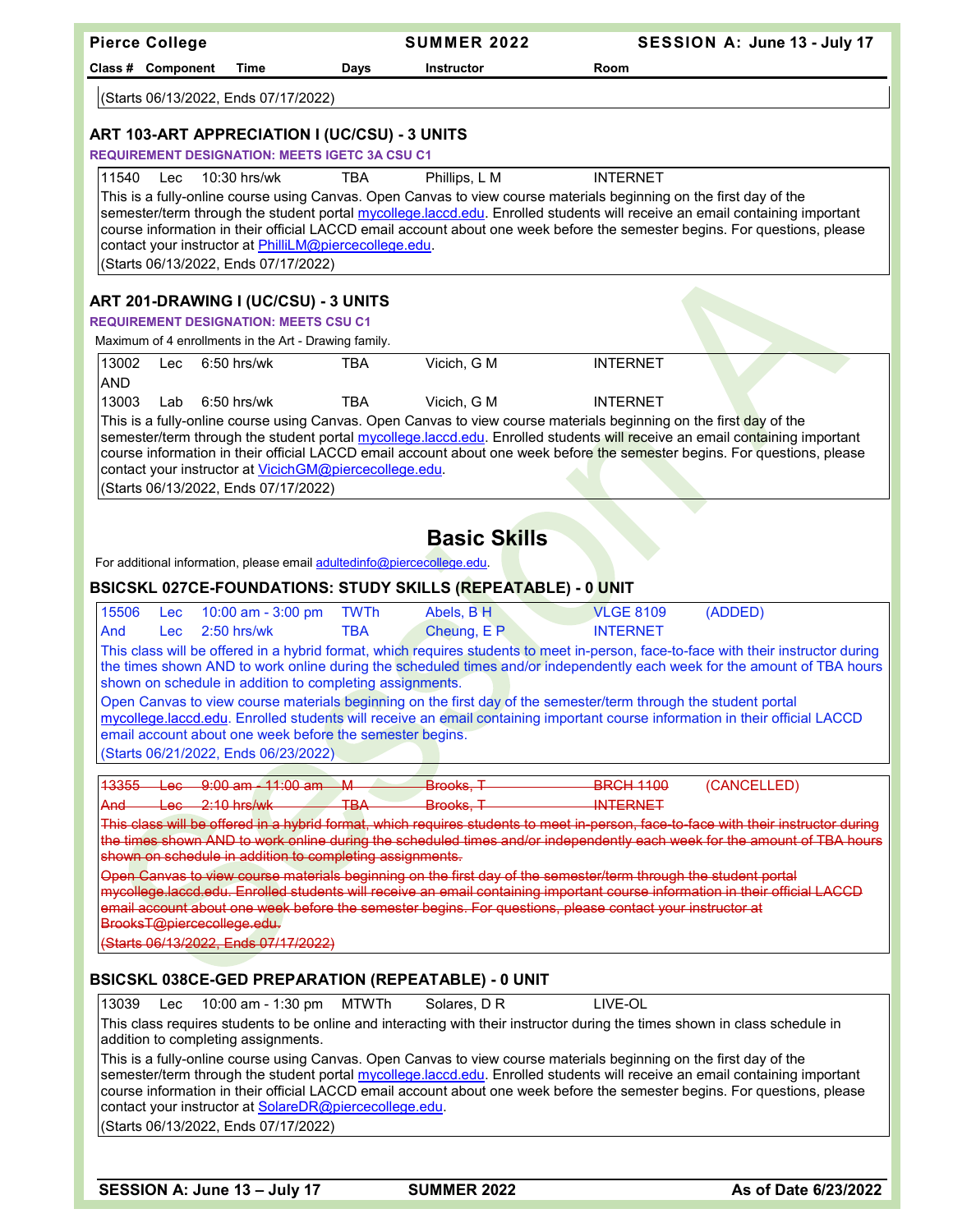**Pierce College SUMMER 2022 SESSION A: June 13 - July 17** 

**Class # Component Time Days Instructor Room**

## **BSICSKL 065CE-FINANCIAL LITERACY - CREDIT BASICS (REPEATABLE) - 0 UNIT**

| 11192           | ۔ مہ ا | $12.20 \text{ nm}$<br>$1.25 \text{ nm}$<br><u>19140 - Lou - 14.00 pm - 1.00 pm - 1</u>                               | ᠇ᠬ   | <b>Drooke</b><br><del>ы оско,</del> | RPCH 1100<br><del>- 1980 - 1990 - 1990 - 1990 - 1990 - 1990 - 1990 - 1990 - 1990 - 1990 - 1990 - 1990 - 1990 - 1990 - 1990 - 1990</del> | (CANCELLED) |
|-----------------|--------|----------------------------------------------------------------------------------------------------------------------|------|-------------------------------------|-----------------------------------------------------------------------------------------------------------------------------------------|-------------|
| And             | $\sim$ | $0.50$ hre halk                                                                                                      | 7R A | Rrooke                              | <b>INITEDNET</b>                                                                                                                        |             |
| <del>nuna</del> | ---    | $\overline{v}$ , $\overline{v}$ , $\overline{v}$ , $\overline{v}$ , $\overline{v}$ , $\overline{v}$ , $\overline{v}$ | —    | <u> Enconomic T</u>                 | --------------                                                                                                                          |             |

This class will be offered in a hybrid format, which requires students to meet in-person, face-to-face with their instructor during the times shown AND to work online during the scheduled times and/or independently each week for the amount of TBA hours ...<br>shown on schedule in addition to completing assignments.

Open Canvas to view course materials beginning on the first day of the semester/term through the student portal mycollege.laccd.edu. Enrolled students will receive an email containing important course information in their official LACCD email account about one week before the semester begins. For questions, please contact your instructor at [BrooksT@piercecollege.edu.](mailto:BrooksT@piercecollege.edu)

(Starts 06/13/2022, Ends 07/17/2022)

# **Chemistry**

Chemistry Department Chair: Sara Harvey.

Phone: 712-2618. Office: CFS 91041. E-mail[: HarveySM@piercecollege.edu.](mailto:HarveySM@piercecollege.edu) 

Faculty Advisor: Sara Harvey.

English Proficiency Recommendation

It is recommended that students whose native language is other than English be enrolled in ESL 87 before enrolling in Chemistry Laboratory courses. Chemistry courses require good reading and writing skills. It is recommended that students be enrolled in or eligible for English 28 or higher before enrolling in any chemistry course.

## **CHEM 051-FUNDAMENTALS OF CHEMISTRY I (UC/CSU) - 5 UNITS**

#### **REQUIREMENT DESIGNATION: MEETS IGETC 5A 5C CSU B1 B3**

Prerequisite: Mathematics 115 with a grade of "C" or better. For courses completed outside of the LACCD, proof of eligibility must be taken to Counseling.

| 10438      | Lec $3:00 \text{ pm} - 5:50 \text{ pm}$                  | MTWTh | Quebbemann, N R | <b>I</b> IVE-OL                                                                                                                     |
|------------|----------------------------------------------------------|-------|-----------------|-------------------------------------------------------------------------------------------------------------------------------------|
| <b>AND</b> |                                                          |       |                 |                                                                                                                                     |
| 10441      | Lab $10:00$ am - 1:50 pm MTWTh                           |       | Gopal, B        | CFS 92021                                                                                                                           |
|            |                                                          |       |                 | This class will be offered in a hybrid format, which requires students to meet in-person, face-to-face with their instructor during |
|            |                                                          |       |                 | the times shown AND to work online during the scheduled times and/or independently each week for the amount of TBA hours            |
|            | shown on schedule in addition to completing assignments. |       |                 |                                                                                                                                     |
|            |                                                          |       |                 | Open Canvas to view course materials beginning on the first day of the semester/term through the student portal                     |
|            |                                                          |       |                 | mycollege.laccd.edu. Enrolled students will receive an email containing important course information in their official LACCD        |
|            |                                                          |       |                 | email account about one week before the semester begins. For questions, please contact your instructor at                           |
|            | QuebbeNR@piercecollege.edu.                              |       |                 |                                                                                                                                     |
|            | (Starts 06/13/2022, Ends 07/17/2022)                     |       |                 |                                                                                                                                     |

## **CHEM 101-GENERAL CHEMISTRY I (UC/CSU) - 5 UNITS**

### **REQUIREMENT DESIGNATION: MEETS IGETC 5A 5C CSU B1 B3**

**Prerequisite:** Chemistry 060 or equivalent with a grade of "C" or better, or passing the Chemistry 101 Preparedness Test and Mathematics 125 with a grade of "C" or better. For courses completed outside LACCD, proof must be taken to Counseling.

| 10639      | ∟ec | 12:30 pm $-$ 3:20 pm $-MTWTh$           |       | Bakshandeh. S H | LIVE-OL                                                                                                                      |
|------------|-----|-----------------------------------------|-------|-----------------|------------------------------------------------------------------------------------------------------------------------------|
| <b>AND</b> |     |                                         |       |                 |                                                                                                                              |
| 10640      | Lab | $8:00$ am - 11:50 am                    | MTWTh | Ram. N          | CFS 92011                                                                                                                    |
| <b>And</b> |     | Lab $3:30 \text{ pm} - 5:20 \text{ pm}$ | MTWTh | Bakshandeh. S H | LIVE-OL                                                                                                                      |
|            |     |                                         |       |                 | This class will be offered in a hybrid format, which requires students to meet in-person, face-to-face with their instructor |

This class will be offered in a hybrid format, which requires students to meet in-person, face-to-face with their instructor during the times shown AND to work online during the scheduled times and/or independently each week for the amount of TBA hours shown on schedule in addition to completing assignments.

Open Canvas to view course materials beginning on the first day of the semester/term through the student portal mycollege.laccd.edu. Enrolled students will receive an email containing important course information in their official LACCD email account about one week before the semester begins. For questions, please contact your instructor at [BakshaSH@piercecollege.edu.](mailto:BakshaSH@piercecollege.edu)

(Starts 06/13/2022, Ends 07/17/2022)

| 13036      |                | $Lec = 12:30 \text{ pm} - 3:20 \text{ pm}$ | M T M T h<br>___________ | Rakchandah SH<br><u>Panonanaon, Om</u> | <del>LIVE OL</del> | (CANCELLED) |
|------------|----------------|--------------------------------------------|--------------------------|----------------------------------------|--------------------|-------------|
| <b>AND</b> |                |                                            |                          |                                        |                    |             |
|            |                |                                            |                          |                                        |                    |             |
|            |                | 13037 Lab 10:30 am - 12:20 pm MTWTh-       |                          | <b>Dokchondob</b> C U                  | $I$ INE $\Omega$   | (CANCELLED) |
|            |                |                                            |                          | <u>Panonanaon, Om</u>                  | <del>uve oc</del>  |             |
| And        |                | $1ah - 1.10 nm - 8.00 nm$                  | <b>MTM/Th</b>            | Conal R                                | CES 02011          |             |
|            | <b>CONTACT</b> | <del>1.10 pm - 0.00 pm</del>               |                          | $\bullet$ opar, p                      |                    |             |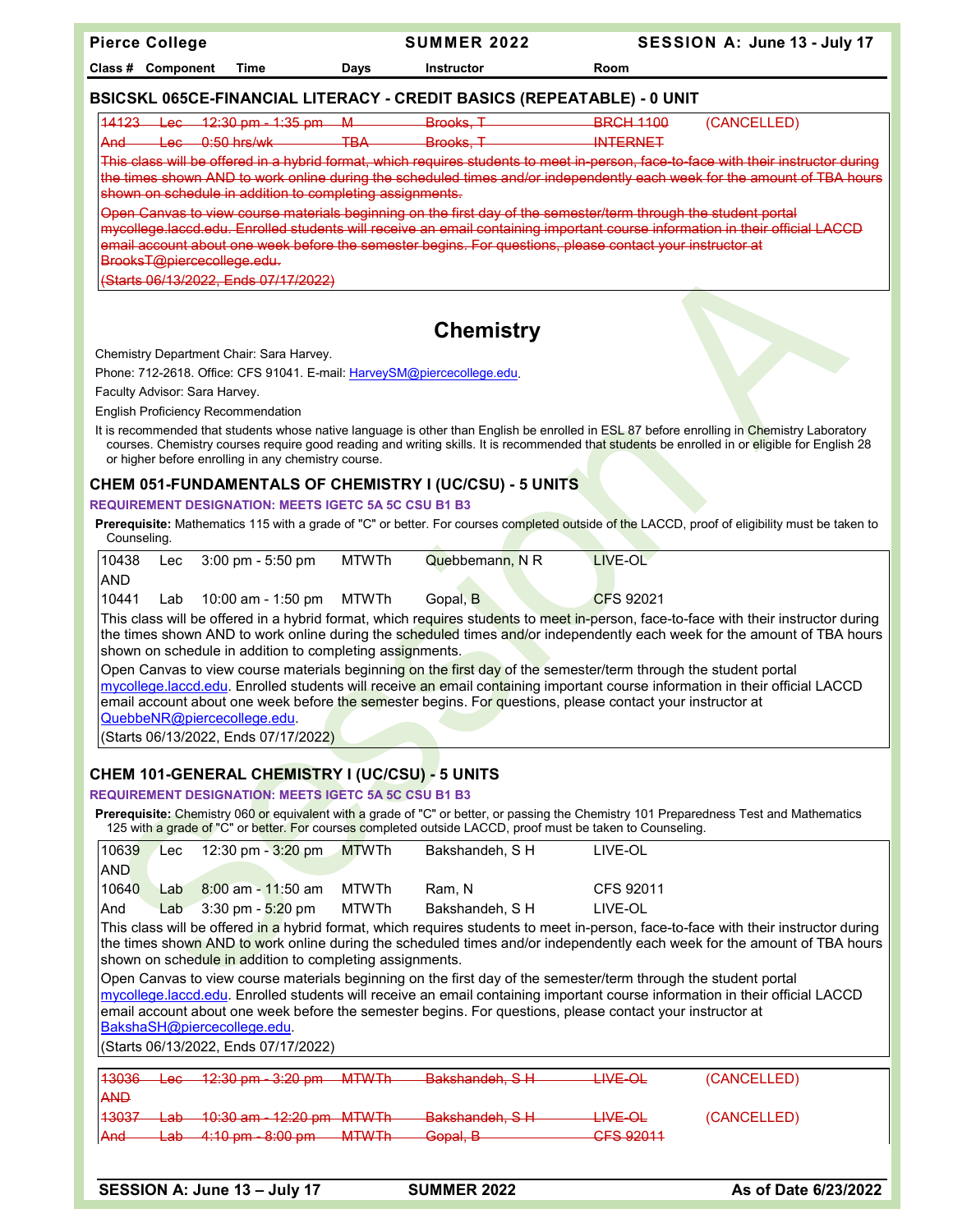| <b>Pierce College</b>                                                                                                      | <b>SUMMER 2022</b>       | SESSION A: June 13 - July 17                                                                                                                                                                                                                                    |  |
|----------------------------------------------------------------------------------------------------------------------------|--------------------------|-----------------------------------------------------------------------------------------------------------------------------------------------------------------------------------------------------------------------------------------------------------------|--|
| Class # Component<br>Time<br>Days                                                                                          | <b>Instructor</b>        | Room                                                                                                                                                                                                                                                            |  |
|                                                                                                                            |                          |                                                                                                                                                                                                                                                                 |  |
|                                                                                                                            |                          | This class will be offered in a hybrid format, which requires students to meet in-person, face-to-face with their instructor during<br>the times shown AND to work online during the scheduled times and/or independently each week for the amount of TBA hours |  |
| shown on schedule in addition to completing assignments.                                                                   |                          |                                                                                                                                                                                                                                                                 |  |
| Open Canvas to view course materials beginning on the first day of the semester/term through the student portal            |                          | mycollege laccd edu. Enrolled students will receive an email containing important course information in their official LACCD                                                                                                                                    |  |
| email account about one week before the semester begins. For questions, please contact your instructor at                  |                          |                                                                                                                                                                                                                                                                 |  |
| BakshaSH@piercecollege.edu.                                                                                                |                          |                                                                                                                                                                                                                                                                 |  |
| (Starts 06/13/2022, Ends 07/17/2022)                                                                                       |                          |                                                                                                                                                                                                                                                                 |  |
|                                                                                                                            |                          |                                                                                                                                                                                                                                                                 |  |
|                                                                                                                            | <b>Chicano Studies</b>   |                                                                                                                                                                                                                                                                 |  |
| Political Science/Economics/Criminal Justice Department Chair: Kaycea Campbell.<br>Phone: (818) 710-4134. Office: FO 3004. |                          |                                                                                                                                                                                                                                                                 |  |
| Email: CampbeKT@piercecollege.edu.                                                                                         |                          |                                                                                                                                                                                                                                                                 |  |
| Faculty Advisor: Angelita Rovero                                                                                           |                          |                                                                                                                                                                                                                                                                 |  |
| CHICANO 002-THE MEXICAN-AMERICAN IN CONTEMPORARY SOCIETY (UC/CSU) - 3 UNITS                                                |                          |                                                                                                                                                                                                                                                                 |  |
| <b>REQUIREMENT DESIGNATION: MEETS IGETC 4C CSU D</b>                                                                       |                          |                                                                                                                                                                                                                                                                 |  |
| 11460<br>10:30 hrs/wk<br>TBA<br>Lec                                                                                        | Rovero, A                | <b>INTERNET</b>                                                                                                                                                                                                                                                 |  |
| This is a fully-online course using Canvas. Open Canvas to view course materials beginning on the first day of the         |                          |                                                                                                                                                                                                                                                                 |  |
|                                                                                                                            |                          | semester/term through the student portal mycollege.laccd.edu. Enrolled students will receive an email containing important<br>course information in their official LACCD email account about one week before the semester begins. For questions, please         |  |
| contact your instructor at RoveroA@piercecollege.edu.                                                                      |                          |                                                                                                                                                                                                                                                                 |  |
| (Starts 06/13/2022, Ends 07/17/2022)                                                                                       |                          |                                                                                                                                                                                                                                                                 |  |
| CHICANO 007-THE MEXICAN-AMERICAN IN THE HISTORY OF THE UNITED STATES I (UC/CSU) - 3 UNITS                                  |                          |                                                                                                                                                                                                                                                                 |  |
| <b>REQUIREMENT DESIGNATION: MEETS IGETC 3B 4C CSU C2 D US-1</b>                                                            |                          |                                                                                                                                                                                                                                                                 |  |
| 11902<br>Lec<br>$10:30$ hrs/wk<br><b>TBA</b>                                                                               | Rovero, A                | <b>INTERNET</b>                                                                                                                                                                                                                                                 |  |
| This is a fully-online course using Canvas. Open Canvas to view course materials beginning on the first day of the         |                          |                                                                                                                                                                                                                                                                 |  |
|                                                                                                                            |                          | semester/term through the student portal mycollege.laccd.edu. Enrolled students will receive an email containing important                                                                                                                                      |  |
|                                                                                                                            |                          | course information in their official LACCD email account about one week before the semester begins. For questions, please                                                                                                                                       |  |
| contact your instructor at RoveroA@piercecollege.edu.<br>(Starts 06/13/2022, Ends 07/17/2022)                              |                          |                                                                                                                                                                                                                                                                 |  |
|                                                                                                                            |                          |                                                                                                                                                                                                                                                                 |  |
| CHICANO 008-THE MEXICAN-AMERICAN IN THE HISTORY OF THE UNITED STATES II (UC/CSU) - 3 UNITS                                 |                          |                                                                                                                                                                                                                                                                 |  |
| <b>REQUIREMENT DESIGNATION: MEETS IGETC 3B 4C CSU C2 D US-1</b>                                                            |                          |                                                                                                                                                                                                                                                                 |  |
| 13777   Lec   8:00 am   10:50 am   MTWTh   De La   O.I   J                                                                 |                          | <b>BRCH 1103</b><br>(CANCELLED)                                                                                                                                                                                                                                 |  |
| (Starts 06/13/2022, Ends 07/17/2022)                                                                                       |                          |                                                                                                                                                                                                                                                                 |  |
|                                                                                                                            |                          |                                                                                                                                                                                                                                                                 |  |
|                                                                                                                            | <b>Child Development</b> |                                                                                                                                                                                                                                                                 |  |
| Child Development Department Chair: Patricia Doelitzsch.                                                                   |                          |                                                                                                                                                                                                                                                                 |  |
| Phone: 710-4426. Office: CDAD 6204.                                                                                        |                          |                                                                                                                                                                                                                                                                 |  |
| E-mail: DoelitPA@piercecollege.edu.                                                                                        |                          |                                                                                                                                                                                                                                                                 |  |
| CH DEV 001-CHILD GROWTH AND DEVELOPMENT (UC/CSU) - 3 UNITS                                                                 |                          |                                                                                                                                                                                                                                                                 |  |
| <b>REQUIREMENT DESIGNATION: MEETS IGETC 4I CSU D9</b>                                                                      |                          |                                                                                                                                                                                                                                                                 |  |
| 10495<br>10:30 hrs/wk<br><b>TBA</b><br>Lec                                                                                 | Cortes, A E              | <b>INTERNET</b>                                                                                                                                                                                                                                                 |  |
| This is a fully-online course using Canvas. Open Canvas to view course materials beginning on the first day of the         |                          | semester/term through the student portal mycollege.laccd.edu. Enrolled students will receive an email containing important                                                                                                                                      |  |
|                                                                                                                            |                          | course information in their official LACCD email account about one week before the semester begins. For questions, please                                                                                                                                       |  |
| contact your instructor at CortesAE@piercecollege.edu.                                                                     |                          |                                                                                                                                                                                                                                                                 |  |
| more information.                                                                                                          |                          | This class uses free, online materials, also known as Open Educational Resources (OER). Contact the instructor for                                                                                                                                              |  |
| (Starts 06/13/2022, Ends 07/17/2022)                                                                                       |                          |                                                                                                                                                                                                                                                                 |  |
|                                                                                                                            |                          |                                                                                                                                                                                                                                                                 |  |
| CH DEV 002-EARLY CHILDHOOD: PRINCIPLES AND PRACTICES (CSU) - 3 UNITS                                                       |                          |                                                                                                                                                                                                                                                                 |  |
| 10582<br>10:30 hrs/wk<br><b>TBA</b><br>Lec                                                                                 | Drelen, TD               | <b>INTERNET</b>                                                                                                                                                                                                                                                 |  |
|                                                                                                                            |                          |                                                                                                                                                                                                                                                                 |  |
| SESSION A: June 13 - July 17                                                                                               | <b>SUMMER 2022</b>       | As of Date 6/23/2022                                                                                                                                                                                                                                            |  |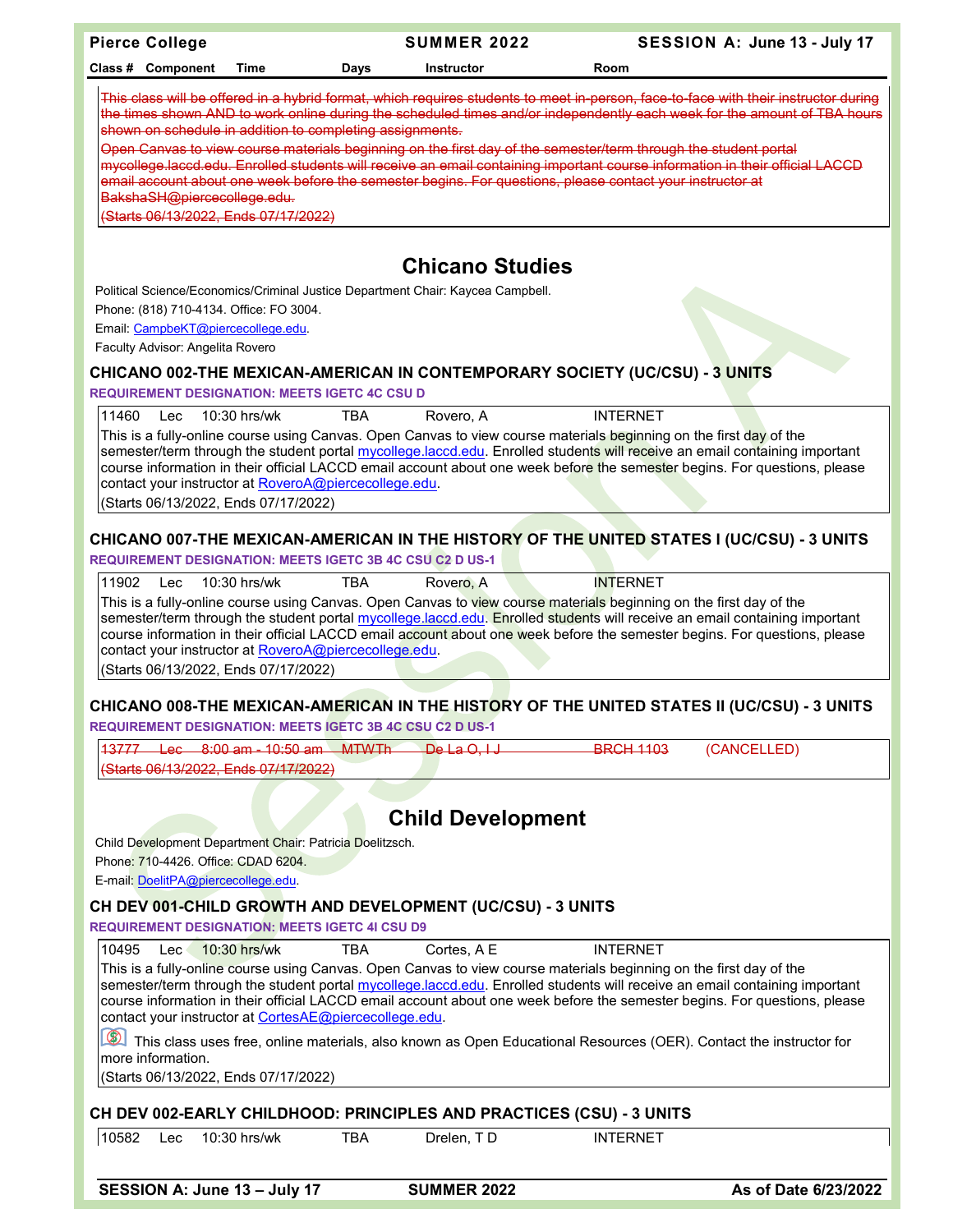| <b>Pierce College</b>                                                                                                        |                                                                                                                                                                                                                                                                                                                                                                                                                                                                                 | <b>SUMMER 2022</b> | SESSION A: June 13 - July 17                                                                                                                                                                                                                                                                                                                                                                     |  |  |  |  |
|------------------------------------------------------------------------------------------------------------------------------|---------------------------------------------------------------------------------------------------------------------------------------------------------------------------------------------------------------------------------------------------------------------------------------------------------------------------------------------------------------------------------------------------------------------------------------------------------------------------------|--------------------|--------------------------------------------------------------------------------------------------------------------------------------------------------------------------------------------------------------------------------------------------------------------------------------------------------------------------------------------------------------------------------------------------|--|--|--|--|
| Class # Component<br>Time                                                                                                    | <b>Days</b>                                                                                                                                                                                                                                                                                                                                                                                                                                                                     | <b>Instructor</b>  | Room                                                                                                                                                                                                                                                                                                                                                                                             |  |  |  |  |
|                                                                                                                              | This is a fully-online course using Canvas. Open Canvas to view course materials beginning on the first day of the<br>semester/term through the student portal mycollege.laccd.edu. Enrolled students will receive an email containing important<br>course information in their official LACCD email account about one week before the semester begins. For questions, please<br>contact your instructor at DrelenTD@piercecollege.edu.<br>(Starts 06/13/2022, Ends 07/17/2022) |                    |                                                                                                                                                                                                                                                                                                                                                                                                  |  |  |  |  |
| CH DEV 011-CHILD, FAMILY AND COMMUNITY (UC/CSU) - 3 UNITS                                                                    |                                                                                                                                                                                                                                                                                                                                                                                                                                                                                 |                    |                                                                                                                                                                                                                                                                                                                                                                                                  |  |  |  |  |
| <b>REQUIREMENT DESIGNATION: MEETS IGETC 4 CSU D E</b>                                                                        |                                                                                                                                                                                                                                                                                                                                                                                                                                                                                 |                    |                                                                                                                                                                                                                                                                                                                                                                                                  |  |  |  |  |
| 11255<br>Lec<br>$10:30$ hrs/wk                                                                                               | TBA                                                                                                                                                                                                                                                                                                                                                                                                                                                                             | Snow, L S          | <b>INTERNET</b>                                                                                                                                                                                                                                                                                                                                                                                  |  |  |  |  |
| contact your instructor at <b>SnowLS@piercecollege.edu</b> .                                                                 |                                                                                                                                                                                                                                                                                                                                                                                                                                                                                 |                    | This is a fully-online course using Canvas. Open Canvas to view course materials beginning on the first day of the<br>semester/term through the student portal mycollege.laccd.edu. Enrolled students will receive an email containing important<br>course information in their official LACCD email account about one week before the semester begins. For questions, please                    |  |  |  |  |
|                                                                                                                              |                                                                                                                                                                                                                                                                                                                                                                                                                                                                                 |                    | This class uses free, online materials, also known as Open Educational Resources (OER). Contact the instructor for                                                                                                                                                                                                                                                                               |  |  |  |  |
| more information.                                                                                                            |                                                                                                                                                                                                                                                                                                                                                                                                                                                                                 |                    |                                                                                                                                                                                                                                                                                                                                                                                                  |  |  |  |  |
| (Starts 06/13/2022, Ends 07/17/2022)                                                                                         |                                                                                                                                                                                                                                                                                                                                                                                                                                                                                 |                    |                                                                                                                                                                                                                                                                                                                                                                                                  |  |  |  |  |
|                                                                                                                              |                                                                                                                                                                                                                                                                                                                                                                                                                                                                                 |                    |                                                                                                                                                                                                                                                                                                                                                                                                  |  |  |  |  |
|                                                                                                                              |                                                                                                                                                                                                                                                                                                                                                                                                                                                                                 | <b>Cinema</b>      |                                                                                                                                                                                                                                                                                                                                                                                                  |  |  |  |  |
| Media Arts Department Chair: Jill Connelly.                                                                                  |                                                                                                                                                                                                                                                                                                                                                                                                                                                                                 |                    |                                                                                                                                                                                                                                                                                                                                                                                                  |  |  |  |  |
| Phone: 710-4235. Office: Village 8100. E-mail: ConnelJP@piercecollege.edu.                                                   |                                                                                                                                                                                                                                                                                                                                                                                                                                                                                 |                    |                                                                                                                                                                                                                                                                                                                                                                                                  |  |  |  |  |
| Faculty Advisor: Jill Connelly.                                                                                              |                                                                                                                                                                                                                                                                                                                                                                                                                                                                                 |                    |                                                                                                                                                                                                                                                                                                                                                                                                  |  |  |  |  |
| CINEMA 104-HISTORY OF DOCUMENTARY FILM (UC/CSU) - 3 UNITS                                                                    |                                                                                                                                                                                                                                                                                                                                                                                                                                                                                 |                    |                                                                                                                                                                                                                                                                                                                                                                                                  |  |  |  |  |
| <b>REQUIREMENT DESIGNATION: MEETS IGETC 3A CSU C1</b>                                                                        |                                                                                                                                                                                                                                                                                                                                                                                                                                                                                 |                    |                                                                                                                                                                                                                                                                                                                                                                                                  |  |  |  |  |
| 10022<br>10:30 hrs/wk<br>Lec<br>contact your instructor at MatzaD@piercecollege.edu.<br>(Starts 06/13/2022, Ends 07/17/2022) | <b>TBA</b>                                                                                                                                                                                                                                                                                                                                                                                                                                                                      | Matza, D           | <b>INTERNET</b><br>This is a fully-online course using Canvas. Open Canvas to view course materials beginning on the first day of the<br>semester/term through the student portal mycollege.laccd.edu. Enrolled students will receive an email containing important<br>course information in their official LACCD email account about one week before the semester begins. For questions, please |  |  |  |  |
|                                                                                                                              |                                                                                                                                                                                                                                                                                                                                                                                                                                                                                 |                    |                                                                                                                                                                                                                                                                                                                                                                                                  |  |  |  |  |
| <b>CINEMA 107-UNDERSTANDING MOTION PICTURES (UC/CSU) - 3 UNITS</b>                                                           |                                                                                                                                                                                                                                                                                                                                                                                                                                                                                 |                    |                                                                                                                                                                                                                                                                                                                                                                                                  |  |  |  |  |
| <b>REQUIREMENT DESIGNATION: MEETS IGETC 3A CSU C1</b>                                                                        |                                                                                                                                                                                                                                                                                                                                                                                                                                                                                 |                    |                                                                                                                                                                                                                                                                                                                                                                                                  |  |  |  |  |
| 10036<br>10:30 hrs/wk<br>Lec                                                                                                 | <b>TBA</b>                                                                                                                                                                                                                                                                                                                                                                                                                                                                      | Favre, J J         | <b>INTERNET</b>                                                                                                                                                                                                                                                                                                                                                                                  |  |  |  |  |
| contact your instructor at <b>FavreJJ@piercecollege.edu</b> .                                                                |                                                                                                                                                                                                                                                                                                                                                                                                                                                                                 |                    | This is a fully-online course using Canvas. Open Canvas to view course materials beginning on the first day of the<br>semester/term through the student portal mycollege.laccd.edu. Enrolled students will receive an email containing important<br>course information in their official LACCD email account about one week before the semester begins. For questions, please                    |  |  |  |  |
|                                                                                                                              |                                                                                                                                                                                                                                                                                                                                                                                                                                                                                 |                    | This class uses free, online materials, also known as Open Educational Resources (OER). Contact the instructor for                                                                                                                                                                                                                                                                               |  |  |  |  |
| more information.                                                                                                            |                                                                                                                                                                                                                                                                                                                                                                                                                                                                                 |                    |                                                                                                                                                                                                                                                                                                                                                                                                  |  |  |  |  |
| (Starts 06/13/2022, Ends 07/17/2022)                                                                                         |                                                                                                                                                                                                                                                                                                                                                                                                                                                                                 |                    |                                                                                                                                                                                                                                                                                                                                                                                                  |  |  |  |  |
| 13122 Lec<br>10:30 hrs/wk                                                                                                    | <b>TBA</b>                                                                                                                                                                                                                                                                                                                                                                                                                                                                      | Anderson, SR       | <b>INTERNET</b>                                                                                                                                                                                                                                                                                                                                                                                  |  |  |  |  |
| contact your instructor at AndersSR@piercecollege.edu.<br>(Starts 06/13/2022, Ends 07/17/2022)                               |                                                                                                                                                                                                                                                                                                                                                                                                                                                                                 |                    | This is a fully-online course using Canvas. Open Canvas to view course materials beginning on the first day of the<br>semester/term through the student portal mycollege.laccd.edu. Enrolled students will receive an email containing important<br>course information in their official LACCD email account about one week before the semester begins. For questions, please                    |  |  |  |  |
| 14915<br>10:00 am - 12:50 pm MTWTh<br>Lec.                                                                                   |                                                                                                                                                                                                                                                                                                                                                                                                                                                                                 | Nyiri, D           | <b>EL CAMINO</b><br>(ADDED)                                                                                                                                                                                                                                                                                                                                                                      |  |  |  |  |
| El Camino Real High School Center.                                                                                           |                                                                                                                                                                                                                                                                                                                                                                                                                                                                                 |                    |                                                                                                                                                                                                                                                                                                                                                                                                  |  |  |  |  |
|                                                                                                                              |                                                                                                                                                                                                                                                                                                                                                                                                                                                                                 |                    | This section is part of an approved Dual Enrollment pathway program and is restricted to high school students only.                                                                                                                                                                                                                                                                              |  |  |  |  |
| (Starts 06/13/2022, Ends 07/17/2022)                                                                                         |                                                                                                                                                                                                                                                                                                                                                                                                                                                                                 |                    | For information on how to register, please contact Pierce College, Office of Academic Outreach: Outreach@piercecollege.edu.                                                                                                                                                                                                                                                                      |  |  |  |  |
|                                                                                                                              |                                                                                                                                                                                                                                                                                                                                                                                                                                                                                 |                    |                                                                                                                                                                                                                                                                                                                                                                                                  |  |  |  |  |
| 14487 Lec 11:00 am - 1:50 pm MTWTh                                                                                           |                                                                                                                                                                                                                                                                                                                                                                                                                                                                                 | <b>STAFF</b>       | EL CAMINO<br>(CANCELLED)                                                                                                                                                                                                                                                                                                                                                                         |  |  |  |  |
| El Camino Real High School Center.                                                                                           |                                                                                                                                                                                                                                                                                                                                                                                                                                                                                 |                    | This section is part of an approved Dual Enrollment pathway program and is restricted to high school students only.                                                                                                                                                                                                                                                                              |  |  |  |  |
|                                                                                                                              |                                                                                                                                                                                                                                                                                                                                                                                                                                                                                 |                    |                                                                                                                                                                                                                                                                                                                                                                                                  |  |  |  |  |
| SESSION A: June 13 - July 17                                                                                                 |                                                                                                                                                                                                                                                                                                                                                                                                                                                                                 | <b>SUMMER 2022</b> | As of Date 6/23/2022                                                                                                                                                                                                                                                                                                                                                                             |  |  |  |  |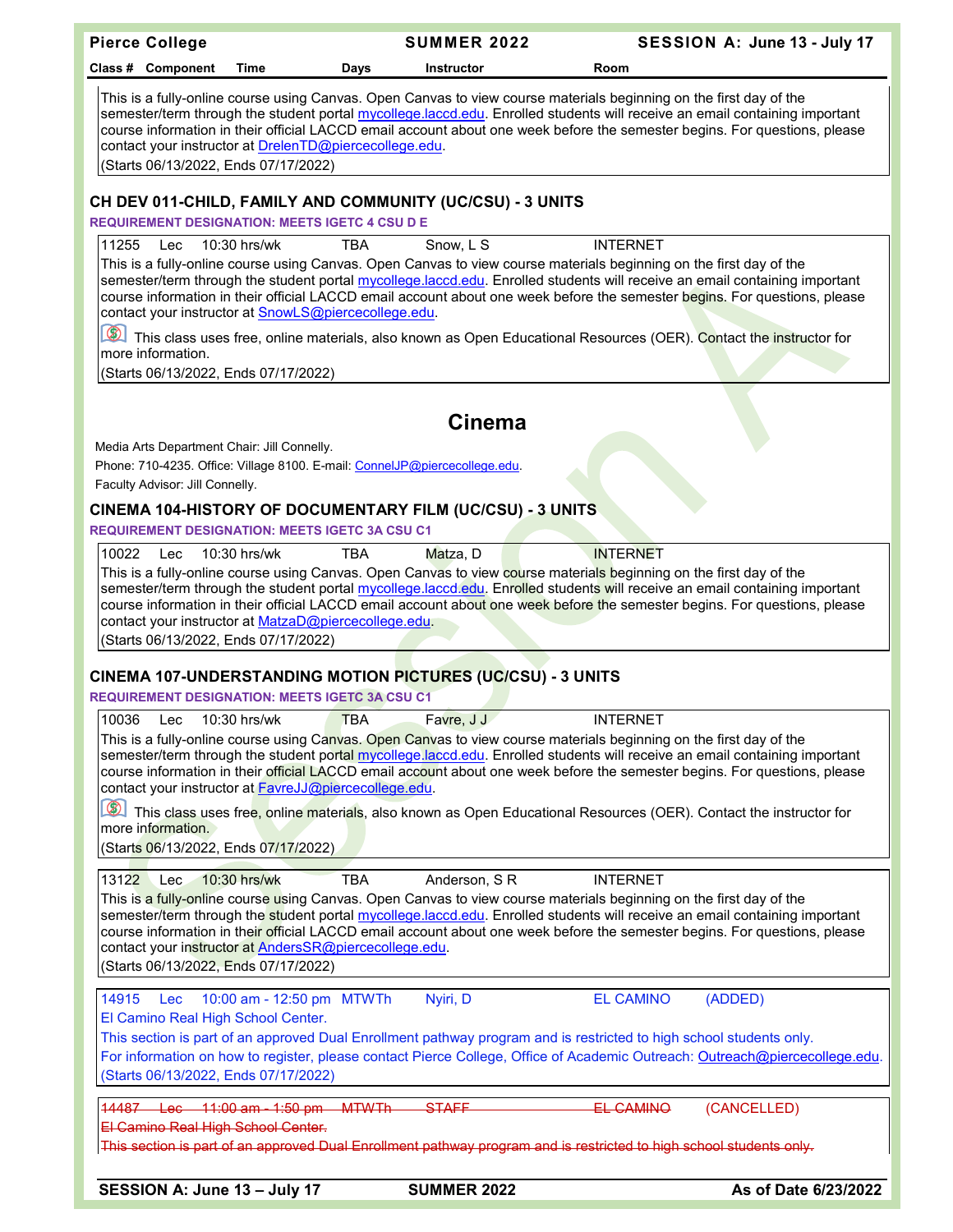| <b>Pierce College</b>                                                                                                                                                                                                                                                                                                                                                                                                                                                           |                                                                                                             | <b>SUMMER 2022</b>                                                                 |                                                                                                                                       | SESSION A: June 13 - July 17                                                                                                                                                                                                                            |  |  |  |  |
|---------------------------------------------------------------------------------------------------------------------------------------------------------------------------------------------------------------------------------------------------------------------------------------------------------------------------------------------------------------------------------------------------------------------------------------------------------------------------------|-------------------------------------------------------------------------------------------------------------|------------------------------------------------------------------------------------|---------------------------------------------------------------------------------------------------------------------------------------|---------------------------------------------------------------------------------------------------------------------------------------------------------------------------------------------------------------------------------------------------------|--|--|--|--|
| Class # Component                                                                                                                                                                                                                                                                                                                                                                                                                                                               | Time<br>Days                                                                                                | <b>Instructor</b>                                                                  | Room                                                                                                                                  |                                                                                                                                                                                                                                                         |  |  |  |  |
| (Starts 06/13/2022, Ends 07/17/2022)                                                                                                                                                                                                                                                                                                                                                                                                                                            |                                                                                                             |                                                                                    |                                                                                                                                       | For information on how to register, please contact Pierce College, Office of Academic Outreach: Outreach@piercecollege.edu.                                                                                                                             |  |  |  |  |
|                                                                                                                                                                                                                                                                                                                                                                                                                                                                                 |                                                                                                             |                                                                                    |                                                                                                                                       |                                                                                                                                                                                                                                                         |  |  |  |  |
|                                                                                                                                                                                                                                                                                                                                                                                                                                                                                 |                                                                                                             | <b>Communication Studies</b>                                                       |                                                                                                                                       |                                                                                                                                                                                                                                                         |  |  |  |  |
|                                                                                                                                                                                                                                                                                                                                                                                                                                                                                 | Communication Studies Department Chair: Yeprem Davoodian.<br>Phone: 710-4177, Office: FO 2400.              |                                                                                    |                                                                                                                                       |                                                                                                                                                                                                                                                         |  |  |  |  |
|                                                                                                                                                                                                                                                                                                                                                                                                                                                                                 |                                                                                                             |                                                                                    |                                                                                                                                       | Communication Studies classes 101, 104, 121 and 122 require good reading, writing, and speaking skills. It is recommended that students be                                                                                                              |  |  |  |  |
|                                                                                                                                                                                                                                                                                                                                                                                                                                                                                 |                                                                                                             | enrolled in, or eligible for, English 28 before enrolling in these speech classes. |                                                                                                                                       |                                                                                                                                                                                                                                                         |  |  |  |  |
|                                                                                                                                                                                                                                                                                                                                                                                                                                                                                 | <b>COMM 101-PUBLIC SPEAKING (UC/CSU) - 3 UNITS</b><br><b>REQUIREMENT DESIGNATION: MEETS IGETC 1C CSU A1</b> |                                                                                    |                                                                                                                                       |                                                                                                                                                                                                                                                         |  |  |  |  |
| 11238<br>Lec                                                                                                                                                                                                                                                                                                                                                                                                                                                                    | 11:00 am - 1:50 pm                                                                                          | Howard, A F<br><b>MTWTh</b>                                                        | <b>JNPR 0806</b>                                                                                                                      |                                                                                                                                                                                                                                                         |  |  |  |  |
| (Starts 06/13/2022, Ends 07/17/2022)                                                                                                                                                                                                                                                                                                                                                                                                                                            |                                                                                                             |                                                                                    |                                                                                                                                       |                                                                                                                                                                                                                                                         |  |  |  |  |
| 10697 Lec 2:00 pm - 4:50 pm<br>(Starts 06/13/2022, Ends 07/17/2022)                                                                                                                                                                                                                                                                                                                                                                                                             |                                                                                                             | <b>MTWTh</b><br>Howard, A E                                                        | <b>INPR 0806</b>                                                                                                                      | (CANCELLED)                                                                                                                                                                                                                                             |  |  |  |  |
| 10664<br>Lec                                                                                                                                                                                                                                                                                                                                                                                                                                                                    | 10:30 hrs/wk<br><b>TBA</b>                                                                                  | Silver, MA                                                                         | <b>INTERNET</b>                                                                                                                       |                                                                                                                                                                                                                                                         |  |  |  |  |
| (Starts 06/13/2022, Ends 07/17/2022)                                                                                                                                                                                                                                                                                                                                                                                                                                            | contact your instructor at SilverMA@piercecollege.edu.                                                      |                                                                                    | This is a fully-online course using Canvas. Open Canvas to view course materials beginning on the first day of the                    | semester/term through the student portal mycollege.laccd.edu. Enrolled students will receive an email containing important<br>course information in their official LACCD email account about one week before the semester begins. For questions, please |  |  |  |  |
| 10678<br>Lec<br>(Starts 06/13/2022, Ends 07/17/2022)                                                                                                                                                                                                                                                                                                                                                                                                                            | 10:30 hrs/wk<br><b>TBA</b><br>contact your instructor at RosenbJA@piercecollege.edu.                        | Rosenberg, JA                                                                      | <b>INTERNET</b><br>This is a fully-online course using Canvas. Open Canvas to view course materials beginning on the first day of the | semester/term through the student portal mycollege.laccd.edu. Enrolled students will receive an email containing important<br>course information in their official LACCD email account about one week before the semester begins. For questions, please |  |  |  |  |
| 10688<br>Lec                                                                                                                                                                                                                                                                                                                                                                                                                                                                    | 10:30 hrs/wk<br><b>TBA</b>                                                                                  | Rosenberg, J A                                                                     | <b>INTERNET</b>                                                                                                                       |                                                                                                                                                                                                                                                         |  |  |  |  |
| (Starts 06/13/2022, Ends 07/17/2022)                                                                                                                                                                                                                                                                                                                                                                                                                                            | contact your instructor at RosenbJA@piercecollege.edu.                                                      |                                                                                    | This is a fully-online course using Canvas. Open Canvas to view course materials beginning on the first day of the                    | semester/term through the student portal mycollege.laccd.edu. Enrolled students will receive an email containing important<br>course information in their official LACCD email account about one week before the semester begins. For questions, please |  |  |  |  |
| 15029<br>Lec                                                                                                                                                                                                                                                                                                                                                                                                                                                                    | 10:30 hrs/wk<br><b>TBA</b>                                                                                  | Howard, AF                                                                         | <b>INTERNET</b>                                                                                                                       | (ADDED)                                                                                                                                                                                                                                                 |  |  |  |  |
|                                                                                                                                                                                                                                                                                                                                                                                                                                                                                 |                                                                                                             |                                                                                    | This is a fully-online course using Canvas. Open Canvas to view course materials beginning on the first day of the                    |                                                                                                                                                                                                                                                         |  |  |  |  |
| (Starts 06/13/2022, Ends 07/17/2022)                                                                                                                                                                                                                                                                                                                                                                                                                                            | contact your instructor at HowardAF@piercecollege.edu.                                                      |                                                                                    |                                                                                                                                       | semester/term through the student portal mycollege.laccd.edu. Enrolled students will receive an email containing important<br>course information in their official LACCD email account about one week before the semester begins. For questions, please |  |  |  |  |
|                                                                                                                                                                                                                                                                                                                                                                                                                                                                                 |                                                                                                             | <b>COMM 104-ARGUMENTATION AND DEBATE (UC/CSU) - 3 UNITS</b>                        |                                                                                                                                       |                                                                                                                                                                                                                                                         |  |  |  |  |
|                                                                                                                                                                                                                                                                                                                                                                                                                                                                                 | <b>REQUIREMENT DESIGNATION: MEETS IGETC 1C CSU A1 A3</b>                                                    |                                                                                    |                                                                                                                                       |                                                                                                                                                                                                                                                         |  |  |  |  |
| 10012<br>Lec                                                                                                                                                                                                                                                                                                                                                                                                                                                                    | 10:30 hrs/wk<br><b>TBA</b>                                                                                  | Silver, MA                                                                         | <b>INTERNET</b>                                                                                                                       |                                                                                                                                                                                                                                                         |  |  |  |  |
| This is a fully-online course using Canvas. Open Canvas to view course materials beginning on the first day of the<br>semester/term through the student portal mycollege.laccd.edu. Enrolled students will receive an email containing important<br>course information in their official LACCD email account about one week before the semester begins. For questions, please<br>contact your instructor at SilverMA@piercecollege.edu.<br>(Starts 06/13/2022, Ends 07/17/2022) |                                                                                                             |                                                                                    |                                                                                                                                       |                                                                                                                                                                                                                                                         |  |  |  |  |
|                                                                                                                                                                                                                                                                                                                                                                                                                                                                                 | <b>REQUIREMENT DESIGNATION: MEETS IGETC 1C 4 CSU A1 D</b>                                                   | COMM 121-INTERPERSONAL COMMUNICATION (UC/CSU) - 3 UNITS                            |                                                                                                                                       |                                                                                                                                                                                                                                                         |  |  |  |  |
| 10040<br>Lec                                                                                                                                                                                                                                                                                                                                                                                                                                                                    | 10:30 hrs/wk<br><b>TBA</b>                                                                                  | Shanley, MF                                                                        | <b>INTERNET</b>                                                                                                                       |                                                                                                                                                                                                                                                         |  |  |  |  |
|                                                                                                                                                                                                                                                                                                                                                                                                                                                                                 |                                                                                                             |                                                                                    | This is a fully-online course using Canvas. Open Canvas to view course materials beginning on the first day of the                    | semester/term through the student portal mycollege.laccd.edu. Enrolled students will receive an email containing important                                                                                                                              |  |  |  |  |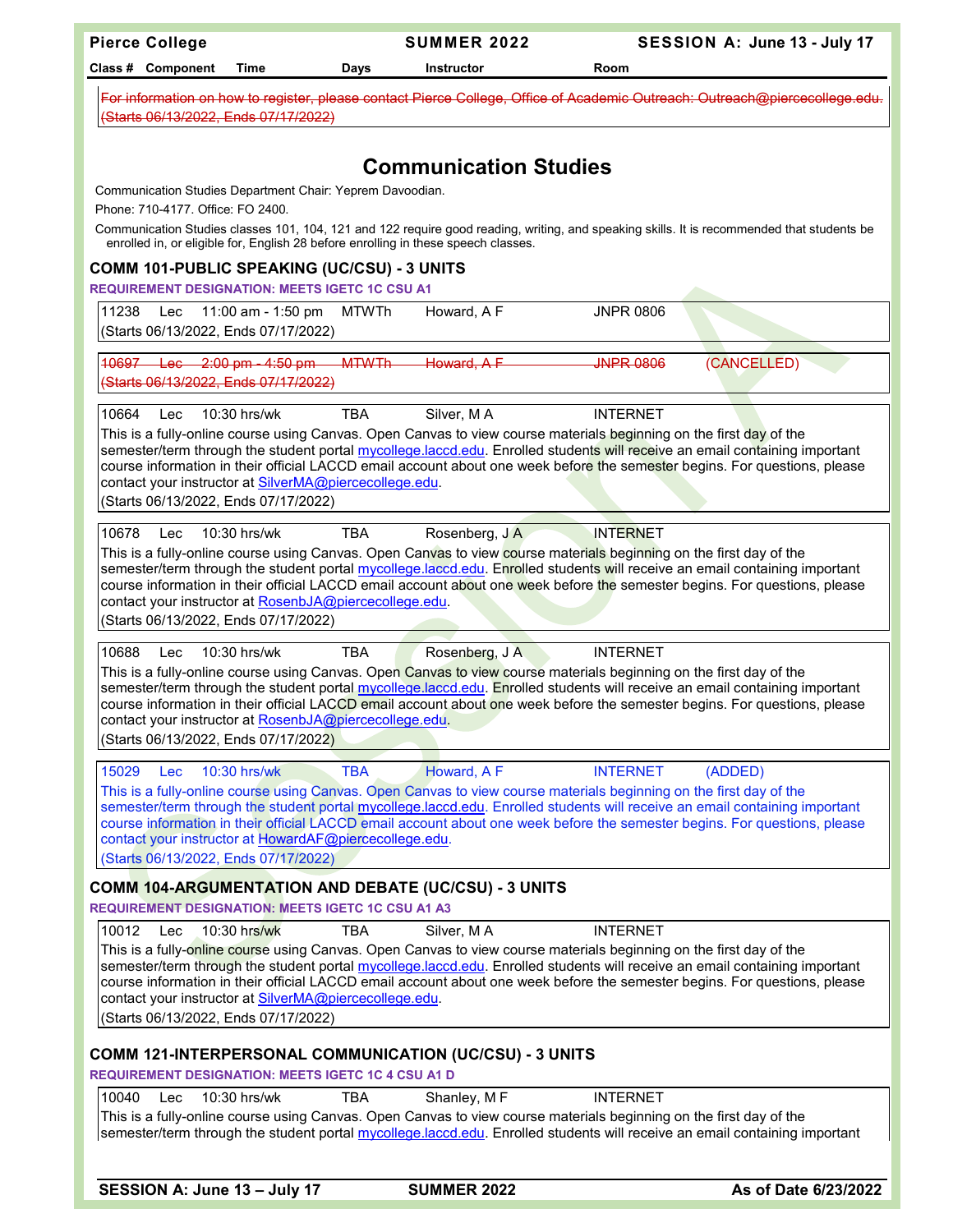| <b>Pierce College</b>                                                                                                                                                                                                                                                                                                                                                                                                                                                                                                                                                                                                                                                                                     |            | <b>SUMMER 2022</b>   | SESSION A: June 13 - July 17                                                                                                                                                                                                                                                                                                                                                                     |  |
|-----------------------------------------------------------------------------------------------------------------------------------------------------------------------------------------------------------------------------------------------------------------------------------------------------------------------------------------------------------------------------------------------------------------------------------------------------------------------------------------------------------------------------------------------------------------------------------------------------------------------------------------------------------------------------------------------------------|------------|----------------------|--------------------------------------------------------------------------------------------------------------------------------------------------------------------------------------------------------------------------------------------------------------------------------------------------------------------------------------------------------------------------------------------------|--|
| Class # Component<br>Time                                                                                                                                                                                                                                                                                                                                                                                                                                                                                                                                                                                                                                                                                 | Days       | <b>Instructor</b>    | Room                                                                                                                                                                                                                                                                                                                                                                                             |  |
| contact your instructor at ShanleMF@piercecollege.edu.<br>(Starts 06/13/2022, Ends 07/17/2022)                                                                                                                                                                                                                                                                                                                                                                                                                                                                                                                                                                                                            |            |                      | course information in their official LACCD email account about one week before the semester begins. For questions, please                                                                                                                                                                                                                                                                        |  |
| 13718<br>10:30 hrs/wk<br>Lec                                                                                                                                                                                                                                                                                                                                                                                                                                                                                                                                                                                                                                                                              | <b>TBA</b> | Davoodian, Y P       | <b>INTERNET</b>                                                                                                                                                                                                                                                                                                                                                                                  |  |
| contact your instructor at DavoodYP@piercecollege.edu.<br>This is an honors class. Enrollment is limited to Honors Program students only.<br>(Starts 06/13/2022, Ends 07/17/2022)                                                                                                                                                                                                                                                                                                                                                                                                                                                                                                                         |            |                      | This is a fully-online course using Canvas. Open Canvas to view course materials beginning on the first day of the<br>semester/term through the student portal mycollege.laccd.edu. Enrolled students will receive an email containing important<br>course information in their official LACCD email account about one week before the semester begins. For questions, please                    |  |
| <b>COMM 151-SMALL GROUP COMMUNICATION (UC/CSU) - 3 UNITS</b>                                                                                                                                                                                                                                                                                                                                                                                                                                                                                                                                                                                                                                              |            |                      |                                                                                                                                                                                                                                                                                                                                                                                                  |  |
| <b>REQUIREMENT DESIGNATION: MEETS IGETC 1C CSU A1</b>                                                                                                                                                                                                                                                                                                                                                                                                                                                                                                                                                                                                                                                     |            |                      |                                                                                                                                                                                                                                                                                                                                                                                                  |  |
| 10077<br>10:30 hrs/wk<br>Lec<br>contact your instructor at DavoodYP@piercecollege.edu.<br>(Starts 06/13/2022, Ends 07/17/2022)                                                                                                                                                                                                                                                                                                                                                                                                                                                                                                                                                                            | <b>TBA</b> | Davoodian, Y P       | <b>INTERNET</b><br>This is a fully-online course using Canvas. Open Canvas to view course materials beginning on the first day of the<br>semester/term through the student portal mycollege.laccd.edu. Enrolled students will receive an email containing important<br>course information in their official LACCD email account about one week before the semester begins. For questions, please |  |
|                                                                                                                                                                                                                                                                                                                                                                                                                                                                                                                                                                                                                                                                                                           |            | <b>Counseling</b>    |                                                                                                                                                                                                                                                                                                                                                                                                  |  |
| Counseling Department Chair: Danielle Lendor.<br>Phone: 719-6440. Office: Counseling.                                                                                                                                                                                                                                                                                                                                                                                                                                                                                                                                                                                                                     |            |                      |                                                                                                                                                                                                                                                                                                                                                                                                  |  |
| COUNSEL 040-COLLEGE SUCCESS SEMINAR (UC/CSU) - 3 UNITS<br><b>REQUIREMENT DESIGNATION: MEETS CSU E</b>                                                                                                                                                                                                                                                                                                                                                                                                                                                                                                                                                                                                     |            |                      |                                                                                                                                                                                                                                                                                                                                                                                                  |  |
| 11:00 am - 1:50 pm<br>11635<br>Lec                                                                                                                                                                                                                                                                                                                                                                                                                                                                                                                                                                                                                                                                        | MTWTh      | Stoianov, C          | <b>LLC 5111</b><br>This class uses free, online materials, also known as Open Educational Resources (OER). Contact the instructor for                                                                                                                                                                                                                                                            |  |
| more information.<br>(Starts 06/13/2022, Ends 07/17/2022)                                                                                                                                                                                                                                                                                                                                                                                                                                                                                                                                                                                                                                                 |            |                      |                                                                                                                                                                                                                                                                                                                                                                                                  |  |
|                                                                                                                                                                                                                                                                                                                                                                                                                                                                                                                                                                                                                                                                                                           |            |                      |                                                                                                                                                                                                                                                                                                                                                                                                  |  |
| 10:30 hrs/wk<br>McLean, KW<br>10714<br><b>TBA</b><br><b>INTERNET</b><br>Lec<br>This is a fully-online course using Canvas. Open Canvas to view course materials beginning on the first day of the<br>semester/term through the student portal mycollege.laccd.edu. Enrolled students will receive an email containing important<br>course information in their official LACCD email account about one week before the semester begins. For questions, please<br>contact your instructor at McleanKW@piercecollege.edu.<br>This class uses free, online materials, also known as Open Educational Resources (OER). Contact the instructor for<br>more information.<br>(Starts 06/13/2022, Ends 07/17/2022) |            |                      |                                                                                                                                                                                                                                                                                                                                                                                                  |  |
|                                                                                                                                                                                                                                                                                                                                                                                                                                                                                                                                                                                                                                                                                                           |            |                      |                                                                                                                                                                                                                                                                                                                                                                                                  |  |
|                                                                                                                                                                                                                                                                                                                                                                                                                                                                                                                                                                                                                                                                                                           |            | <b>Dance Studies</b> |                                                                                                                                                                                                                                                                                                                                                                                                  |  |
| Performing Arts Department Chair: Michael Gend.<br>Phone: (818) 710-2268. Office: PAB 3538.<br>Faculty Advisor: Denise Gibson.<br>Phone: 710-2251, Office: NGYM 5614D.                                                                                                                                                                                                                                                                                                                                                                                                                                                                                                                                    |            |                      |                                                                                                                                                                                                                                                                                                                                                                                                  |  |
| <b>DANCEST 805-HISTORY AND APPRECIATION OF DANCE (UC/CSU) - 3 UNITS</b>                                                                                                                                                                                                                                                                                                                                                                                                                                                                                                                                                                                                                                   |            |                      |                                                                                                                                                                                                                                                                                                                                                                                                  |  |
| <b>REQUIREMENT DESIGNATION: MEETS IGETC 3A CSU C1</b>                                                                                                                                                                                                                                                                                                                                                                                                                                                                                                                                                                                                                                                     |            |                      |                                                                                                                                                                                                                                                                                                                                                                                                  |  |
| 11146<br>10:30 hrs/wk<br>Lec<br>contact your instructor at GibsonDR@piercecollege.edu.<br>(Starts 06/13/2022, Ends 07/17/2022)                                                                                                                                                                                                                                                                                                                                                                                                                                                                                                                                                                            | TBA        | Gibson, D R          | <b>INTERNET</b><br>This is a fully-online course using Canvas. Open Canvas to view course materials beginning on the first day of the<br>semester/term through the student portal mycollege.laccd.edu. Enrolled students will receive an email containing important<br>course information in their official LACCD email account about one week before the semester begins. For questions, please |  |
|                                                                                                                                                                                                                                                                                                                                                                                                                                                                                                                                                                                                                                                                                                           |            |                      |                                                                                                                                                                                                                                                                                                                                                                                                  |  |

**SESSION A: June 13 – July 17 SUMMER 2022 As of Date 6/23/2022**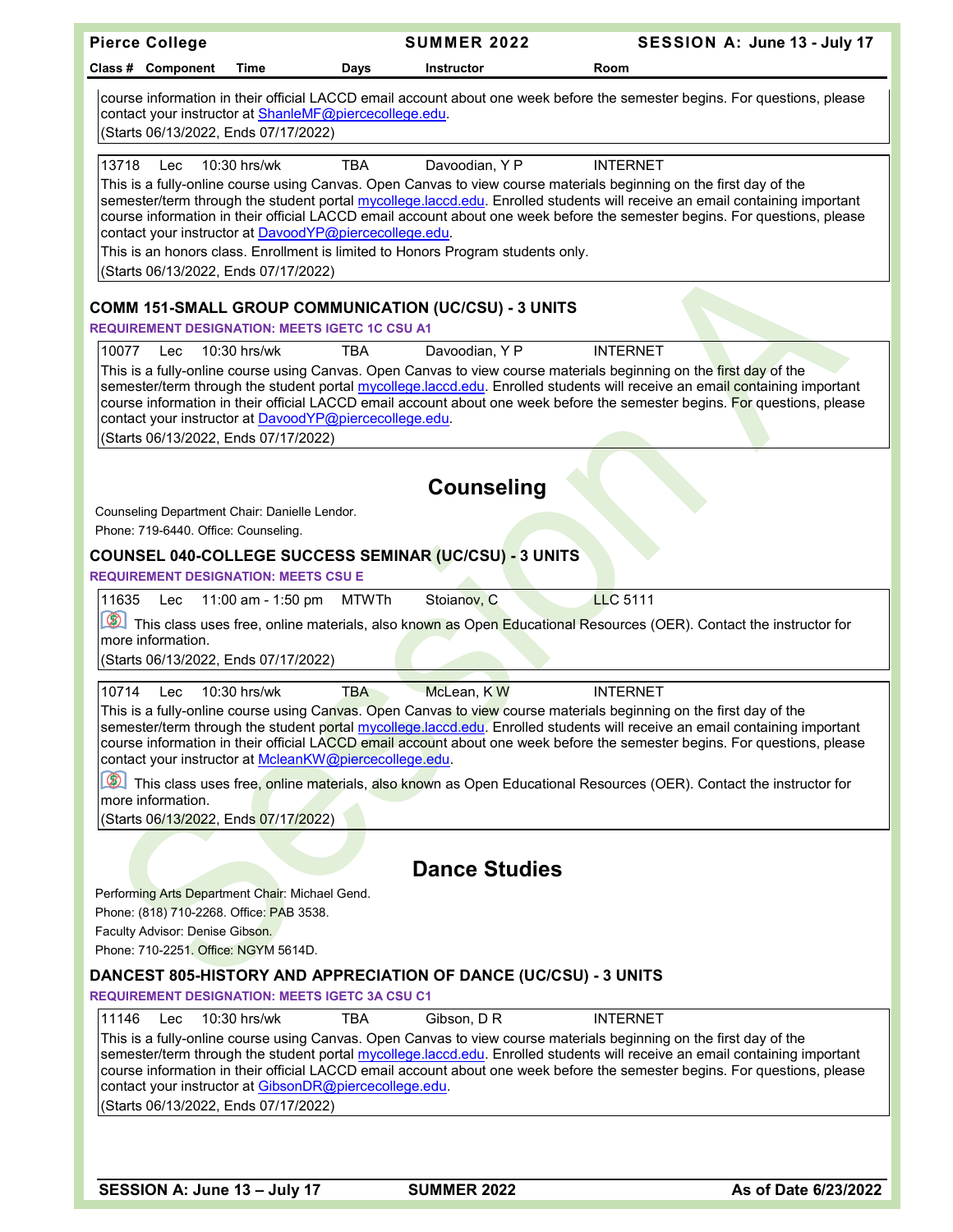| <b>Pierce College</b>                                                                                                                                                                                                                                          | <b>SUMMER 2022</b>                                                                                                 | SESSION A: June 13 - July 17                                                                                                                                                                                                                                    |  |  |
|----------------------------------------------------------------------------------------------------------------------------------------------------------------------------------------------------------------------------------------------------------------|--------------------------------------------------------------------------------------------------------------------|-----------------------------------------------------------------------------------------------------------------------------------------------------------------------------------------------------------------------------------------------------------------|--|--|
| Class # Component<br>Time                                                                                                                                                                                                                                      | Days<br><b>Instructor</b>                                                                                          | Room                                                                                                                                                                                                                                                            |  |  |
|                                                                                                                                                                                                                                                                | <b>Economics</b>                                                                                                   |                                                                                                                                                                                                                                                                 |  |  |
| Political Science/Economics/Criminal Justice Department Chair: Kaycea Campbell.                                                                                                                                                                                |                                                                                                                    |                                                                                                                                                                                                                                                                 |  |  |
| Phone: (818) 710-4134. Office: FO 3004.                                                                                                                                                                                                                        |                                                                                                                    |                                                                                                                                                                                                                                                                 |  |  |
| Email: CampbeKT@piercecollege.edu.                                                                                                                                                                                                                             |                                                                                                                    |                                                                                                                                                                                                                                                                 |  |  |
| Faculty Advisor: Kaycea Campbell.                                                                                                                                                                                                                              |                                                                                                                    |                                                                                                                                                                                                                                                                 |  |  |
| <b>ECON 001-PRINCIPLES OF ECONOMICS I (UC/CSU) - 3 UNITS</b>                                                                                                                                                                                                   |                                                                                                                    |                                                                                                                                                                                                                                                                 |  |  |
| <b>REQUIREMENT DESIGNATION: MEETS IGETC 4B CSU D2</b>                                                                                                                                                                                                          |                                                                                                                    |                                                                                                                                                                                                                                                                 |  |  |
|                                                                                                                                                                                                                                                                | process. For courses completed outside of the LACCD, proof of eligibility must be taken to Counseling.             | Prerequisite: Mathematics 115 with a grade of "C" or better, or appropriate skill level demonstrated through the Mathematics placement                                                                                                                          |  |  |
| Note: Microeconomics. Students may take Economics 1 or 2 as the first course.                                                                                                                                                                                  |                                                                                                                    |                                                                                                                                                                                                                                                                 |  |  |
| 14972<br>11:00 am - 1:50 pm<br>Lec                                                                                                                                                                                                                             | <b>MW</b><br>Moshiri, S                                                                                            | <b>BRCH 1101</b><br>(ADDED)                                                                                                                                                                                                                                     |  |  |
| $5:50$ hrs/wk<br>And<br><b>Lec</b>                                                                                                                                                                                                                             | <b>TBA</b><br>Moshiri, S                                                                                           | <b>INTERNET</b>                                                                                                                                                                                                                                                 |  |  |
|                                                                                                                                                                                                                                                                |                                                                                                                    | This class will be offered in a hybrid format, which requires students to meet in-person, face-to-face with their instructor during<br>the times shown AND to work online during the scheduled times and/or independently each week for the amount of TBA hours |  |  |
| shown on schedule in addition to completing assignments.                                                                                                                                                                                                       |                                                                                                                    |                                                                                                                                                                                                                                                                 |  |  |
|                                                                                                                                                                                                                                                                | Open Canvas to view course materials beginning on the first day of the semester/term through the student portal    |                                                                                                                                                                                                                                                                 |  |  |
|                                                                                                                                                                                                                                                                | email account about one week before the semester begins. For questions, please contact your instructor at          | mycollege.laccd.edu. Enrolled students will receive an email containing important course information in their official LACCD                                                                                                                                    |  |  |
| MoshirS@piercecollege.edu.                                                                                                                                                                                                                                     |                                                                                                                    |                                                                                                                                                                                                                                                                 |  |  |
| (Starts 06/13/2022, Ends 07/17/2022)                                                                                                                                                                                                                           |                                                                                                                    |                                                                                                                                                                                                                                                                 |  |  |
| 13778<br>$11:00$ am $-1:50$ pm<br><del>Lac</del>                                                                                                                                                                                                               | <b>MTWTh</b><br>Moshiri, S                                                                                         | <b>BRCH 1101</b><br>(CANCELLED)                                                                                                                                                                                                                                 |  |  |
| Starts 06/13/2022, Ends 07/17/2022)                                                                                                                                                                                                                            |                                                                                                                    |                                                                                                                                                                                                                                                                 |  |  |
| 10321<br>10:30 hrs/wk<br>Lec                                                                                                                                                                                                                                   | <b>TBA</b><br>Brown, P J                                                                                           | <b>INTERNET</b>                                                                                                                                                                                                                                                 |  |  |
|                                                                                                                                                                                                                                                                | This is a fully-online course using Canvas. Open Canvas to view course materials beginning on the first day of the |                                                                                                                                                                                                                                                                 |  |  |
|                                                                                                                                                                                                                                                                |                                                                                                                    | semester/term through the student portal mycollege.laccd.edu. Enrolled students will receive an email containing important                                                                                                                                      |  |  |
| contact your instructor at <b>BrownPJ@piercecollege.edu</b> .                                                                                                                                                                                                  |                                                                                                                    | course information in their official LACCD email account about one week before the semester begins. For questions, please                                                                                                                                       |  |  |
| (Starts 06/13/2022, Ends 07/17/2022)                                                                                                                                                                                                                           |                                                                                                                    |                                                                                                                                                                                                                                                                 |  |  |
|                                                                                                                                                                                                                                                                |                                                                                                                    |                                                                                                                                                                                                                                                                 |  |  |
| <b>ECON 002-PRINCIPLES OF ECONOMICS II (UC/CSU) - 3 UNITS</b><br><b>REQUIREMENT DESIGNATION: MEETS IGETC 4B CSU D2</b>                                                                                                                                         |                                                                                                                    |                                                                                                                                                                                                                                                                 |  |  |
|                                                                                                                                                                                                                                                                |                                                                                                                    | Prerequisite: Mathematics 115 with a grade of "C" or better. For courses completed outside of the LACCD, proof of eligibility must be taken to                                                                                                                  |  |  |
| Counseling.<br>Note: Macroeconomics. Students may take Economics 1 or 2 as the first course.                                                                                                                                                                   |                                                                                                                    |                                                                                                                                                                                                                                                                 |  |  |
| 11287<br>10:30 hrs/wk<br>Lec                                                                                                                                                                                                                                   | <b>TBA</b><br>Marschall, B                                                                                         | <b>INTERNET</b>                                                                                                                                                                                                                                                 |  |  |
|                                                                                                                                                                                                                                                                | This is a fully-online course using Canyas. Open Canyas to view course materials beginning on the first day of the |                                                                                                                                                                                                                                                                 |  |  |
|                                                                                                                                                                                                                                                                |                                                                                                                    | semester/term through the student portal mycollege.laccd.edu. Enrolled students will receive an email containing important                                                                                                                                      |  |  |
| contact your instructor at MarschB@piercecollege.edu.                                                                                                                                                                                                          |                                                                                                                    | course information in their official LACCD email account about one week before the semester begins. For questions, please                                                                                                                                       |  |  |
| (Starts 06/13/2022, Ends 07/17/2022)                                                                                                                                                                                                                           |                                                                                                                    |                                                                                                                                                                                                                                                                 |  |  |
|                                                                                                                                                                                                                                                                |                                                                                                                    |                                                                                                                                                                                                                                                                 |  |  |
| 10453<br>10:30 hrs/wk<br>Lec                                                                                                                                                                                                                                   | <b>TBA</b><br>Marschall, B                                                                                         | <b>INTERNET</b>                                                                                                                                                                                                                                                 |  |  |
| This is a <mark>fully-onl</mark> ine course using Canvas. Open Canvas to view course materials beginning on the first day of the<br>semester/term through the student portal mycollege.laccd.edu. Enrolled students will receive an email containing important |                                                                                                                    |                                                                                                                                                                                                                                                                 |  |  |
|                                                                                                                                                                                                                                                                |                                                                                                                    | course information in their official LACCD email account about one week before the semester begins. For questions, please                                                                                                                                       |  |  |
| contact your instructor at MarschB@piercecollege.edu.                                                                                                                                                                                                          |                                                                                                                    |                                                                                                                                                                                                                                                                 |  |  |
| (Starts 06/13/2022, Ends 07/17/2022)                                                                                                                                                                                                                           |                                                                                                                    |                                                                                                                                                                                                                                                                 |  |  |
|                                                                                                                                                                                                                                                                |                                                                                                                    |                                                                                                                                                                                                                                                                 |  |  |
| <b>Engineering, General</b>                                                                                                                                                                                                                                    |                                                                                                                    |                                                                                                                                                                                                                                                                 |  |  |
| Industrial Technology Department Chair: Elizabeth Cheung.                                                                                                                                                                                                      |                                                                                                                    |                                                                                                                                                                                                                                                                 |  |  |
| Phone: 710-4427. Office: AT 3803.<br>E-mail: CheungEP@piercecollege.edu.                                                                                                                                                                                       |                                                                                                                    |                                                                                                                                                                                                                                                                 |  |  |
| ENG GEN 101-INTRODUCTION TO SCIENCE, ENGINEERING AND TECHNOLOGY (UC/CSU) - 2 UNITS                                                                                                                                                                             |                                                                                                                    |                                                                                                                                                                                                                                                                 |  |  |
| 11307<br>5:30 pm - 8:50 pm<br>Lec                                                                                                                                                                                                                              | W<br>Gao, EX                                                                                                       | LIVE-OL                                                                                                                                                                                                                                                         |  |  |
| 3:20 hrs/wk<br>And<br>Lec                                                                                                                                                                                                                                      | <b>TBA</b><br>Gao, $E X$                                                                                           | <b>INTERNET</b>                                                                                                                                                                                                                                                 |  |  |
| SESSION A: June 13 - July 17                                                                                                                                                                                                                                   | <b>SUMMER 2022</b>                                                                                                 | As of Date 6/23/2022                                                                                                                                                                                                                                            |  |  |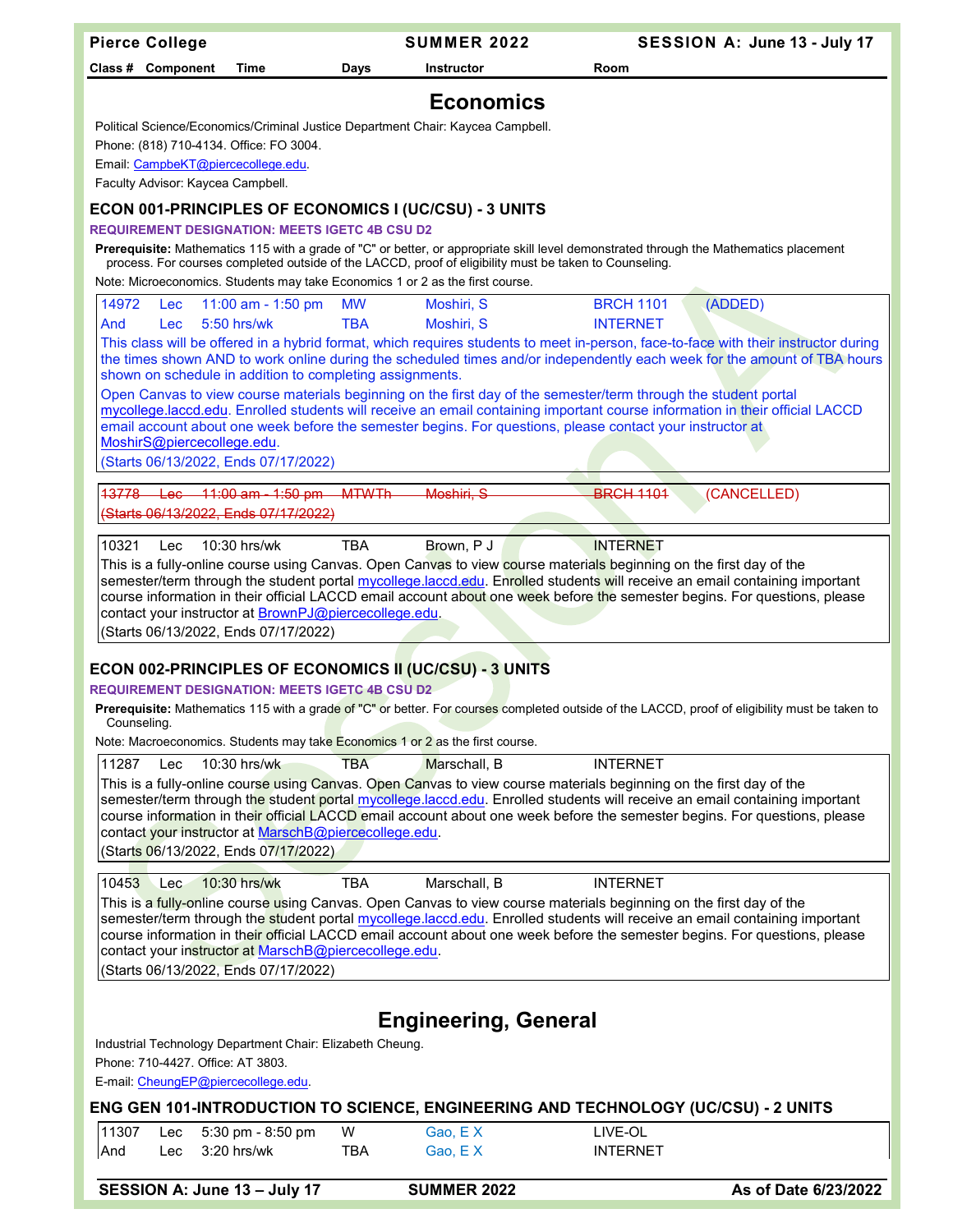| <b>Pierce College</b>                                                                                                                              |                                                                                                                                                                                                                                                                                                                                                                                                                                         | <b>SUMMER 2022</b> | SESSION A: June 13 - July 17                                                                                                                                                                                                                                                                                                                                                                                                                                                                                |  |  |
|----------------------------------------------------------------------------------------------------------------------------------------------------|-----------------------------------------------------------------------------------------------------------------------------------------------------------------------------------------------------------------------------------------------------------------------------------------------------------------------------------------------------------------------------------------------------------------------------------------|--------------------|-------------------------------------------------------------------------------------------------------------------------------------------------------------------------------------------------------------------------------------------------------------------------------------------------------------------------------------------------------------------------------------------------------------------------------------------------------------------------------------------------------------|--|--|
| Class # Component<br>Time                                                                                                                          | Days                                                                                                                                                                                                                                                                                                                                                                                                                                    | Instructor         | Room                                                                                                                                                                                                                                                                                                                                                                                                                                                                                                        |  |  |
| completing assignments.                                                                                                                            |                                                                                                                                                                                                                                                                                                                                                                                                                                         |                    | This class will be offered in an online blended format, which requires students to be online and interacting with their instructor<br>during the times shown and to work online independently each week for the amount of TBA time shown in addition to<br>This is a fully-online course using Canvas. Open Canvas to view course materials beginning on the first day of the<br>semester/term through the student portal mycollege.laccd.edu. Enrolled students will receive an email containing important |  |  |
| contact your instructor at GaoEX@piercecollege.edu.<br>Starts 06/13/2022, Ends 07/17/2022)                                                         |                                                                                                                                                                                                                                                                                                                                                                                                                                         |                    | course information in their official LACCD email account about one week before the semester begins. For questions, please                                                                                                                                                                                                                                                                                                                                                                                   |  |  |
|                                                                                                                                                    |                                                                                                                                                                                                                                                                                                                                                                                                                                         | <b>English</b>     |                                                                                                                                                                                                                                                                                                                                                                                                                                                                                                             |  |  |
| English Department Chair: Brad Saenz.                                                                                                              |                                                                                                                                                                                                                                                                                                                                                                                                                                         |                    |                                                                                                                                                                                                                                                                                                                                                                                                                                                                                                             |  |  |
| Phone: 710-3355. Office: FO 2200.                                                                                                                  |                                                                                                                                                                                                                                                                                                                                                                                                                                         |                    |                                                                                                                                                                                                                                                                                                                                                                                                                                                                                                             |  |  |
| Faculty Advisor: Brad Saenz.                                                                                                                       |                                                                                                                                                                                                                                                                                                                                                                                                                                         |                    |                                                                                                                                                                                                                                                                                                                                                                                                                                                                                                             |  |  |
| automatically. The college makes the following recommendations based on high school GPA:<br>GPA greater than 2.6 -- English 101                    |                                                                                                                                                                                                                                                                                                                                                                                                                                         |                    | In keeping with AB 705, students who have graduated from a US High School within the last 10 years are eligible to enroll in English 101                                                                                                                                                                                                                                                                                                                                                                    |  |  |
| GPA between 1.9 and 2.6 -- English 101 and are recommended to enroll in English 72, a support course                                               |                                                                                                                                                                                                                                                                                                                                                                                                                                         |                    |                                                                                                                                                                                                                                                                                                                                                                                                                                                                                                             |  |  |
| GPA less than 1.9 -- English 101 and are highly recommended to enroll in English 72, a support course                                              |                                                                                                                                                                                                                                                                                                                                                                                                                                         |                    |                                                                                                                                                                                                                                                                                                                                                                                                                                                                                                             |  |  |
| the student to place him/herself:                                                                                                                  |                                                                                                                                                                                                                                                                                                                                                                                                                                         |                    | Students who are not able to provide enough information for automated placement, who have been away from high school for more than 10<br>years, or did not attend or graduate from a US high school or earn a GED or CA High School Proficiency certificate, may use the Guided Self-<br>placement process. This will likely involve meeting with a counselor or other college officer to discuss topics such as the following in order for                                                                 |  |  |
| -Courses taken and grades received                                                                                                                 |                                                                                                                                                                                                                                                                                                                                                                                                                                         |                    | -The transfer-level English and math courses offered at the student's home college, and which of them (if any) are required for the student's                                                                                                                                                                                                                                                                                                                                                               |  |  |
| chosen major, general education plan, or transfer plan<br>-The support courses and services offered to students enrolled in transfer-level courses |                                                                                                                                                                                                                                                                                                                                                                                                                                         |                    |                                                                                                                                                                                                                                                                                                                                                                                                                                                                                                             |  |  |
| -Students' rights under the AB 705 law                                                                                                             |                                                                                                                                                                                                                                                                                                                                                                                                                                         |                    |                                                                                                                                                                                                                                                                                                                                                                                                                                                                                                             |  |  |
| review any sample questions, problems, or prompts.                                                                                                 |                                                                                                                                                                                                                                                                                                                                                                                                                                         |                    | The Guided Self-placement process cannot require the student to take any exam or test, solve any problems, provide any writing samples, or                                                                                                                                                                                                                                                                                                                                                                  |  |  |
| <b>ENGLISH 028-INTERMEDIATE READING AND COMPOSITION - 3 UNITS</b>                                                                                  |                                                                                                                                                                                                                                                                                                                                                                                                                                         |                    |                                                                                                                                                                                                                                                                                                                                                                                                                                                                                                             |  |  |
| 10474<br>10:30 hrs/wk<br>Lec                                                                                                                       | <b>TBA</b>                                                                                                                                                                                                                                                                                                                                                                                                                              | Kramer, C S        | <b>INTERNET</b>                                                                                                                                                                                                                                                                                                                                                                                                                                                                                             |  |  |
| (Starts 06/13/2022, Ends 07/17/2022)                                                                                                               | This is a fully-online course using Canvas. Open Canvas to view course materials beginning on the first day of the<br>semester/term through the student portal mycollege laccd edu. Enrolled students will receive an email containing important<br>course information in their official LACCD email account about one week before the semester begins. For questions, please<br>contact your instructor at KramerCS@piercecollege.edu. |                    |                                                                                                                                                                                                                                                                                                                                                                                                                                                                                                             |  |  |
|                                                                                                                                                    |                                                                                                                                                                                                                                                                                                                                                                                                                                         |                    |                                                                                                                                                                                                                                                                                                                                                                                                                                                                                                             |  |  |
| <b>ENGLISH 101-COLLEGE READING AND COMPOSITION I (UC/CSU) - 3 UNITS</b>                                                                            |                                                                                                                                                                                                                                                                                                                                                                                                                                         |                    |                                                                                                                                                                                                                                                                                                                                                                                                                                                                                                             |  |  |
| <b>REQUIREMENT DESIGNATION: MEETS IGETC 1A CSU A2</b>                                                                                              |                                                                                                                                                                                                                                                                                                                                                                                                                                         |                    |                                                                                                                                                                                                                                                                                                                                                                                                                                                                                                             |  |  |
| courses completed outside of the LACCD, proof of eligibility must be taken to Counseling.                                                          |                                                                                                                                                                                                                                                                                                                                                                                                                                         |                    | Prerequisite: English 28 with a grade of "C" or better, or appropriate skill level demonstrated through the English placement process. For                                                                                                                                                                                                                                                                                                                                                                  |  |  |
| 13025<br>$8:00$ am - $10:50$ am<br>Lec<br>(Starts 06/13/2022, Ends 07/17/2022)                                                                     | <b>MTWTh</b>                                                                                                                                                                                                                                                                                                                                                                                                                            | Brandler, MY       | <b>JNPR 0801</b>                                                                                                                                                                                                                                                                                                                                                                                                                                                                                            |  |  |
| Lec $11:00$ am $-1:50$ pm<br>10830<br>(Starts 06/13/2022, Ends 07/17/2022)                                                                         | <b>MTWTh</b>                                                                                                                                                                                                                                                                                                                                                                                                                            | Sheldon, CC        | <b>JNPR 0803</b>                                                                                                                                                                                                                                                                                                                                                                                                                                                                                            |  |  |
|                                                                                                                                                    |                                                                                                                                                                                                                                                                                                                                                                                                                                         |                    |                                                                                                                                                                                                                                                                                                                                                                                                                                                                                                             |  |  |
| 10822<br>10:30 hrs/wk<br>Lec                                                                                                                       | <b>TBA</b>                                                                                                                                                                                                                                                                                                                                                                                                                              | Duffy, C P         | <b>INTERNET</b>                                                                                                                                                                                                                                                                                                                                                                                                                                                                                             |  |  |
| contact your instructor at DuffyCP@piercecollege.edu.<br>(Starts 06/13/2022, Ends 07/17/2022)                                                      |                                                                                                                                                                                                                                                                                                                                                                                                                                         |                    | This is a fully-online course using Canvas. Open Canvas to view course materials beginning on the first day of the<br>semester/term through the student portal mycollege.laccd.edu. Enrolled students will receive an email containing important<br>course information in their official LACCD email account about one week before the semester begins. For questions, please                                                                                                                               |  |  |
| 10825<br>10:30 hrs/wk<br>Lec                                                                                                                       | <b>TBA</b>                                                                                                                                                                                                                                                                                                                                                                                                                              | Wolf, L I          | <b>INTERNET</b>                                                                                                                                                                                                                                                                                                                                                                                                                                                                                             |  |  |
| contact your instructor at WolfLI@piercecollege.edu.                                                                                               |                                                                                                                                                                                                                                                                                                                                                                                                                                         |                    | This is a fully-online course using Canvas. Open Canvas to view course materials beginning on the first day of the<br>semester/term through the student portal mycollege.laccd.edu. Enrolled students will receive an email containing important<br>course information in their official LACCD email account about one week before the semester begins. For questions, please                                                                                                                               |  |  |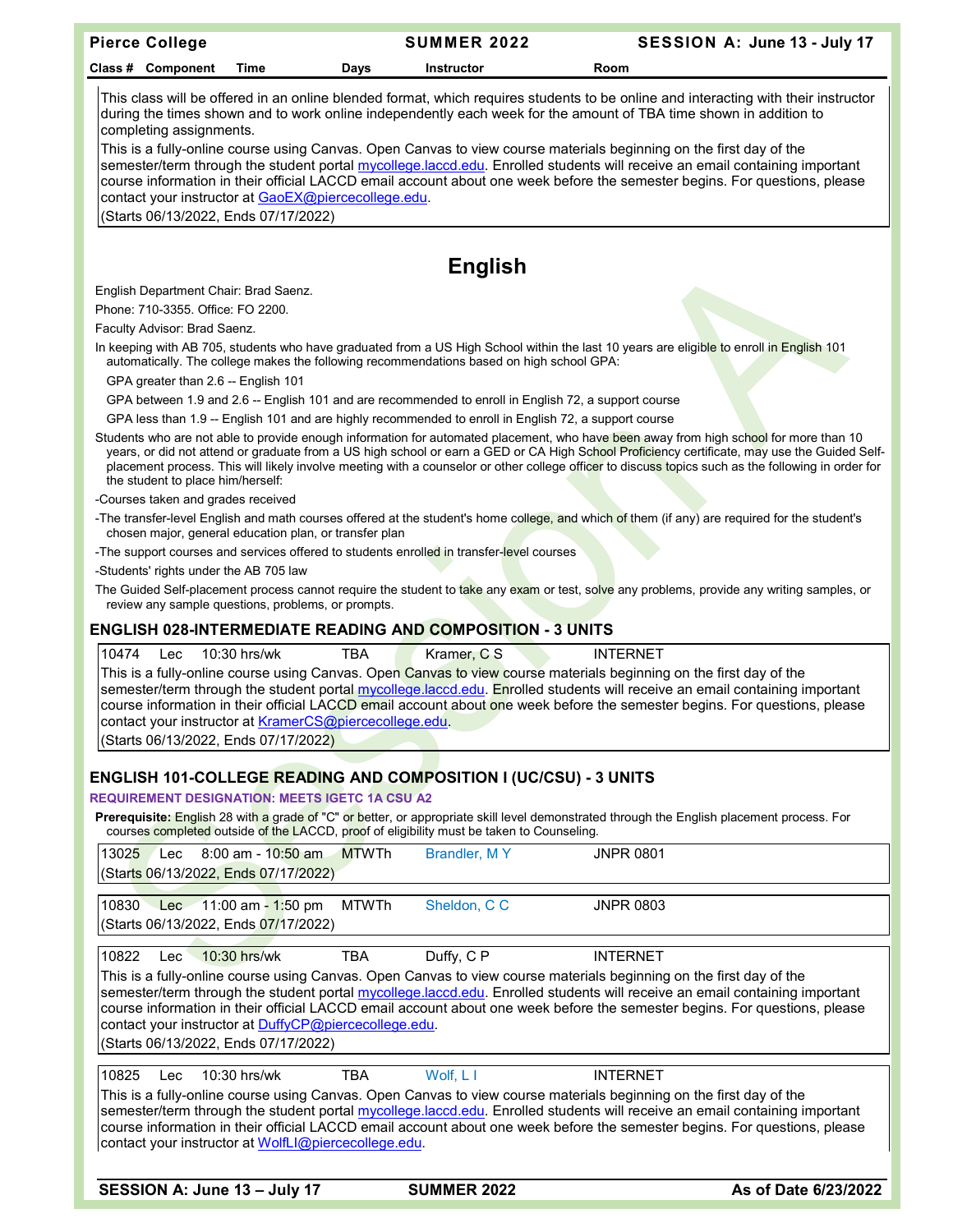| <b>Pierce College</b>                                                                                                                                                                                            |                    |              | <b>SUMMER 2022</b>                                                       | SESSION A: June 13 - July 17                                                                                                                                                                                                                                                                                                                                                                     |
|------------------------------------------------------------------------------------------------------------------------------------------------------------------------------------------------------------------|--------------------|--------------|--------------------------------------------------------------------------|--------------------------------------------------------------------------------------------------------------------------------------------------------------------------------------------------------------------------------------------------------------------------------------------------------------------------------------------------------------------------------------------------|
| Class # Component                                                                                                                                                                                                | Time               | Days         | <b>Instructor</b>                                                        | Room                                                                                                                                                                                                                                                                                                                                                                                             |
| (Starts 06/13/2022, Ends 07/17/2022)                                                                                                                                                                             |                    |              |                                                                          |                                                                                                                                                                                                                                                                                                                                                                                                  |
| 10828<br>Lec<br>contact your instructor at <b>AccardDL@piercecollege.edu</b> .<br>(Starts 06/13/2022, Ends 07/17/2022)                                                                                           | 10:30 hrs/wk       | <b>TBA</b>   | Accardo, D L                                                             | <b>INTERNET</b><br>This is a fully-online course using Canvas. Open Canvas to view course materials beginning on the first day of the<br>semester/term through the student portal mycollege.laccd.edu. Enrolled students will receive an email containing important<br>course information in their official LACCD email account about one week before the semester begins. For questions, please |
| 11312<br>Lec<br>contact your instructor at <b>AccardDL@piercecollege.edu</b> .<br>(Starts 06/13/2022, Ends 07/17/2022)                                                                                           | $10:30$ hrs/wk     | <b>TBA</b>   | Accardo, D L                                                             | <b>INTERNET</b><br>This is a fully-online course using Canvas. Open Canvas to view course materials beginning on the first day of the<br>semester/term through the student portal mycollege.laccd.edu. Enrolled students will receive an email containing important<br>course information in their official LACCD email account about one week before the semester begins. For questions, please |
| <b>REQUIREMENT DESIGNATION: MEETS IGETC 1B 3B CSU A3 C2</b>                                                                                                                                                      |                    |              | <b>ENGLISH 102-COLLEGE READING AND COMPOSITION II (UC/CSU) - 3 UNITS</b> | Prerequisite: English 101 with a grade of "C" or better. For courses completed outside of the LACCD, proof of eligibility must be taken to                                                                                                                                                                                                                                                       |
| Counseling.                                                                                                                                                                                                      |                    |              |                                                                          |                                                                                                                                                                                                                                                                                                                                                                                                  |
| 11314 Lec 11:00 am - 1:50 pm MTWTh<br>(Starts 06/13/2022, Ends 07/17/2022)                                                                                                                                       |                    |              | Schilf, MA                                                               | <b>INPR 0805</b><br>(CANCELLED)                                                                                                                                                                                                                                                                                                                                                                  |
| 10892<br>Lec<br>contact your instructor at WolfLI@piercecollege.edu.<br>(Starts 06/13/2022, Ends 07/17/2022)                                                                                                     | 10:30 hrs/wk       | <b>TBA</b>   | Wolf, L I                                                                | <b>INTERNET</b><br>This is a fully-online course using Canvas. Open Canvas to view course materials beginning on the first day of the<br>semester/term through the student portal mycollege.laccd.edu. Enrolled students will receive an email containing important<br>course information in their official LACCD email account about one week before the semester begins. For questions, please |
| 11550<br>Lec                                                                                                                                                                                                     | 10:30 hrs/wk       | TBA          | Harrison, MD                                                             | <b>INTERNET</b>                                                                                                                                                                                                                                                                                                                                                                                  |
| contact your instructor at HarrisMD@piercecollege.edu.<br>(Starts 06/13/2022, Ends 07/17/2022)                                                                                                                   |                    |              |                                                                          | This is a fully-online course using Canvas. Open Canvas to view course materials beginning on the first day of the<br>semester/term through the student portal mycollege.laccd.edu. Enrolled students will receive an email containing important<br>course information in their official LACCD email account about one week before the semester begins. For questions, please                    |
|                                                                                                                                                                                                                  |                    |              | ENGLISH 103-COMPOSITION AND CRITICAL THINKING (UC/CSU) - 3 UNITS         |                                                                                                                                                                                                                                                                                                                                                                                                  |
| <b>REQUIREMENT DESIGNATION: MEETS IGETC 1B CSU A3</b><br>Counseling.                                                                                                                                             |                    |              |                                                                          | Prerequisite: English 101 with a grade of "C" or better. For courses completed outside of the LACCD, proof of eligibility must be taken to                                                                                                                                                                                                                                                       |
| 11767<br>Lec<br>contact your instructor at HarrisMD@piercecollege.edu.<br>(Starts 06/13/2022, Ends 07/17/2022)                                                                                                   | 10:30 hrs/wk       | <b>TBA</b>   | Harrison, MD                                                             | <b>INTERNET</b><br>This is a fully-online course using Canvas. Open Canvas to view course materials beginning on the first day of the<br>semester/term through the student portal mycollege.laccd.edu. Enrolled students will receive an email containing important<br>course information in their official LACCD email account about one week before the semester begins. For questions, please |
|                                                                                                                                                                                                                  |                    |              | <b>French</b>                                                            |                                                                                                                                                                                                                                                                                                                                                                                                  |
| Department of Modern Languages Chair: Margarita Pillado.<br>Phone: 710-2260. Office: FO 2907. E-mail: Pilladma@piercecollege.edu.<br>Faculty Advisor: Denis Pra. Phone: 710-2257 Email: PraDR@piercecollege.edu. |                    |              |                                                                          |                                                                                                                                                                                                                                                                                                                                                                                                  |
| FRENCH 001-ELEMENTARY FRENCH I (UC/CSU) - 5 UNITS                                                                                                                                                                |                    |              |                                                                          |                                                                                                                                                                                                                                                                                                                                                                                                  |
| <b>REQUIREMENT DESIGNATION: MEETS IGETC 6A CSU C2</b>                                                                                                                                                            |                    |              |                                                                          |                                                                                                                                                                                                                                                                                                                                                                                                  |
| 11932<br>Lec<br>addition to completing assignments.                                                                                                                                                              | 8:00 am - 12:50 pm | <b>MTWTh</b> | Pra, DR                                                                  | LIVE-OL<br>This class requires students to be online and interacting with their instructor during the times shown in class schedule in                                                                                                                                                                                                                                                           |
| SESSION A: June 13 - July 17                                                                                                                                                                                     |                    |              | <b>SUMMER 2022</b>                                                       | As of Date 6/23/2022                                                                                                                                                                                                                                                                                                                                                                             |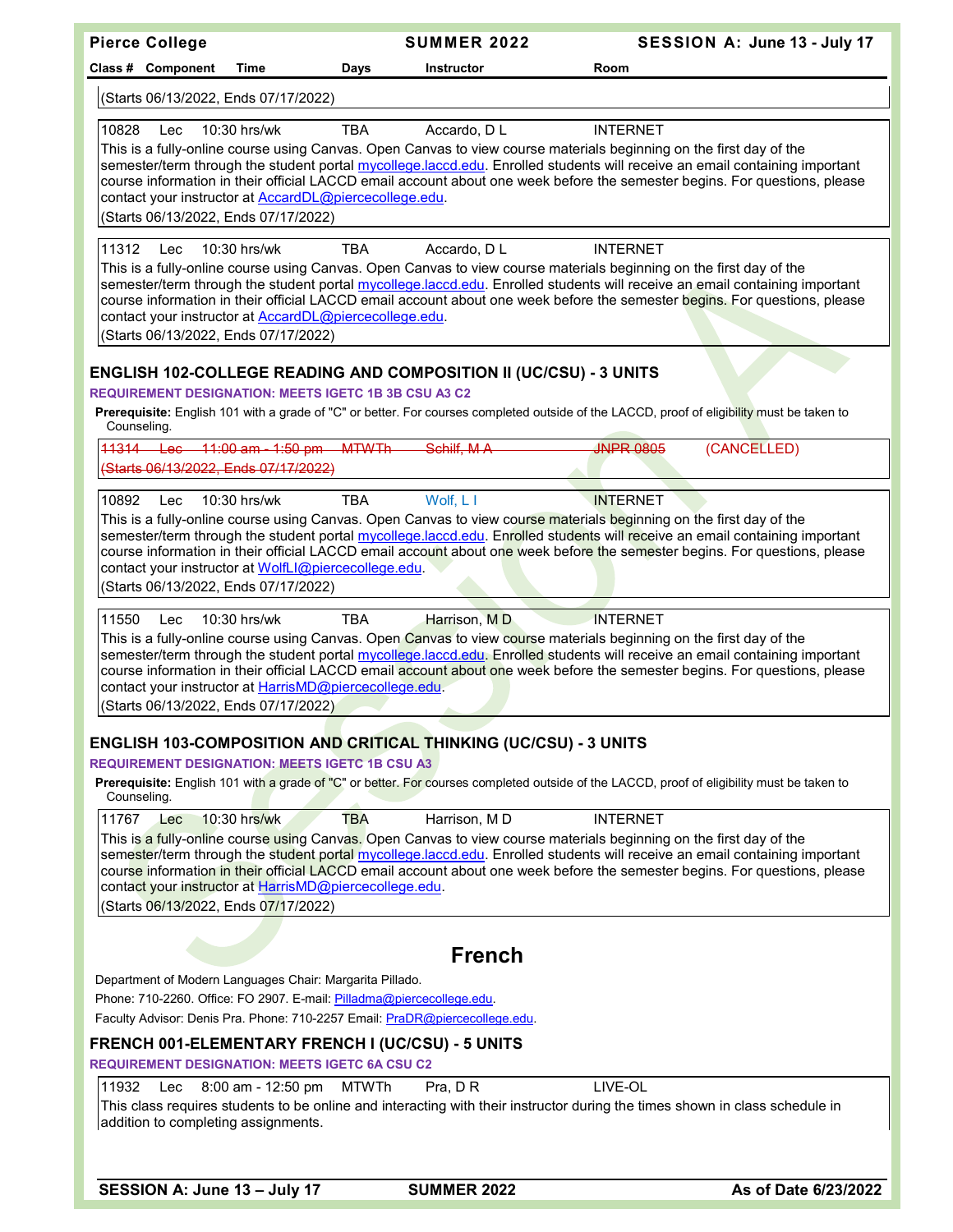| <b>Pierce College</b>                                                                                                                                                                                                                                                                                                                                                                                                                                                                                                                                          | <b>SUMMER 2022</b>                                                                                                                                                                                                                                                                                                                                                                                                                                                                                         | SESSION A: June 13 - July 17 |  |  |  |  |
|----------------------------------------------------------------------------------------------------------------------------------------------------------------------------------------------------------------------------------------------------------------------------------------------------------------------------------------------------------------------------------------------------------------------------------------------------------------------------------------------------------------------------------------------------------------|------------------------------------------------------------------------------------------------------------------------------------------------------------------------------------------------------------------------------------------------------------------------------------------------------------------------------------------------------------------------------------------------------------------------------------------------------------------------------------------------------------|------------------------------|--|--|--|--|
| Class # Component<br>Time                                                                                                                                                                                                                                                                                                                                                                                                                                                                                                                                      | Days<br>Instructor                                                                                                                                                                                                                                                                                                                                                                                                                                                                                         | Room                         |  |  |  |  |
|                                                                                                                                                                                                                                                                                                                                                                                                                                                                                                                                                                | This is a fully-online course using Canvas. Open Canvas to view course materials beginning on the first day of the<br>semester/term through the student portal mycollege.laccd.edu. Enrolled students will receive an email containing important<br>course information in their official LACCD email account about one week before the semester begins. For questions, please<br>contact your instructor at PraDR@piercecollege.edu.<br>[O] A webcam will be required for certain portions of this course. |                              |  |  |  |  |
| (Starts 06/13/2022, Ends 07/17/2022)                                                                                                                                                                                                                                                                                                                                                                                                                                                                                                                           | This class will meet virtually via Zoom conferencing at the published meeting days and times. Some activities, including<br>quizzes and exams, may also be available on the Canvas course shell to be completed on a weekly basis.                                                                                                                                                                                                                                                                         |                              |  |  |  |  |
|                                                                                                                                                                                                                                                                                                                                                                                                                                                                                                                                                                | Geography                                                                                                                                                                                                                                                                                                                                                                                                                                                                                                  |                              |  |  |  |  |
| Anthropological & Geographical Sciences Department Chair: Erin Hayes.                                                                                                                                                                                                                                                                                                                                                                                                                                                                                          |                                                                                                                                                                                                                                                                                                                                                                                                                                                                                                            |                              |  |  |  |  |
| Phone: 710-4305. Office: FO 3005.                                                                                                                                                                                                                                                                                                                                                                                                                                                                                                                              |                                                                                                                                                                                                                                                                                                                                                                                                                                                                                                            |                              |  |  |  |  |
| Faculty Advisor: Adrian Youhanna. Phone: 710-2940. Office: FO 2904.                                                                                                                                                                                                                                                                                                                                                                                                                                                                                            |                                                                                                                                                                                                                                                                                                                                                                                                                                                                                                            |                              |  |  |  |  |
| GEOG 001-PHYSICAL GEOGRAPHY (UC/CSU) - 3 UNITS                                                                                                                                                                                                                                                                                                                                                                                                                                                                                                                 |                                                                                                                                                                                                                                                                                                                                                                                                                                                                                                            |                              |  |  |  |  |
| <b>REQUIREMENT DESIGNATION: MEETS IGETC 5A CSU B1</b>                                                                                                                                                                                                                                                                                                                                                                                                                                                                                                          |                                                                                                                                                                                                                                                                                                                                                                                                                                                                                                            |                              |  |  |  |  |
| UC transfer limitation: credit for either Geography 1 and 15 or 17.                                                                                                                                                                                                                                                                                                                                                                                                                                                                                            |                                                                                                                                                                                                                                                                                                                                                                                                                                                                                                            |                              |  |  |  |  |
|                                                                                                                                                                                                                                                                                                                                                                                                                                                                                                                                                                | Students will study the Earth's physical environment using an Earth Systems Science approach.                                                                                                                                                                                                                                                                                                                                                                                                              |                              |  |  |  |  |
|                                                                                                                                                                                                                                                                                                                                                                                                                                                                                                                                                                | Note: Students interested in earning laboratory credit are encouraged to enroll in Geography 15.                                                                                                                                                                                                                                                                                                                                                                                                           |                              |  |  |  |  |
| 11050<br>10:30 hrs/wk<br>Lec                                                                                                                                                                                                                                                                                                                                                                                                                                                                                                                                   | <b>TBA</b><br>Finley, J P                                                                                                                                                                                                                                                                                                                                                                                                                                                                                  | <b>INTERNET</b>              |  |  |  |  |
| This is a fully-online course using Canvas. Open Canvas to view course materials beginning on the first day of the<br>semester/term through the student portal mycollege.laccd.edu. Enrolled students will receive an email containing important<br>course information in their official LACCD email account about one week before the semester begins. For questions, please<br>contact your instructor at FinleyJP@piercecollege.edu.<br>(Starts 06/13/2022, Ends 07/17/2022)                                                                                |                                                                                                                                                                                                                                                                                                                                                                                                                                                                                                            |                              |  |  |  |  |
|                                                                                                                                                                                                                                                                                                                                                                                                                                                                                                                                                                |                                                                                                                                                                                                                                                                                                                                                                                                                                                                                                            |                              |  |  |  |  |
|                                                                                                                                                                                                                                                                                                                                                                                                                                                                                                                                                                | GEOG 007-WORLD REGIONAL GEOGRAPHY (UC/CSU) - 3 UNITS                                                                                                                                                                                                                                                                                                                                                                                                                                                       |                              |  |  |  |  |
| <b>REQUIREMENT DESIGNATION: MEETS IGETC 4E CSU D5</b>                                                                                                                                                                                                                                                                                                                                                                                                                                                                                                          |                                                                                                                                                                                                                                                                                                                                                                                                                                                                                                            |                              |  |  |  |  |
| Simonyan, K<br><b>INTERNET</b><br>13763<br>10:30 hrs/wk<br><b>TBA</b><br>Lec<br>This is a fully-online course using Canvas. Open Canvas to view course materials beginning on the first day of the<br>semester/term through the student portal mycollege.laccd.edu. Enrolled students will receive an email containing important<br>course information in their official LACCD email account about one week before the semester begins. For questions, please<br>contact your instructor at SimonyK@piercecollege.edu.<br>(Starts 06/13/2022, Ends 07/17/2022) |                                                                                                                                                                                                                                                                                                                                                                                                                                                                                                            |                              |  |  |  |  |
|                                                                                                                                                                                                                                                                                                                                                                                                                                                                                                                                                                |                                                                                                                                                                                                                                                                                                                                                                                                                                                                                                            |                              |  |  |  |  |
|                                                                                                                                                                                                                                                                                                                                                                                                                                                                                                                                                                | Geology                                                                                                                                                                                                                                                                                                                                                                                                                                                                                                    |                              |  |  |  |  |
| Physics and Planetary Sciences Department Chair: Dale L. Fields.                                                                                                                                                                                                                                                                                                                                                                                                                                                                                               |                                                                                                                                                                                                                                                                                                                                                                                                                                                                                                            |                              |  |  |  |  |
| Phone: 710-4262. Office: CFS 91040. Email: FieldsDL@piercecollege.edu.                                                                                                                                                                                                                                                                                                                                                                                                                                                                                         |                                                                                                                                                                                                                                                                                                                                                                                                                                                                                                            |                              |  |  |  |  |
| Faculty Advisor: Jill Lockard.                                                                                                                                                                                                                                                                                                                                                                                                                                                                                                                                 |                                                                                                                                                                                                                                                                                                                                                                                                                                                                                                            |                              |  |  |  |  |
| Phone: 719-6456. Office: CFS 91071. Email: LockarJ@piercecollege.edu.                                                                                                                                                                                                                                                                                                                                                                                                                                                                                          |                                                                                                                                                                                                                                                                                                                                                                                                                                                                                                            |                              |  |  |  |  |
|                                                                                                                                                                                                                                                                                                                                                                                                                                                                                                                                                                | Note: Students interested in earning laboratory credit are encouraged to enroll in Geology 6.                                                                                                                                                                                                                                                                                                                                                                                                              |                              |  |  |  |  |
| (See also Environmental Science 1 & 7; Oceanography 1 & 10).                                                                                                                                                                                                                                                                                                                                                                                                                                                                                                   |                                                                                                                                                                                                                                                                                                                                                                                                                                                                                                            |                              |  |  |  |  |
| Note: Students looking to take a class very similar to geology should consider the brand-new Physical Science 6: Introduction to the Solar<br>System.                                                                                                                                                                                                                                                                                                                                                                                                          |                                                                                                                                                                                                                                                                                                                                                                                                                                                                                                            |                              |  |  |  |  |
| GEOLOGY 00 <mark>1-PHYSICA</mark> L GEOLOGY (UC/CSU) - 3 UNITS                                                                                                                                                                                                                                                                                                                                                                                                                                                                                                 |                                                                                                                                                                                                                                                                                                                                                                                                                                                                                                            |                              |  |  |  |  |
| <b>REQUIREMENT DESIGNATION: MEETS IGETC 5A CSU B1</b>                                                                                                                                                                                                                                                                                                                                                                                                                                                                                                          |                                                                                                                                                                                                                                                                                                                                                                                                                                                                                                            |                              |  |  |  |  |
| 10032<br>10:30 hrs/wk<br>Lockard, J<br><b>INTERNET</b><br>Lec<br>TBA<br>This is a fully-online course using Canvas. Open Canvas to view course materials beginning on the first day of the<br>semester/term through the student portal mycollege.laccd.edu. Enrolled students will receive an email containing important<br>course information in their official LACCD email account about one week before the semester begins. For questions, please<br>contact your instructor at LockarJ@piercecollege.edu.                                                 |                                                                                                                                                                                                                                                                                                                                                                                                                                                                                                            |                              |  |  |  |  |
| A webcam will be required for certain portions of this course.<br>(Starts 06/13/2022, Ends 07/17/2022)                                                                                                                                                                                                                                                                                                                                                                                                                                                         |                                                                                                                                                                                                                                                                                                                                                                                                                                                                                                            |                              |  |  |  |  |
|                                                                                                                                                                                                                                                                                                                                                                                                                                                                                                                                                                |                                                                                                                                                                                                                                                                                                                                                                                                                                                                                                            |                              |  |  |  |  |
|                                                                                                                                                                                                                                                                                                                                                                                                                                                                                                                                                                |                                                                                                                                                                                                                                                                                                                                                                                                                                                                                                            |                              |  |  |  |  |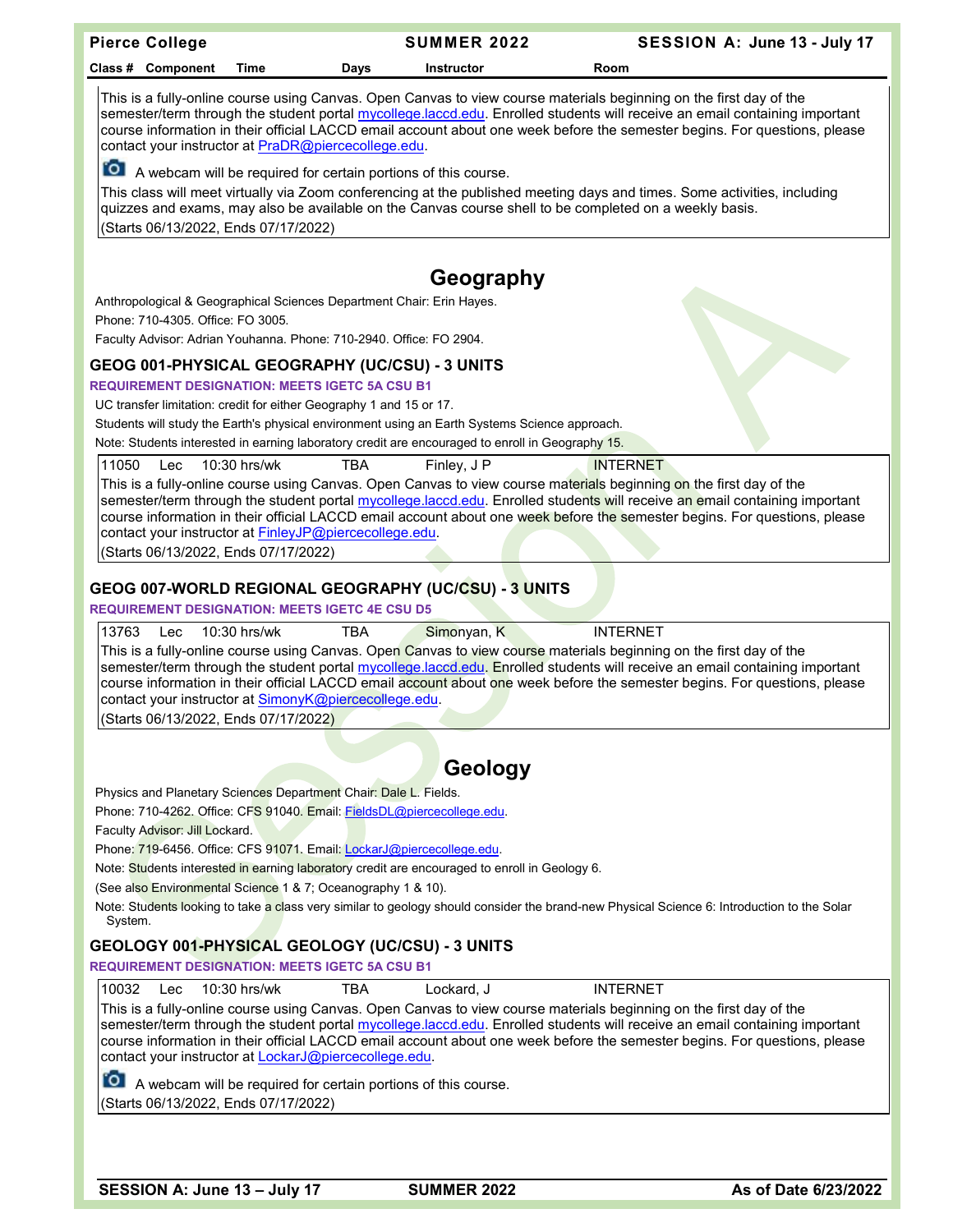| <b>Pierce College</b>                                                                                                                                                                                                                                                                                                                                                                                                                                                                                                                                                                                                                                                                                |                                                                                                                                                                   | <b>SUMMER 2022</b> | SESSION A: June 13 - July 17                                                                                                                                                                                                                                                                                                                                                                     |  |  |  |
|------------------------------------------------------------------------------------------------------------------------------------------------------------------------------------------------------------------------------------------------------------------------------------------------------------------------------------------------------------------------------------------------------------------------------------------------------------------------------------------------------------------------------------------------------------------------------------------------------------------------------------------------------------------------------------------------------|-------------------------------------------------------------------------------------------------------------------------------------------------------------------|--------------------|--------------------------------------------------------------------------------------------------------------------------------------------------------------------------------------------------------------------------------------------------------------------------------------------------------------------------------------------------------------------------------------------------|--|--|--|
| Class # Component                                                                                                                                                                                                                                                                                                                                                                                                                                                                                                                                                                                                                                                                                    | Time<br>Days                                                                                                                                                      | <b>Instructor</b>  | Room                                                                                                                                                                                                                                                                                                                                                                                             |  |  |  |
|                                                                                                                                                                                                                                                                                                                                                                                                                                                                                                                                                                                                                                                                                                      |                                                                                                                                                                   | <b>Health</b>      |                                                                                                                                                                                                                                                                                                                                                                                                  |  |  |  |
| Phone: 710-2223. Office: NGYM 5615.<br>Faculty Advisor: Jamie Langan.                                                                                                                                                                                                                                                                                                                                                                                                                                                                                                                                                                                                                                | Kinesiology/Health Department Chair: Shilo Nelson.                                                                                                                |                    |                                                                                                                                                                                                                                                                                                                                                                                                  |  |  |  |
|                                                                                                                                                                                                                                                                                                                                                                                                                                                                                                                                                                                                                                                                                                      | HEALTH 008-WOMEN'S PERSONAL HEALTH (UC/CSU) - 3 UNITS                                                                                                             |                    |                                                                                                                                                                                                                                                                                                                                                                                                  |  |  |  |
| <b>REQUIREMENT DESIGNATION: MEETS CSU E</b>                                                                                                                                                                                                                                                                                                                                                                                                                                                                                                                                                                                                                                                          |                                                                                                                                                                   |                    |                                                                                                                                                                                                                                                                                                                                                                                                  |  |  |  |
|                                                                                                                                                                                                                                                                                                                                                                                                                                                                                                                                                                                                                                                                                                      | UC transfer limitation: Health 2, 7, 8, 11 and 43: maximum credit, one course.                                                                                    |                    |                                                                                                                                                                                                                                                                                                                                                                                                  |  |  |  |
| 11781<br>Lec<br>(Starts 06/13/2022, Ends 07/17/2022)                                                                                                                                                                                                                                                                                                                                                                                                                                                                                                                                                                                                                                                 | 10:30 hrs/wk<br><b>TBA</b><br>contact your instructor at BoyettLE@piercecollege.edu.                                                                              | Boyett, L E        | <b>INTERNET</b><br>This is a fully-online course using Canvas. Open Canvas to view course materials beginning on the first day of the<br>semester/term through the student portal mycollege.laccd.edu. Enrolled students will receive an email containing important<br>course information in their official LACCD email account about one week before the semester begins. For questions, please |  |  |  |
|                                                                                                                                                                                                                                                                                                                                                                                                                                                                                                                                                                                                                                                                                                      |                                                                                                                                                                   |                    |                                                                                                                                                                                                                                                                                                                                                                                                  |  |  |  |
| <b>REQUIREMENT DESIGNATION: MEETS CSU E</b>                                                                                                                                                                                                                                                                                                                                                                                                                                                                                                                                                                                                                                                          | HEALTH 011-PRINCIPLES OF HEALTHFUL LIVING (UC/CSU) - 3 UNITS                                                                                                      |                    |                                                                                                                                                                                                                                                                                                                                                                                                  |  |  |  |
|                                                                                                                                                                                                                                                                                                                                                                                                                                                                                                                                                                                                                                                                                                      | UC transfer limitation: Health 2, 7, 8, 11 and 43: maximum credit, one course.                                                                                    |                    |                                                                                                                                                                                                                                                                                                                                                                                                  |  |  |  |
| 10629<br>Lec                                                                                                                                                                                                                                                                                                                                                                                                                                                                                                                                                                                                                                                                                         | 10:30 hrs/wk<br><b>TBA</b>                                                                                                                                        | Sabolic, J P       | <b>INTERNET</b>                                                                                                                                                                                                                                                                                                                                                                                  |  |  |  |
| (Starts 06/13/2022, Ends 07/17/2022)                                                                                                                                                                                                                                                                                                                                                                                                                                                                                                                                                                                                                                                                 | contact your instructor at SaboliJP@piercecollege.edu.                                                                                                            |                    | This is a fully-online course using Canvas. Open Canvas to view course materials beginning on the first day of the<br>semester/term through the student portal mycollege.laccd.edu. Enrolled students will receive an email containing important<br>course information in their official LACCD email account about one week before the semester begins. For questions, please                    |  |  |  |
|                                                                                                                                                                                                                                                                                                                                                                                                                                                                                                                                                                                                                                                                                                      |                                                                                                                                                                   |                    |                                                                                                                                                                                                                                                                                                                                                                                                  |  |  |  |
|                                                                                                                                                                                                                                                                                                                                                                                                                                                                                                                                                                                                                                                                                                      |                                                                                                                                                                   | <b>History</b>     |                                                                                                                                                                                                                                                                                                                                                                                                  |  |  |  |
|                                                                                                                                                                                                                                                                                                                                                                                                                                                                                                                                                                                                                                                                                                      | History Department Chair: Professor Brian Walsh.<br>Phone: (818) 710-2894. Office: FO 3001. Email: WalshBP@piercecollege.edu.<br>Faculty Advisor: Sheryl Nomelli. |                    |                                                                                                                                                                                                                                                                                                                                                                                                  |  |  |  |
|                                                                                                                                                                                                                                                                                                                                                                                                                                                                                                                                                                                                                                                                                                      | Note: You can take any history class in any order. No prerequisites required.                                                                                     |                    |                                                                                                                                                                                                                                                                                                                                                                                                  |  |  |  |
|                                                                                                                                                                                                                                                                                                                                                                                                                                                                                                                                                                                                                                                                                                      | HISTORY 002-INTRODUCTION TO WESTERN CIVILIZATION II (UC/CSU) - 3 UNITS<br><b>REQUIREMENT DESIGNATION: MEETS IGETC 3B 4 CSU C2 D</b>                               |                    |                                                                                                                                                                                                                                                                                                                                                                                                  |  |  |  |
| 11568 Lec 10:30 hrs/wk<br><b>TBA</b><br>Parker, D M<br><b>INTERNET</b><br>This is a fully-online course using Canvas. Open Canvas to view course materials beginning on the first day of the<br>semester/term through the student portal mycollege.laccd.edu. Enrolled students will receive an email containing important<br>course information in their official LACCD email account about one week before the semester begins. For questions, please<br>contact your instructor at ParkerDM@piercecollege.edu.<br>This class uses free, online materials, also known as Open Educational Resources (OER). Contact the instructor for<br>more information.<br>(Starts 06/13/2022, Ends 07/17/2022) |                                                                                                                                                                   |                    |                                                                                                                                                                                                                                                                                                                                                                                                  |  |  |  |
|                                                                                                                                                                                                                                                                                                                                                                                                                                                                                                                                                                                                                                                                                                      |                                                                                                                                                                   |                    | HISTORY 011-POLITICAL AND SOCIAL HISTORY OF THE UNITED STATES TO 1877 (UC/CSU) - 3 UNITS                                                                                                                                                                                                                                                                                                         |  |  |  |
|                                                                                                                                                                                                                                                                                                                                                                                                                                                                                                                                                                                                                                                                                                      | <b>REQUIREMENT DESIGNATION: MEETS IGETC 4F CSU D6 US-1</b>                                                                                                        |                    |                                                                                                                                                                                                                                                                                                                                                                                                  |  |  |  |
| 11241<br>Lec<br>(Starts 06/13/2022, Ends 07/17/2022)                                                                                                                                                                                                                                                                                                                                                                                                                                                                                                                                                                                                                                                 | 8:00 am - 10:50 am<br>MTWTh                                                                                                                                       | McMillan, R B      | <b>ELM 1718</b>                                                                                                                                                                                                                                                                                                                                                                                  |  |  |  |
|                                                                                                                                                                                                                                                                                                                                                                                                                                                                                                                                                                                                                                                                                                      | <b>REQUIREMENT DESIGNATION: MEETS IGETC 4F CSU D6 US-1</b>                                                                                                        |                    | HISTORY 012-POLITICAL AND SOCIAL HISTORY OF THE UNITED STATES FROM 1865 (UC/CSU) - 3 UNITS                                                                                                                                                                                                                                                                                                       |  |  |  |
| 10842<br>Lec                                                                                                                                                                                                                                                                                                                                                                                                                                                                                                                                                                                                                                                                                         | 11:00 am - 1:50 pm   MTWTh                                                                                                                                        | McMillan, R B      | <b>ELM 1718</b>                                                                                                                                                                                                                                                                                                                                                                                  |  |  |  |
|                                                                                                                                                                                                                                                                                                                                                                                                                                                                                                                                                                                                                                                                                                      | UC transfer limitation: History 12 and 13 combined: maximum credit, one course.                                                                                   |                    |                                                                                                                                                                                                                                                                                                                                                                                                  |  |  |  |
| (Starts 06/13/2022, Ends 07/17/2022)                                                                                                                                                                                                                                                                                                                                                                                                                                                                                                                                                                                                                                                                 | Note: Students can enroll in History 12 before History 11.                                                                                                        |                    |                                                                                                                                                                                                                                                                                                                                                                                                  |  |  |  |
|                                                                                                                                                                                                                                                                                                                                                                                                                                                                                                                                                                                                                                                                                                      | <b>REQUIREMENT DESIGNATION: MEETS IGETC 3B 4F CSU C2 D6 US-1</b>                                                                                                  |                    | HISTORY 041-THE AFRICAN AMERICAN IN THE HISTORY OF THE U.S. I (UC/CSU) - 3 UNITS                                                                                                                                                                                                                                                                                                                 |  |  |  |
| SESSION A: June 13 - July 17                                                                                                                                                                                                                                                                                                                                                                                                                                                                                                                                                                                                                                                                         |                                                                                                                                                                   | <b>SUMMER 2022</b> | As of Date 6/23/2022                                                                                                                                                                                                                                                                                                                                                                             |  |  |  |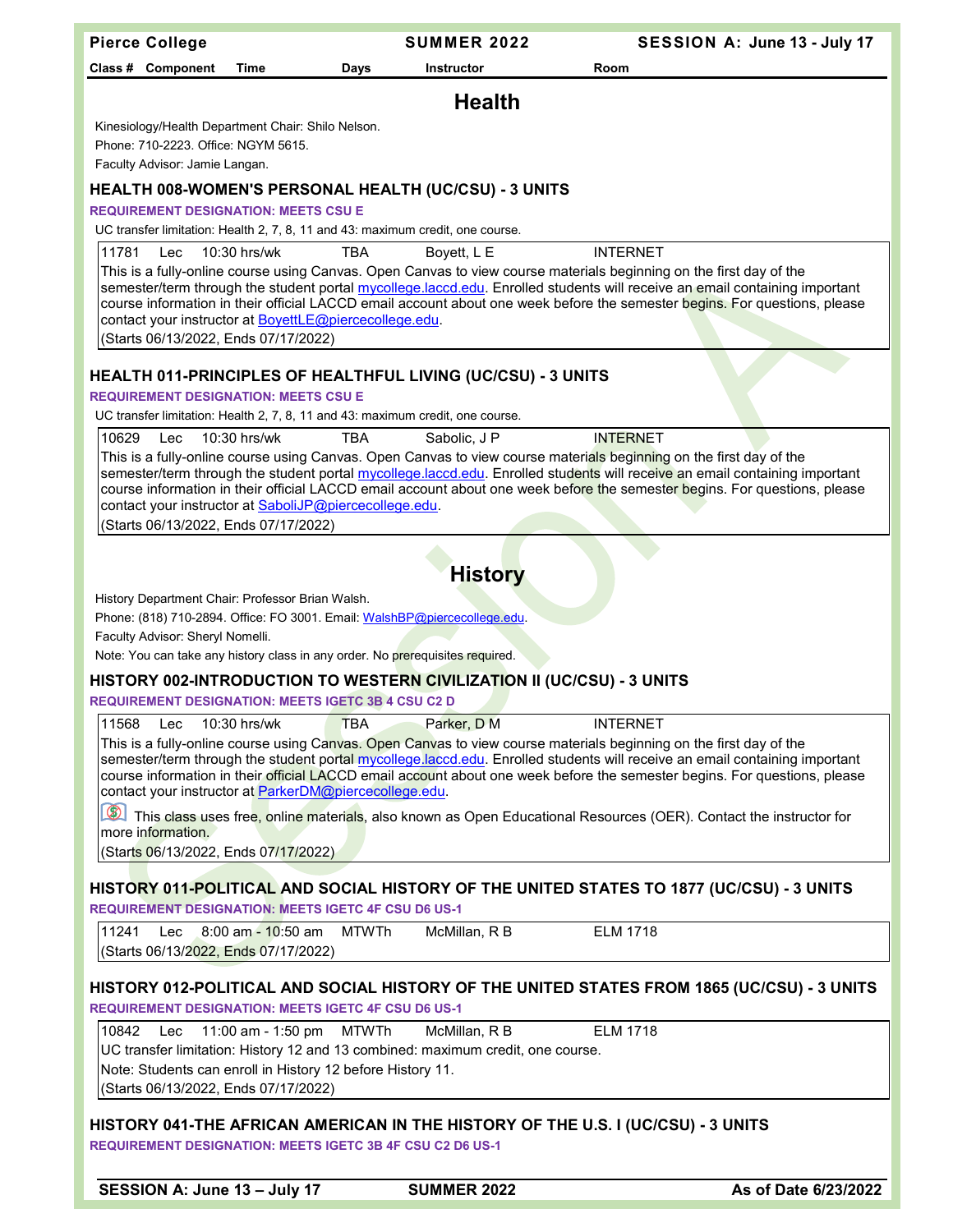|       | <b>Pierce College</b>           |                                                                                                                |            | <b>SUMMER 2022</b>                                                                                                                                                                                                                                                                                                                                                                                                          |                 | SESSION A: June 13 - July 17 |
|-------|---------------------------------|----------------------------------------------------------------------------------------------------------------|------------|-----------------------------------------------------------------------------------------------------------------------------------------------------------------------------------------------------------------------------------------------------------------------------------------------------------------------------------------------------------------------------------------------------------------------------|-----------------|------------------------------|
|       | Class # Component               | Time                                                                                                           | Days       | <b>Instructor</b>                                                                                                                                                                                                                                                                                                                                                                                                           | Room            |                              |
| 12397 | Lec                             | 10:30 hrs/wk<br>contact your instructor at StrickCG@piercecollege.edu.<br>(Starts 06/13/2022, Ends 07/17/2022) | <b>TBA</b> | Strickland, C G<br>This is a fully-online course using Canvas. Open Canvas to view course materials beginning on the first day of the<br>semester/term through the student portal mycollege.laccd.edu. Enrolled students will receive an email containing important<br>course information in their official LACCD email account about one week before the semester begins. For questions, please                            | <b>INTERNET</b> |                              |
|       |                                 | <b>REQUIREMENT DESIGNATION: MEETS IGETC 3B 4F CSU C2 D6 US-1</b>                                               |            | HISTORY 042-THE AFRICAN AMERICAN IN THE HISTORY OF THE U.S. II (UC/CSU) - 3 UNITS                                                                                                                                                                                                                                                                                                                                           |                 |                              |
| 12398 | Lec                             | $10:30$ hrs/wk                                                                                                 | <b>TBA</b> | Jones, SA                                                                                                                                                                                                                                                                                                                                                                                                                   | <b>INTERNET</b> |                              |
|       |                                 | contact your instructor at JonesSA@piercecollege.edu.<br>(Starts 06/13/2022, Ends 07/17/2022)                  |            | This is a fully-online course using Canvas. Open Canvas to view course materials beginning on the first day of the<br>semester/term through the student portal mycollege.laccd.edu. Enrolled students will receive an email containing important<br>course information in their official LACCD email account about one week before the semester begins. For questions, please                                               |                 |                              |
|       |                                 | <b>REQUIREMENT DESIGNATION: MEETS IGETC 3B 4 CSU C2 D US-1</b>                                                 |            | HISTORY 052-THE ROLE OF WOMEN IN THE HISTORY OF THE U.S. (UC/CSU) - 3 UNITS                                                                                                                                                                                                                                                                                                                                                 |                 |                              |
|       |                                 | 10030 Lec 11:00 am - 1:50 pm MTWTh<br>(Starts 06/13/2022, Ends 07/17/2022)                                     |            | Jones, S.A.                                                                                                                                                                                                                                                                                                                                                                                                                 | <b>ELM 1708</b> | (CANCELLED)                  |
|       |                                 | <b>REQUIREMENT DESIGNATION: MEETS IGETC 3B 4 CSU C2 D6</b>                                                     |            | HISTORY 086-INTRODUCTION TO WORLD CIVILIZATION I (UC/CSU) - 3 UNITS                                                                                                                                                                                                                                                                                                                                                         |                 |                              |
| 13775 | Lec                             | 10:30 hrs/wk<br>contact your instructor at ChartrFJ@piercecollege.edu.<br>(Starts 06/13/2022, Ends 07/17/2022) | <b>TBA</b> | Chartrand, FJ<br>This is a fully-online course using Canvas. Open Canvas to view course mater <mark>ials</mark> begi <mark>nni</mark> ng on the first day of the<br>semester/term through the student portal mycollege.laccd.edu. Enrolled students will receive an email containing important<br>course information in their official LACCD email account about one week before the semester begins. For questions, please | <b>INTERNET</b> |                              |
|       |                                 |                                                                                                                |            | <b>Humanities</b>                                                                                                                                                                                                                                                                                                                                                                                                           |                 |                              |
|       |                                 | History Department Chair: Professor Brian Walsh.                                                               |            | Phone: (818) 710-2894. Office: FO 3001. Email: WalshBP@piercecollege.edu.                                                                                                                                                                                                                                                                                                                                                   |                 |                              |
|       |                                 |                                                                                                                |            | HUMAN 006-GREAT PEOPLE, GREAT AGES (UC/CSU) - 3 UNITS                                                                                                                                                                                                                                                                                                                                                                       |                 |                              |
|       |                                 | <b>REQUIREMENT DESIGNATION: MEETS IGETC 3B CSU C2</b>                                                          |            |                                                                                                                                                                                                                                                                                                                                                                                                                             |                 |                              |
| 10242 | Lec                             | 10:30 hrs/wk<br>contact your instructor at TothLL@piercecollege.edu.<br>(Starts 06/13/2022, Ends 07/17/2022)   | TBA        | Toth, L L<br>This is a fully-online course using Canvas. Open Canvas to view course materials beginning on the first day of the<br>semester/term through the student portal mycollege.laccd.edu. Enrolled students will receive an email containing important<br>course information in their official LACCD email account about one week before the semester begins. For questions, please                                  | <b>INTERNET</b> |                              |
|       |                                 |                                                                                                                |            | <b>Journalism</b>                                                                                                                                                                                                                                                                                                                                                                                                           |                 |                              |
|       |                                 | Media Arts Department Chair: Jill Connelly.                                                                    |            | Phone: 710-4235. Office: Village 8100. E-mail: ConnelJP@piercecollege.edu.                                                                                                                                                                                                                                                                                                                                                  |                 |                              |
|       | Faculty Advisor: Jill Connelly. |                                                                                                                |            |                                                                                                                                                                                                                                                                                                                                                                                                                             |                 |                              |
|       |                                 |                                                                                                                |            | JOURNAL 100-SOCIAL VALUES IN MASS COMMUNICATION (UC/CSU) - 3 UNITS                                                                                                                                                                                                                                                                                                                                                          |                 |                              |
|       |                                 | <b>REQUIREMENT DESIGNATION: MEETS IGETC 4G CSU D7</b>                                                          |            |                                                                                                                                                                                                                                                                                                                                                                                                                             |                 |                              |
| 10116 | Lec                             | 10:30 hrs/wk<br>contact your instructor at SavageTL@piercecollege.edu.<br>(Starts 06/13/2022, Ends 07/17/2022) | TBA        | Savage, TL<br>This is a fully-online course using Canvas. Open Canvas to view course materials beginning on the first day of the<br>semester/term through the student portal mycollege.laccd.edu. Enrolled students will receive an email containing important<br>course information in their official LACCD email account about one week before the semester begins. For questions, please                                 | <b>INTERNET</b> |                              |
|       |                                 |                                                                                                                |            |                                                                                                                                                                                                                                                                                                                                                                                                                             |                 |                              |
|       |                                 | SESSION A: June 13 - July 17                                                                                   |            | <b>SUMMER 2022</b>                                                                                                                                                                                                                                                                                                                                                                                                          |                 | As of Date 6/23/2022         |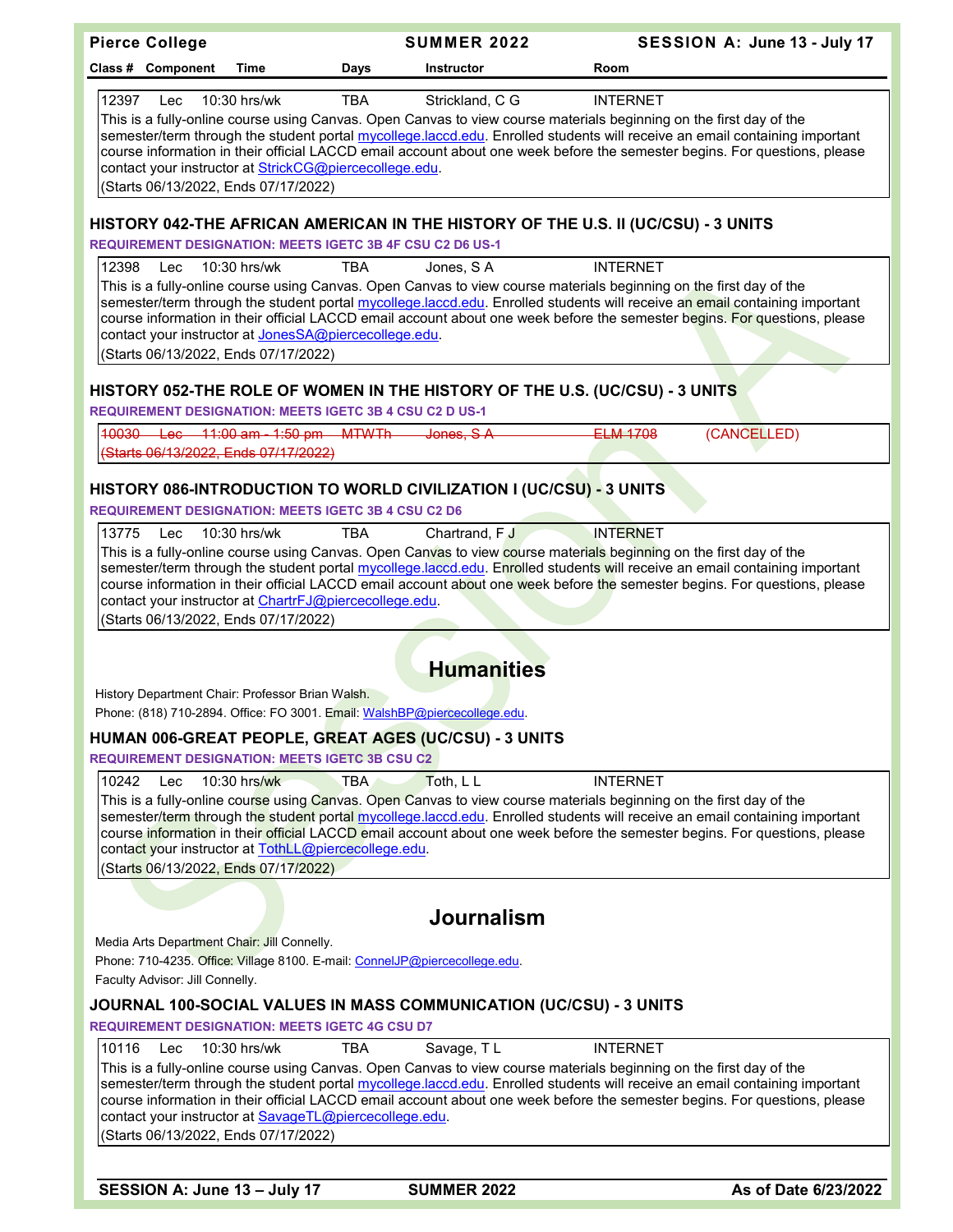|                                                                                                                                                                                                                               | <b>Pierce College</b>                                                                                                                                                                                                                                                                                                                                                                                                                                              |                                                                |              | <b>SUMMER 2022</b>                                                                                 | SESSION A: June 13 - July 17                                                                                                                                                                                                                                                                                                                                                                                                                |
|-------------------------------------------------------------------------------------------------------------------------------------------------------------------------------------------------------------------------------|--------------------------------------------------------------------------------------------------------------------------------------------------------------------------------------------------------------------------------------------------------------------------------------------------------------------------------------------------------------------------------------------------------------------------------------------------------------------|----------------------------------------------------------------|--------------|----------------------------------------------------------------------------------------------------|---------------------------------------------------------------------------------------------------------------------------------------------------------------------------------------------------------------------------------------------------------------------------------------------------------------------------------------------------------------------------------------------------------------------------------------------|
|                                                                                                                                                                                                                               | Class # Component                                                                                                                                                                                                                                                                                                                                                                                                                                                  | Time                                                           | Days         | <b>Instructor</b>                                                                                  | Room                                                                                                                                                                                                                                                                                                                                                                                                                                        |
|                                                                                                                                                                                                                               |                                                                                                                                                                                                                                                                                                                                                                                                                                                                    |                                                                |              |                                                                                                    |                                                                                                                                                                                                                                                                                                                                                                                                                                             |
|                                                                                                                                                                                                                               |                                                                                                                                                                                                                                                                                                                                                                                                                                                                    |                                                                |              | <b>Kinesiology</b>                                                                                 |                                                                                                                                                                                                                                                                                                                                                                                                                                             |
|                                                                                                                                                                                                                               | Phone: 710-2223. Office: NGYM 5615.                                                                                                                                                                                                                                                                                                                                                                                                                                | Kinesiology/Health Department Chair: Shilo Nelson.             |              |                                                                                                    |                                                                                                                                                                                                                                                                                                                                                                                                                                             |
|                                                                                                                                                                                                                               |                                                                                                                                                                                                                                                                                                                                                                                                                                                                    | KIN 201-SWIMMING SKILLS (UC/CSU) - 1 UNIT                      |              |                                                                                                    |                                                                                                                                                                                                                                                                                                                                                                                                                                             |
|                                                                                                                                                                                                                               |                                                                                                                                                                                                                                                                                                                                                                                                                                                                    | <b>REQUIREMENT DESIGNATION: MEETS CSU E</b>                    |              |                                                                                                    |                                                                                                                                                                                                                                                                                                                                                                                                                                             |
|                                                                                                                                                                                                                               |                                                                                                                                                                                                                                                                                                                                                                                                                                                                    | Maximum of 4 enrollments in the Kinesiology - Aquatics family. |              |                                                                                                    |                                                                                                                                                                                                                                                                                                                                                                                                                                             |
| 13757                                                                                                                                                                                                                         | Lab                                                                                                                                                                                                                                                                                                                                                                                                                                                                | 8:00 am - 9:50 am                                              | <b>MTWTh</b> | Hefter, D J                                                                                        | <b>POOL</b>                                                                                                                                                                                                                                                                                                                                                                                                                                 |
|                                                                                                                                                                                                                               |                                                                                                                                                                                                                                                                                                                                                                                                                                                                    | (Starts 06/13/2022, Ends 07/17/2022)                           |              |                                                                                                    |                                                                                                                                                                                                                                                                                                                                                                                                                                             |
|                                                                                                                                                                                                                               |                                                                                                                                                                                                                                                                                                                                                                                                                                                                    | KIN 229-BODY CONDITIONING SKILLS (UC/CSU) - 1 UNIT             |              |                                                                                                    |                                                                                                                                                                                                                                                                                                                                                                                                                                             |
|                                                                                                                                                                                                                               |                                                                                                                                                                                                                                                                                                                                                                                                                                                                    | <b>REQUIREMENT DESIGNATION: MEETS CSU E</b>                    |              |                                                                                                    |                                                                                                                                                                                                                                                                                                                                                                                                                                             |
|                                                                                                                                                                                                                               |                                                                                                                                                                                                                                                                                                                                                                                                                                                                    |                                                                |              | Maximum of 4 enrollments in the Kinesiology - Aerobics, Circuit Training family.                   |                                                                                                                                                                                                                                                                                                                                                                                                                                             |
|                                                                                                                                                                                                                               |                                                                                                                                                                                                                                                                                                                                                                                                                                                                    |                                                                |              | UC transfer limitation: Any or all of these PE activity courses combined: maximum credit, 4 units. |                                                                                                                                                                                                                                                                                                                                                                                                                                             |
|                                                                                                                                                                                                                               |                                                                                                                                                                                                                                                                                                                                                                                                                                                                    | 11919 Lab 8:00 am - 9:50 am MTWTh                              |              | Prieur, SV                                                                                         | <b>STADIUM</b><br>(CANCELLED)                                                                                                                                                                                                                                                                                                                                                                                                               |
|                                                                                                                                                                                                                               | Walk/Jog/Run                                                                                                                                                                                                                                                                                                                                                                                                                                                       |                                                                |              |                                                                                                    |                                                                                                                                                                                                                                                                                                                                                                                                                                             |
|                                                                                                                                                                                                                               |                                                                                                                                                                                                                                                                                                                                                                                                                                                                    | (Starts 06/13/2022, Ends 07/17/2022)                           |              |                                                                                                    |                                                                                                                                                                                                                                                                                                                                                                                                                                             |
|                                                                                                                                                                                                                               |                                                                                                                                                                                                                                                                                                                                                                                                                                                                    |                                                                |              |                                                                                                    |                                                                                                                                                                                                                                                                                                                                                                                                                                             |
|                                                                                                                                                                                                                               |                                                                                                                                                                                                                                                                                                                                                                                                                                                                    |                                                                |              | <b>Mathematics</b>                                                                                 |                                                                                                                                                                                                                                                                                                                                                                                                                                             |
|                                                                                                                                                                                                                               |                                                                                                                                                                                                                                                                                                                                                                                                                                                                    | Mathematics Department Chair: Eddie Tchertchian.               |              |                                                                                                    |                                                                                                                                                                                                                                                                                                                                                                                                                                             |
|                                                                                                                                                                                                                               |                                                                                                                                                                                                                                                                                                                                                                                                                                                                    | Phone: (818) 710-2185. Office: MATH 1409-E.                    |              |                                                                                                    |                                                                                                                                                                                                                                                                                                                                                                                                                                             |
|                                                                                                                                                                                                                               |                                                                                                                                                                                                                                                                                                                                                                                                                                                                    | Faculty Advisors: Eddie Tchertchian, Sheri Lehavi.             |              |                                                                                                    |                                                                                                                                                                                                                                                                                                                                                                                                                                             |
|                                                                                                                                                                                                                               |                                                                                                                                                                                                                                                                                                                                                                                                                                                                    |                                                                |              |                                                                                                    | Information regarding special Math student success programs and pathways may be found at Math Success Program website.                                                                                                                                                                                                                                                                                                                      |
|                                                                                                                                                                                                                               |                                                                                                                                                                                                                                                                                                                                                                                                                                                                    | Some sections require Internet access for homework.            |              |                                                                                                    |                                                                                                                                                                                                                                                                                                                                                                                                                                             |
|                                                                                                                                                                                                                               |                                                                                                                                                                                                                                                                                                                                                                                                                                                                    |                                                                |              |                                                                                                    |                                                                                                                                                                                                                                                                                                                                                                                                                                             |
|                                                                                                                                                                                                                               | Information regarding specific course needs may be found on the instructor's web page.<br>In keeping with AB 705, students who have graduated from a US High School within the last 10 years are eligible to enroll in transfer level<br>math, specifically Math 227. However, students in STEM or business majors, may need a prerequisite course. The college makes the<br>following recommendations based on high school GPA or high school course information: |                                                                |              |                                                                                                    |                                                                                                                                                                                                                                                                                                                                                                                                                                             |
|                                                                                                                                                                                                                               |                                                                                                                                                                                                                                                                                                                                                                                                                                                                    | GPA greater than or equal to 2.3 - Math 227                    |              |                                                                                                    |                                                                                                                                                                                                                                                                                                                                                                                                                                             |
| sequence.                                                                                                                                                                                                                     |                                                                                                                                                                                                                                                                                                                                                                                                                                                                    |                                                                |              |                                                                                                    | GPA less than 2.3 - Math 227. Students are highly recommended to enroll in Math 228A followed by Math 228B, a two-semester statistics                                                                                                                                                                                                                                                                                                       |
| higher):                                                                                                                                                                                                                      |                                                                                                                                                                                                                                                                                                                                                                                                                                                                    |                                                                |              |                                                                                                    | Students may enroll in the following depending on their grade in High School Intermediate Algebra or Integrated Math 3 (or equivalent or                                                                                                                                                                                                                                                                                                    |
|                                                                                                                                                                                                                               |                                                                                                                                                                                                                                                                                                                                                                                                                                                                    | A grade of B or better - Math 215, 238, or 240                 |              |                                                                                                    |                                                                                                                                                                                                                                                                                                                                                                                                                                             |
|                                                                                                                                                                                                                               | A grade less than a B - Math 134, a prerequisite course                                                                                                                                                                                                                                                                                                                                                                                                            |                                                                |              |                                                                                                    |                                                                                                                                                                                                                                                                                                                                                                                                                                             |
|                                                                                                                                                                                                                               | the student to place him/herself:                                                                                                                                                                                                                                                                                                                                                                                                                                  |                                                                |              |                                                                                                    | Students who are not able to provide enough information for automated placement, who have been away from high school for more than 10<br>years, or did not attend or graduate from a US high school or earn a GED or CA High School Proficiency certificate, may use the Guided Self-<br>placement process. This will likely involve meeting with a counselor or other college officer to discuss topics such as the following in order for |
|                                                                                                                                                                                                                               | -Courses taken and grades received                                                                                                                                                                                                                                                                                                                                                                                                                                 |                                                                |              |                                                                                                    |                                                                                                                                                                                                                                                                                                                                                                                                                                             |
|                                                                                                                                                                                                                               |                                                                                                                                                                                                                                                                                                                                                                                                                                                                    | chosen major, general education plan, or transfer plan         |              |                                                                                                    | -The transfer-level English and math courses offered at the student's home college, and which of them (if any) are required for the student's                                                                                                                                                                                                                                                                                               |
|                                                                                                                                                                                                                               |                                                                                                                                                                                                                                                                                                                                                                                                                                                                    |                                                                |              | -The support courses and services offered to students enrolled in transfer-level courses           |                                                                                                                                                                                                                                                                                                                                                                                                                                             |
|                                                                                                                                                                                                                               | -Students' rights under the AB 705 law                                                                                                                                                                                                                                                                                                                                                                                                                             |                                                                |              |                                                                                                    |                                                                                                                                                                                                                                                                                                                                                                                                                                             |
|                                                                                                                                                                                                                               | The Guided Self-placement process cannot require the student to take any exam or test, solve any problems, provide any writing samples, or<br>review any sample questions, problems, or prompts.                                                                                                                                                                                                                                                                   |                                                                |              |                                                                                                    |                                                                                                                                                                                                                                                                                                                                                                                                                                             |
| <b>MATH 227-STATISTICS (UC/CSU) - 4 UNITS</b>                                                                                                                                                                                 |                                                                                                                                                                                                                                                                                                                                                                                                                                                                    |                                                                |              |                                                                                                    |                                                                                                                                                                                                                                                                                                                                                                                                                                             |
|                                                                                                                                                                                                                               |                                                                                                                                                                                                                                                                                                                                                                                                                                                                    | <b>REQUIREMENT DESIGNATION: MEETS IGETC 2A CSU B4</b>          |              |                                                                                                    |                                                                                                                                                                                                                                                                                                                                                                                                                                             |
|                                                                                                                                                                                                                               | Prerequisite: Mathematics 125 or 134 with a grade of "C" or better. For courses completed outside of the LACCD, proof of eligibility must be<br>taken to Counseling.                                                                                                                                                                                                                                                                                               |                                                                |              |                                                                                                    |                                                                                                                                                                                                                                                                                                                                                                                                                                             |
|                                                                                                                                                                                                                               |                                                                                                                                                                                                                                                                                                                                                                                                                                                                    |                                                                |              | UC transfer limit: Mathematics 227, 228B and Statistics 1 combined: maximum credit, one course.    |                                                                                                                                                                                                                                                                                                                                                                                                                                             |
| Note: If you are not currently eligible for Math 227, note that there is an alternate pathway to Math 227 other than the Algebra sequence (for<br>information see www.piercecollege.edu/departments/mathematics/statway.asp). |                                                                                                                                                                                                                                                                                                                                                                                                                                                                    |                                                                |              |                                                                                                    |                                                                                                                                                                                                                                                                                                                                                                                                                                             |
|                                                                                                                                                                                                                               |                                                                                                                                                                                                                                                                                                                                                                                                                                                                    |                                                                |              | Note: A TI-83 or TI-84 graphing calculator is highly recommended for all sections of this course.  |                                                                                                                                                                                                                                                                                                                                                                                                                                             |
| 10363                                                                                                                                                                                                                         | Lec                                                                                                                                                                                                                                                                                                                                                                                                                                                                | 8:00 am - 11:50 am                                             | <b>MTWTh</b> | Williams, D L                                                                                      | <b>MATH 1415</b>                                                                                                                                                                                                                                                                                                                                                                                                                            |
|                                                                                                                                                                                                                               |                                                                                                                                                                                                                                                                                                                                                                                                                                                                    | (Starts 06/13/2022, Ends 07/17/2022)                           |              |                                                                                                    |                                                                                                                                                                                                                                                                                                                                                                                                                                             |
|                                                                                                                                                                                                                               |                                                                                                                                                                                                                                                                                                                                                                                                                                                                    |                                                                |              |                                                                                                    |                                                                                                                                                                                                                                                                                                                                                                                                                                             |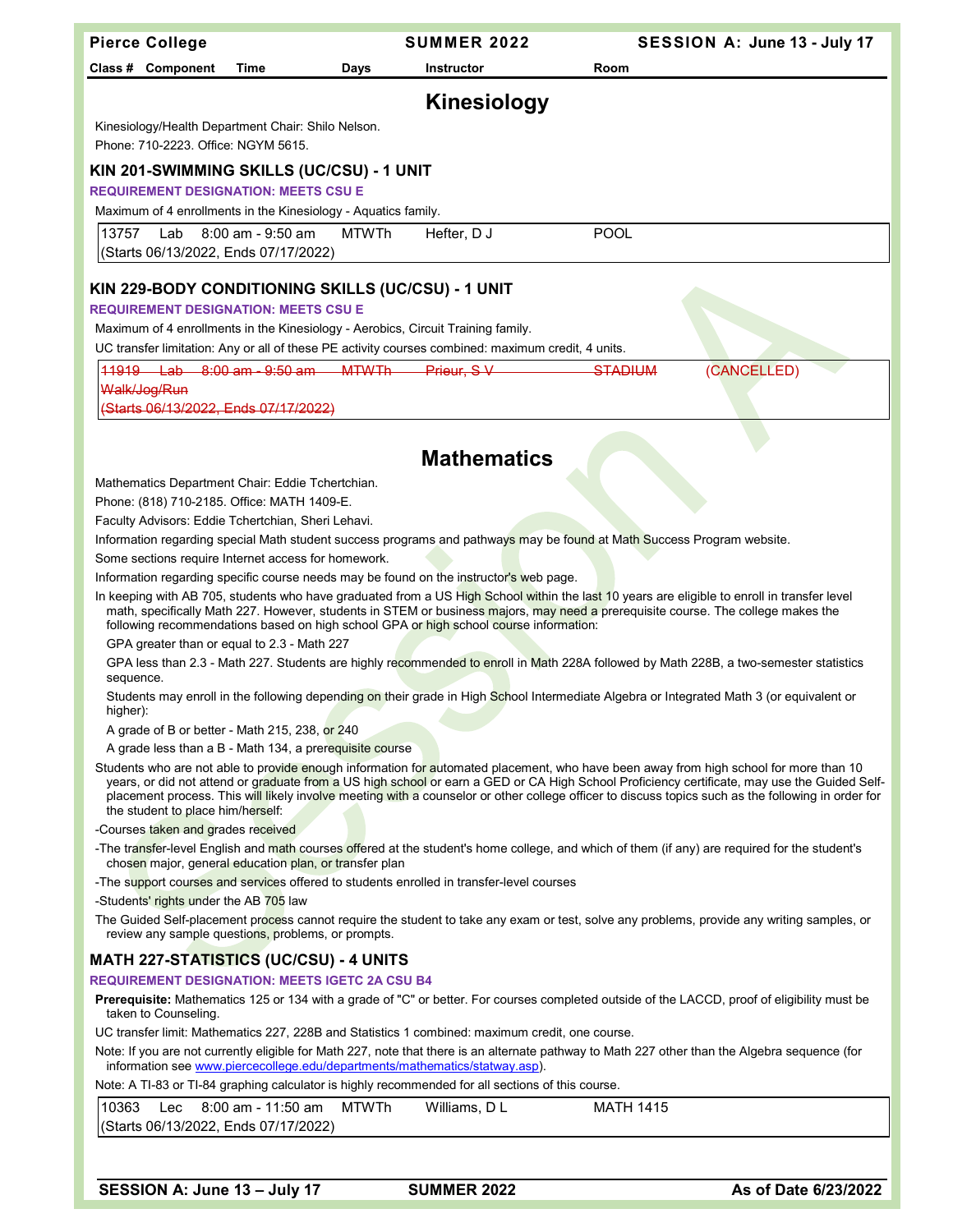| <b>Pierce College</b>                                                                                                                                                                                                                                                                                                                                                                      |               | <b>SUMMER 2022</b> | SESSION A: June 13 - July 17                                                                                                                                                                                                                                                                                                                                                                                                                                                                                            |
|--------------------------------------------------------------------------------------------------------------------------------------------------------------------------------------------------------------------------------------------------------------------------------------------------------------------------------------------------------------------------------------------|---------------|--------------------|-------------------------------------------------------------------------------------------------------------------------------------------------------------------------------------------------------------------------------------------------------------------------------------------------------------------------------------------------------------------------------------------------------------------------------------------------------------------------------------------------------------------------|
| Class # Component<br>Time                                                                                                                                                                                                                                                                                                                                                                  | Days          | <b>Instructor</b>  | Room                                                                                                                                                                                                                                                                                                                                                                                                                                                                                                                    |
| 8:00 am - 11:50 am<br>10385<br>Lec<br>addition to completing assignments.<br>contact your instructor at KaminG@piercecollege.edu.                                                                                                                                                                                                                                                          | <b>MTWTh</b>  | Kamin, G           | LIVE-OL<br>This class requires students to be online and interacting with their instructor during the times shown in class schedule in<br>This is a fully-online course using Canvas. Open Canvas to view course materials beginning on the first day of the<br>semester/term through the student portal mycollege.laccd.edu. Enrolled students will receive an email containing important<br>course information in their official LACCD email account about one week before the semester begins. For questions, please |
| (Starts 06/13/2022, Ends 07/17/2022)                                                                                                                                                                                                                                                                                                                                                       |               |                    |                                                                                                                                                                                                                                                                                                                                                                                                                                                                                                                         |
| 10370<br>11:00 am - 2:50 pm<br>Lec<br>addition to completing assignments.<br>contact your instructor at KhasanE@piercecollege.edu.<br>(Starts 06/13/2022, Ends 07/17/2022)                                                                                                                                                                                                                 | MTWTh         | Khasanova, E       | LIVE-OL<br>This class requires students to be online and interacting with their instructor during the times shown in class schedule in<br>This is a fully-online course using Canvas. Open Canvas to view course materials beginning on the first day of the<br>semester/term through the student portal mycollege.laccd.edu. Enrolled students will receive an email containing important<br>course information in their official LACCD email account about one week before the semester begins. For questions, please |
| 11424<br>6:00 pm - 9:50 pm<br>Lec<br>(Starts 06/13/2022, Ends 07/17/2022)                                                                                                                                                                                                                                                                                                                  | <b>MTWTh</b>  | Petikyan, G        | ALD 1003B                                                                                                                                                                                                                                                                                                                                                                                                                                                                                                               |
| MATH 238-CALCULUS FOR BUSINESS AND SOCIAL SCIENCE I (UC/CSU) - 5 UNITS<br><b>REQUIREMENT DESIGNATION: MEETS IGETC 2A CSU B4</b><br>taken to Counseling.<br>UC transfer limitation: Mathematics 238 and 261 combined: maximum credit, one course.<br>Note: A TI-83 or TI-84 graphing calculator is highly recommended for all sections of this course.                                      |               |                    | Prerequisite: Mathematics 125 or 134 with a grade of "C" or better. For courses completed outside of the LACCD, proof of eligibility must be                                                                                                                                                                                                                                                                                                                                                                            |
| 8:00 am - 11:35 am<br>10445<br>Lec<br>(Starts 06/13/2022, Ends 07/17/2022)                                                                                                                                                                                                                                                                                                                 | <b>MTWThF</b> | Rashidian, M M     | <b>EB</b> 1205                                                                                                                                                                                                                                                                                                                                                                                                                                                                                                          |
| <b>MATH 240-TRIGONOMETRY (CSU) - 3 UNITS</b><br><b>REQUIREMENT DESIGNATION: MEETS CSU B4</b><br>eligibility must be taken to Counseling.<br>Note: A TI-83 or TI-84 graphing calculator is highly recommended for all sections of this course.                                                                                                                                              |               |                    | Prerequisite: Mathematics 120 & 125 or Mathematics 134 with a grade of "C" or better. For courses completed outside of LACCD, proof of                                                                                                                                                                                                                                                                                                                                                                                  |
| 10461<br>11:00 am - 1:50 pm<br>Lec<br>(Starts 06/13/2022, Ends 07/17/2022)                                                                                                                                                                                                                                                                                                                 | <b>MTWTh</b>  | Nikjeh, E M        | EB 1206                                                                                                                                                                                                                                                                                                                                                                                                                                                                                                                 |
| <b>MATH 260-PRECALCULUS (UC/CSU) - 5 UNITS</b><br><b>REQUIREMENT DESIGNATION: MEETS IGETC 2A CSU B4</b><br>Counseling.<br>Note: A TI-83 or TI-84 graphing calculator is highly recommended for all sections of this course.<br>10557<br>8:00 am - 11:35 am<br>Lec.<br>(Starts 06/13/2022, Ends 07/17/2022)                                                                                 | <b>MTWThF</b> | Le, TB             | Prerequisite: Mathematics 240 with a grade of "C" or better. For courses completed outside of the LACCD, proof of eligibility must be taken to<br><b>BRCH 1107</b>                                                                                                                                                                                                                                                                                                                                                      |
| MATH 261-CALCULUS I (UC/CSU) - 5 UNITS<br><b>REQUIREMENT DESIGNATION: MEETS IGETC 2A CSU B4</b><br>Counseling.<br>UC transfer limitation: Mathematics 238 and 261 combined: maximum credit, one course.<br>Note: A TI-83 or TI-84 graphing calculator is highly recommended for all sections of this course.<br>10570<br>8:00 am - 11:35 am<br>Lec<br>(Starts 06/13/2022, Ends 07/17/2022) | <b>MTWThF</b> | Semerdjian, Y      | Prerequisite: Mathematics 260 with a grade of "C" or better. For courses completed outside of the LACCD, proof of eligibility must be taken to<br><b>ALD 1003B</b>                                                                                                                                                                                                                                                                                                                                                      |
| 11428<br>5:00 pm - 8:35 pm<br>Lec<br>(Starts 06/13/2022, Ends 07/17/2022)                                                                                                                                                                                                                                                                                                                  | <b>MTWThF</b> | Johnson, T M       | <b>BRCH 1107</b>                                                                                                                                                                                                                                                                                                                                                                                                                                                                                                        |
|                                                                                                                                                                                                                                                                                                                                                                                            |               |                    |                                                                                                                                                                                                                                                                                                                                                                                                                                                                                                                         |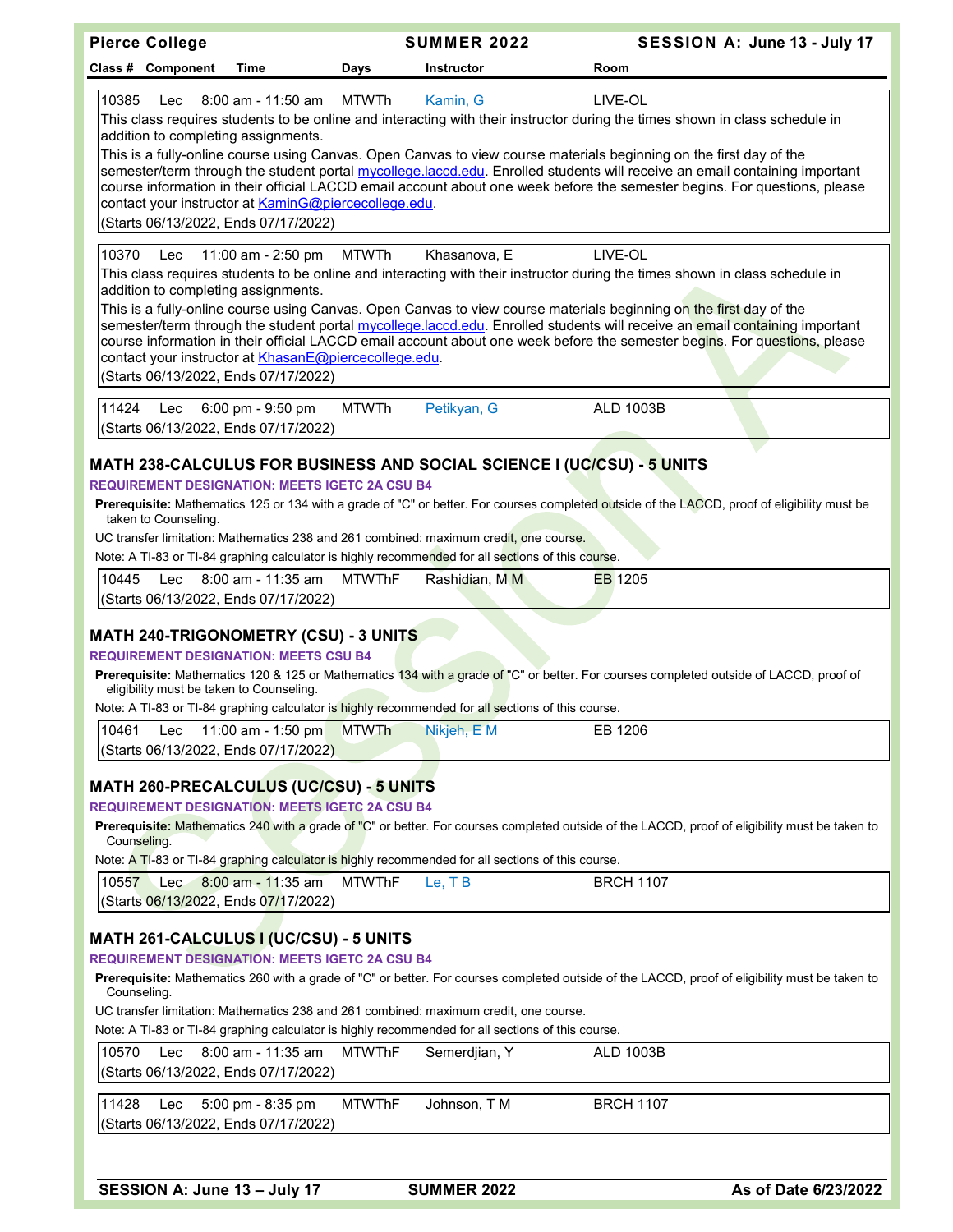| <b>Pierce College</b>                                                                                                                                                                                                                               | <b>SUMMER 2022</b>        | SESSION A: June 13 - July 17                                                                                                                                                                                                                                               |
|-----------------------------------------------------------------------------------------------------------------------------------------------------------------------------------------------------------------------------------------------------|---------------------------|----------------------------------------------------------------------------------------------------------------------------------------------------------------------------------------------------------------------------------------------------------------------------|
| Class # Component<br><b>Time</b>                                                                                                                                                                                                                    | Days<br><b>Instructor</b> | Room                                                                                                                                                                                                                                                                       |
|                                                                                                                                                                                                                                                     | <b>Media Arts</b>         |                                                                                                                                                                                                                                                                            |
| Media Arts Department Chair: Jill Connelly.<br>Phone: 710-4235. Office: Village 8100. E-mail: ConnelJP@piercecollege.edu.                                                                                                                           |                           |                                                                                                                                                                                                                                                                            |
| Faculty Advisor: Jill Connelly.                                                                                                                                                                                                                     |                           |                                                                                                                                                                                                                                                                            |
| MEDIART 185-DIRECTED STUDY - MEDIA ARTS (CSU) - 1 UNIT                                                                                                                                                                                              |                           |                                                                                                                                                                                                                                                                            |
| Note: Enrollment by permission code only.                                                                                                                                                                                                           |                           |                                                                                                                                                                                                                                                                            |
| 13123<br>Lec<br>3:20 hrs/wk<br>This is a fully-online course using Canvas. Open Canvas to view course materials beginning on the first day of the<br>contact your instructor at SavageTL@piercecollege.edu.<br>(Starts 06/13/2022, Ends 07/17/2022) | Savage, TL<br><b>TBA</b>  | <b>INTERNET</b><br>semester/term through the student portal mycollege.laccd.edu. Enrolled students will receive an email containing important<br>course information in their official LACCD email account about one week before the semester begins. For questions, please |
|                                                                                                                                                                                                                                                     |                           |                                                                                                                                                                                                                                                                            |
|                                                                                                                                                                                                                                                     | <b>Music</b>              |                                                                                                                                                                                                                                                                            |
| Acting Chair of the Music Discipline: Jill Connelly.<br>Phone: 710-4235. Office: Village 8100. E-mail: ConnelJP@piercecollege.edu.                                                                                                                  |                           |                                                                                                                                                                                                                                                                            |
| Faculty Advisor: Wendy Mazon.                                                                                                                                                                                                                       |                           |                                                                                                                                                                                                                                                                            |
| Phone: 710-2295. Office: MUS 3401A.                                                                                                                                                                                                                 |                           |                                                                                                                                                                                                                                                                            |
| <b>MUSIC 101-FUNDAMENTALS OF MUSIC (UC/CSU) - 3 UNITS</b><br><b>REQUIREMENT DESIGNATION: MEETS CSU C1</b>                                                                                                                                           |                           |                                                                                                                                                                                                                                                                            |
| 11:00 am - 1:50 pm<br>10448<br>Lec                                                                                                                                                                                                                  | Avakian, G K<br>MTWTh     | <b>MUS 3422</b>                                                                                                                                                                                                                                                            |
|                                                                                                                                                                                                                                                     |                           | This class is taught on campus and students may attend either in person or online (DD: dual delivery) through Zoom.                                                                                                                                                        |
| LOW COST: Textbooks assigned to this class are less than \$50.<br>(Starts 06/13/2022, Ends 07/17/2022)                                                                                                                                              |                           |                                                                                                                                                                                                                                                                            |
|                                                                                                                                                                                                                                                     |                           |                                                                                                                                                                                                                                                                            |
| 14032<br>11:00 am - 1:50 pm<br>Lec<br>addition to completing assignments.                                                                                                                                                                           | Avakian, GK<br>MTWTh      | LIVE-OL<br>This class requires students to be online and interacting with their instructor during the times shown in class schedule in                                                                                                                                     |
| This is a fully-online course using Canvas. Open Canvas to view course materials beginning on the first day of the<br>contact your instructor at <b>AvakiaGK@piercecollege.edu</b> .                                                                |                           | semester/term through the student portal mycollege.laccd.edu. Enrolled students will receive an email containing important<br>course information in their official LACCD email account about one week before the semester begins. For questions, please                    |
| (Starts 06/13/2022, Ends 07/17/2022)                                                                                                                                                                                                                |                           |                                                                                                                                                                                                                                                                            |
| MUSIC 111-MUSIC APPRECIATION I (UC/CSU) - 3 UNITS<br><b>REQUIREMENT DESIGNATION: MEETS IGETC 3A CSU C1</b>                                                                                                                                          |                           |                                                                                                                                                                                                                                                                            |
| 10509<br>$10:30$ hrs/wk<br>$1$                                                                                                                                                                                                                      | Brewer, F<br>TBA          | <b>INTERNET</b>                                                                                                                                                                                                                                                            |
| This is a fully-online cours <mark>e usin</mark> g Canva <mark>s.</mark> Open Canvas to view course materials beginning on the first day of the<br>contact your instructor at BrewerF@piercecollege.edu.<br>(Starts 06/13/2022, Ends 07/17/2022)    |                           | semester/term through the student portal mycollege.laccd.edu. Enrolled students will receive an email containing important<br>course information in their official LACCD email account about one week before the semester begins. For questions, please                    |
| 10498<br>10:30 hrs/wk<br>Lec                                                                                                                                                                                                                        | <b>TBA</b><br>Brewer, F   | <b>INTERNET</b>                                                                                                                                                                                                                                                            |
| This is a fully-onl <mark>ine cour</mark> se using Canvas. Open Canvas to view course materials beginning on the first day of the<br>contact your instructor at BrewerF@piercecollege.edu.<br>(Starts 06/13/2022, Ends 07/17/2022)                  |                           | semester/term through the student portal mycollege.laccd.edu. Enrolled students will receive an email containing important<br>course information in their official LACCD email account about one week before the semester begins. For questions, please                    |
| 11257<br>10:30 hrs/wk<br>Lec                                                                                                                                                                                                                        | Mazon, W E<br>TBA         | <b>INTERNET</b>                                                                                                                                                                                                                                                            |
| This is a fully-online course using Canvas. Open Canvas to view course materials beginning on the first day of the<br>contact your instructor at MazonWE@piercecollege.edu.<br>(Starts 06/13/2022, Ends 07/17/2022)                                 |                           | semester/term through the student portal mycollege.laccd.edu. Enrolled students will receive an email containing important<br>course information in their official LACCD email account about one week before the semester begins. For questions, please                    |
|                                                                                                                                                                                                                                                     |                           |                                                                                                                                                                                                                                                                            |
| SESSION A: June 13 - July 17                                                                                                                                                                                                                        | <b>SUMMER 2022</b>        | As of Date 6/23/2022                                                                                                                                                                                                                                                       |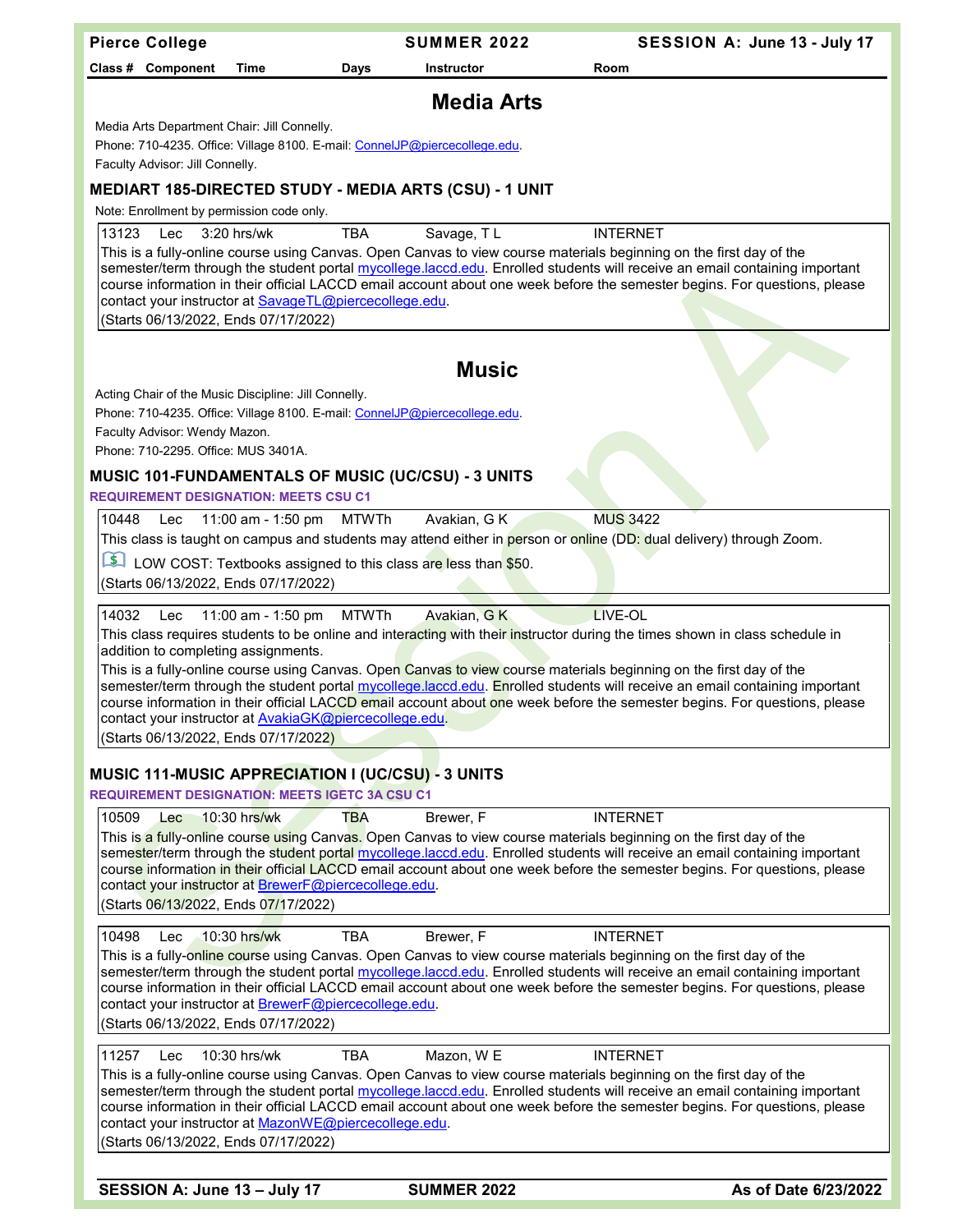| Class # Component<br>Room<br><b>Time</b><br>Days<br><b>Instructor</b><br>Oceanography<br>Physics and Planetary Sciences Department Chair: Dale L. Fields.<br>Phone: 710-4262. Office: CFS 91040. Email: FieldsDL@piercecollege.edu.<br>Faculty Advisor: Heather Kokorowski. Phone: 818-710-2303. Office: Iris 0907.<br>Email: KokoroHD@piercecollege.edu.<br>Note: Students interested in earning laboratory credit are encouraged to enroll in Oceanography 10.<br>OCEANO 001-INTRODUCTION TO OCEANOGRAPHY (UC/CSU) - 3 UNITS<br><b>REQUIREMENT DESIGNATION: MEETS IGETC 5A CSU B1</b><br>10113<br>10:30 hrs/wk<br><b>TBA</b><br>Kokorowski, HD<br><b>INTERNET</b><br>Lec<br>This is a fully-online course using Canvas. Open Canvas to view course materials beginning on the first day of the<br>semester/term through the student portal mycollege.laccd.edu. Enrolled students will receive an email containing important<br>course information in their official LACCD email account about one week before the semester begins. For questions, please<br>contact your instructor at KokoroHD@piercecollege.edu.<br>(Starts 06/13/2022, Ends 07/17/2022)<br><b>Older Adults</b><br>Encore Program Director: Ida Blaine.<br>Phone: 710-2561 Office: VLGE 8310.<br>OLD ADL 042CE-CREATIVE ART FOR SENIORS (REPEATABLE) - 0 UNIT<br>LIVE-OL<br>10170<br>9:15 am - 12:15 pm<br>WTh<br>Kraus, P<br>Lec<br>This class requires students to be online and interacting with their instructor during the times shown in class schedule in<br>addition to completing assignments.<br>This is a fully-online course using Canvas. Open Canvas to view course materials beginning on the first day of the<br>semester/term through the student portal mycollege.laccd.edu. Enrolled students will receive an email containing important<br>course information in their official LACCD email account about one week before the semester begins. For questions, please<br>contact your instructor at KrausP@piercecollege.edu.<br>(Starts 06/13/2022, Ends 07/17/2022)<br>Tirr, CA<br>LIVE-OL<br>10303<br>9:30 am - 12:30 pm<br>TTh<br>Lec<br>This class requires students to be online and interacting with their instructor during the times shown in class schedule in<br>addition to completing assignments.<br>This is a fully-online course using Canvas. Open Canvas to view course materials beginning on the first day of the<br>semester/term through the student portal mycollege.laccd.edu. Enrolled students will receive an email containing important<br>course information in their official LACCD email account about one week before the semester begins. For questions, please<br>contact your instructor at TirrCA@piercecollege.edu.<br>(Starts 06/13/2022, Ends 07/17/2022)<br>LIVE-OL<br>14122<br>Lec $9:30$ am - 12:30 pm<br>Scarbro, C<br>TTh<br>This class requires students to be online and interacting with their instructor during the times shown in class schedule in<br>addition to completing assignments.<br>This is a fully-online course using Canyas. Open Canvas to view course materials beginning on the first day of the<br>semester/term through the student portal mycollege.laccd.edu. Enrolled students will receive an email containing important<br>course information in their official LACCD email account about one week before the semester begins. For questions, please<br>contact your instructor at ScarbrC@piercecollege.edu.<br>(Starts 06/13/2022, Ends 07/17/2022)<br>10:00 am - 1:00 pm WTh<br>Pitt, D H<br>LIVE-OL<br>10191<br>Lec<br>This class requires students to be online and interacting with their instructor during the times shown in class schedule in<br>addition to completing assignments.<br>This is a fully-online course using Canvas. Open Canvas to view course materials beginning on the first day of the<br>semester/term through the student portal mycollege.laccd.edu. Enrolled students will receive an email containing important<br>course information in their official LACCD email account about one week before the semester begins. For questions, please<br>contact your instructor at PittDH@piercecollege.edu.<br>(Starts 06/13/2022, Ends 07/17/2022)<br>Tirr, CA<br>LIVE-OL<br>10140<br>1:00 pm - 4:00 pm<br><b>TTh</b><br>Lec<br>This class requires students to be online and interacting with their instructor during the times shown in class schedule in<br>addition to completing assignments. | <b>Pierce College</b>        | <b>SUMMER 2022</b> | SESSION A: June 13 - July 17 |
|------------------------------------------------------------------------------------------------------------------------------------------------------------------------------------------------------------------------------------------------------------------------------------------------------------------------------------------------------------------------------------------------------------------------------------------------------------------------------------------------------------------------------------------------------------------------------------------------------------------------------------------------------------------------------------------------------------------------------------------------------------------------------------------------------------------------------------------------------------------------------------------------------------------------------------------------------------------------------------------------------------------------------------------------------------------------------------------------------------------------------------------------------------------------------------------------------------------------------------------------------------------------------------------------------------------------------------------------------------------------------------------------------------------------------------------------------------------------------------------------------------------------------------------------------------------------------------------------------------------------------------------------------------------------------------------------------------------------------------------------------------------------------------------------------------------------------------------------------------------------------------------------------------------------------------------------------------------------------------------------------------------------------------------------------------------------------------------------------------------------------------------------------------------------------------------------------------------------------------------------------------------------------------------------------------------------------------------------------------------------------------------------------------------------------------------------------------------------------------------------------------------------------------------------------------------------------------------------------------------------------------------------------------------------------------------------------------------------------------------------------------------------------------------------------------------------------------------------------------------------------------------------------------------------------------------------------------------------------------------------------------------------------------------------------------------------------------------------------------------------------------------------------------------------------------------------------------------------------------------------------------------------------------------------------------------------------------------------------------------------------------------------------------------------------------------------------------------------------------------------------------------------------------------------------------------------------------------------------------------------------------------------------------------------------------------------------------------------------------------------------------------------------------------------------------------------------------------------------------------------------------------------------------------------------------------------------------------------------------------------------------------------------------------------------------------------------------------------------------------------------------------------------------------------------------------------------------------------------------------------------------------------------------------------------------------------------------------------------------------------------------------------------------------------------------------------------------------------------------------------|------------------------------|--------------------|------------------------------|
|                                                                                                                                                                                                                                                                                                                                                                                                                                                                                                                                                                                                                                                                                                                                                                                                                                                                                                                                                                                                                                                                                                                                                                                                                                                                                                                                                                                                                                                                                                                                                                                                                                                                                                                                                                                                                                                                                                                                                                                                                                                                                                                                                                                                                                                                                                                                                                                                                                                                                                                                                                                                                                                                                                                                                                                                                                                                                                                                                                                                                                                                                                                                                                                                                                                                                                                                                                                                                                                                                                                                                                                                                                                                                                                                                                                                                                                                                                                                                                                                                                                                                                                                                                                                                                                                                                                                                                                                                                                                                                |                              |                    |                              |
|                                                                                                                                                                                                                                                                                                                                                                                                                                                                                                                                                                                                                                                                                                                                                                                                                                                                                                                                                                                                                                                                                                                                                                                                                                                                                                                                                                                                                                                                                                                                                                                                                                                                                                                                                                                                                                                                                                                                                                                                                                                                                                                                                                                                                                                                                                                                                                                                                                                                                                                                                                                                                                                                                                                                                                                                                                                                                                                                                                                                                                                                                                                                                                                                                                                                                                                                                                                                                                                                                                                                                                                                                                                                                                                                                                                                                                                                                                                                                                                                                                                                                                                                                                                                                                                                                                                                                                                                                                                                                                |                              |                    |                              |
|                                                                                                                                                                                                                                                                                                                                                                                                                                                                                                                                                                                                                                                                                                                                                                                                                                                                                                                                                                                                                                                                                                                                                                                                                                                                                                                                                                                                                                                                                                                                                                                                                                                                                                                                                                                                                                                                                                                                                                                                                                                                                                                                                                                                                                                                                                                                                                                                                                                                                                                                                                                                                                                                                                                                                                                                                                                                                                                                                                                                                                                                                                                                                                                                                                                                                                                                                                                                                                                                                                                                                                                                                                                                                                                                                                                                                                                                                                                                                                                                                                                                                                                                                                                                                                                                                                                                                                                                                                                                                                |                              |                    |                              |
|                                                                                                                                                                                                                                                                                                                                                                                                                                                                                                                                                                                                                                                                                                                                                                                                                                                                                                                                                                                                                                                                                                                                                                                                                                                                                                                                                                                                                                                                                                                                                                                                                                                                                                                                                                                                                                                                                                                                                                                                                                                                                                                                                                                                                                                                                                                                                                                                                                                                                                                                                                                                                                                                                                                                                                                                                                                                                                                                                                                                                                                                                                                                                                                                                                                                                                                                                                                                                                                                                                                                                                                                                                                                                                                                                                                                                                                                                                                                                                                                                                                                                                                                                                                                                                                                                                                                                                                                                                                                                                |                              |                    |                              |
|                                                                                                                                                                                                                                                                                                                                                                                                                                                                                                                                                                                                                                                                                                                                                                                                                                                                                                                                                                                                                                                                                                                                                                                                                                                                                                                                                                                                                                                                                                                                                                                                                                                                                                                                                                                                                                                                                                                                                                                                                                                                                                                                                                                                                                                                                                                                                                                                                                                                                                                                                                                                                                                                                                                                                                                                                                                                                                                                                                                                                                                                                                                                                                                                                                                                                                                                                                                                                                                                                                                                                                                                                                                                                                                                                                                                                                                                                                                                                                                                                                                                                                                                                                                                                                                                                                                                                                                                                                                                                                |                              |                    |                              |
|                                                                                                                                                                                                                                                                                                                                                                                                                                                                                                                                                                                                                                                                                                                                                                                                                                                                                                                                                                                                                                                                                                                                                                                                                                                                                                                                                                                                                                                                                                                                                                                                                                                                                                                                                                                                                                                                                                                                                                                                                                                                                                                                                                                                                                                                                                                                                                                                                                                                                                                                                                                                                                                                                                                                                                                                                                                                                                                                                                                                                                                                                                                                                                                                                                                                                                                                                                                                                                                                                                                                                                                                                                                                                                                                                                                                                                                                                                                                                                                                                                                                                                                                                                                                                                                                                                                                                                                                                                                                                                |                              |                    |                              |
|                                                                                                                                                                                                                                                                                                                                                                                                                                                                                                                                                                                                                                                                                                                                                                                                                                                                                                                                                                                                                                                                                                                                                                                                                                                                                                                                                                                                                                                                                                                                                                                                                                                                                                                                                                                                                                                                                                                                                                                                                                                                                                                                                                                                                                                                                                                                                                                                                                                                                                                                                                                                                                                                                                                                                                                                                                                                                                                                                                                                                                                                                                                                                                                                                                                                                                                                                                                                                                                                                                                                                                                                                                                                                                                                                                                                                                                                                                                                                                                                                                                                                                                                                                                                                                                                                                                                                                                                                                                                                                |                              |                    |                              |
|                                                                                                                                                                                                                                                                                                                                                                                                                                                                                                                                                                                                                                                                                                                                                                                                                                                                                                                                                                                                                                                                                                                                                                                                                                                                                                                                                                                                                                                                                                                                                                                                                                                                                                                                                                                                                                                                                                                                                                                                                                                                                                                                                                                                                                                                                                                                                                                                                                                                                                                                                                                                                                                                                                                                                                                                                                                                                                                                                                                                                                                                                                                                                                                                                                                                                                                                                                                                                                                                                                                                                                                                                                                                                                                                                                                                                                                                                                                                                                                                                                                                                                                                                                                                                                                                                                                                                                                                                                                                                                |                              |                    |                              |
|                                                                                                                                                                                                                                                                                                                                                                                                                                                                                                                                                                                                                                                                                                                                                                                                                                                                                                                                                                                                                                                                                                                                                                                                                                                                                                                                                                                                                                                                                                                                                                                                                                                                                                                                                                                                                                                                                                                                                                                                                                                                                                                                                                                                                                                                                                                                                                                                                                                                                                                                                                                                                                                                                                                                                                                                                                                                                                                                                                                                                                                                                                                                                                                                                                                                                                                                                                                                                                                                                                                                                                                                                                                                                                                                                                                                                                                                                                                                                                                                                                                                                                                                                                                                                                                                                                                                                                                                                                                                                                |                              |                    |                              |
|                                                                                                                                                                                                                                                                                                                                                                                                                                                                                                                                                                                                                                                                                                                                                                                                                                                                                                                                                                                                                                                                                                                                                                                                                                                                                                                                                                                                                                                                                                                                                                                                                                                                                                                                                                                                                                                                                                                                                                                                                                                                                                                                                                                                                                                                                                                                                                                                                                                                                                                                                                                                                                                                                                                                                                                                                                                                                                                                                                                                                                                                                                                                                                                                                                                                                                                                                                                                                                                                                                                                                                                                                                                                                                                                                                                                                                                                                                                                                                                                                                                                                                                                                                                                                                                                                                                                                                                                                                                                                                |                              |                    |                              |
|                                                                                                                                                                                                                                                                                                                                                                                                                                                                                                                                                                                                                                                                                                                                                                                                                                                                                                                                                                                                                                                                                                                                                                                                                                                                                                                                                                                                                                                                                                                                                                                                                                                                                                                                                                                                                                                                                                                                                                                                                                                                                                                                                                                                                                                                                                                                                                                                                                                                                                                                                                                                                                                                                                                                                                                                                                                                                                                                                                                                                                                                                                                                                                                                                                                                                                                                                                                                                                                                                                                                                                                                                                                                                                                                                                                                                                                                                                                                                                                                                                                                                                                                                                                                                                                                                                                                                                                                                                                                                                |                              |                    |                              |
|                                                                                                                                                                                                                                                                                                                                                                                                                                                                                                                                                                                                                                                                                                                                                                                                                                                                                                                                                                                                                                                                                                                                                                                                                                                                                                                                                                                                                                                                                                                                                                                                                                                                                                                                                                                                                                                                                                                                                                                                                                                                                                                                                                                                                                                                                                                                                                                                                                                                                                                                                                                                                                                                                                                                                                                                                                                                                                                                                                                                                                                                                                                                                                                                                                                                                                                                                                                                                                                                                                                                                                                                                                                                                                                                                                                                                                                                                                                                                                                                                                                                                                                                                                                                                                                                                                                                                                                                                                                                                                |                              |                    |                              |
|                                                                                                                                                                                                                                                                                                                                                                                                                                                                                                                                                                                                                                                                                                                                                                                                                                                                                                                                                                                                                                                                                                                                                                                                                                                                                                                                                                                                                                                                                                                                                                                                                                                                                                                                                                                                                                                                                                                                                                                                                                                                                                                                                                                                                                                                                                                                                                                                                                                                                                                                                                                                                                                                                                                                                                                                                                                                                                                                                                                                                                                                                                                                                                                                                                                                                                                                                                                                                                                                                                                                                                                                                                                                                                                                                                                                                                                                                                                                                                                                                                                                                                                                                                                                                                                                                                                                                                                                                                                                                                |                              |                    |                              |
|                                                                                                                                                                                                                                                                                                                                                                                                                                                                                                                                                                                                                                                                                                                                                                                                                                                                                                                                                                                                                                                                                                                                                                                                                                                                                                                                                                                                                                                                                                                                                                                                                                                                                                                                                                                                                                                                                                                                                                                                                                                                                                                                                                                                                                                                                                                                                                                                                                                                                                                                                                                                                                                                                                                                                                                                                                                                                                                                                                                                                                                                                                                                                                                                                                                                                                                                                                                                                                                                                                                                                                                                                                                                                                                                                                                                                                                                                                                                                                                                                                                                                                                                                                                                                                                                                                                                                                                                                                                                                                |                              |                    |                              |
|                                                                                                                                                                                                                                                                                                                                                                                                                                                                                                                                                                                                                                                                                                                                                                                                                                                                                                                                                                                                                                                                                                                                                                                                                                                                                                                                                                                                                                                                                                                                                                                                                                                                                                                                                                                                                                                                                                                                                                                                                                                                                                                                                                                                                                                                                                                                                                                                                                                                                                                                                                                                                                                                                                                                                                                                                                                                                                                                                                                                                                                                                                                                                                                                                                                                                                                                                                                                                                                                                                                                                                                                                                                                                                                                                                                                                                                                                                                                                                                                                                                                                                                                                                                                                                                                                                                                                                                                                                                                                                |                              |                    |                              |
|                                                                                                                                                                                                                                                                                                                                                                                                                                                                                                                                                                                                                                                                                                                                                                                                                                                                                                                                                                                                                                                                                                                                                                                                                                                                                                                                                                                                                                                                                                                                                                                                                                                                                                                                                                                                                                                                                                                                                                                                                                                                                                                                                                                                                                                                                                                                                                                                                                                                                                                                                                                                                                                                                                                                                                                                                                                                                                                                                                                                                                                                                                                                                                                                                                                                                                                                                                                                                                                                                                                                                                                                                                                                                                                                                                                                                                                                                                                                                                                                                                                                                                                                                                                                                                                                                                                                                                                                                                                                                                |                              |                    |                              |
|                                                                                                                                                                                                                                                                                                                                                                                                                                                                                                                                                                                                                                                                                                                                                                                                                                                                                                                                                                                                                                                                                                                                                                                                                                                                                                                                                                                                                                                                                                                                                                                                                                                                                                                                                                                                                                                                                                                                                                                                                                                                                                                                                                                                                                                                                                                                                                                                                                                                                                                                                                                                                                                                                                                                                                                                                                                                                                                                                                                                                                                                                                                                                                                                                                                                                                                                                                                                                                                                                                                                                                                                                                                                                                                                                                                                                                                                                                                                                                                                                                                                                                                                                                                                                                                                                                                                                                                                                                                                                                |                              |                    |                              |
|                                                                                                                                                                                                                                                                                                                                                                                                                                                                                                                                                                                                                                                                                                                                                                                                                                                                                                                                                                                                                                                                                                                                                                                                                                                                                                                                                                                                                                                                                                                                                                                                                                                                                                                                                                                                                                                                                                                                                                                                                                                                                                                                                                                                                                                                                                                                                                                                                                                                                                                                                                                                                                                                                                                                                                                                                                                                                                                                                                                                                                                                                                                                                                                                                                                                                                                                                                                                                                                                                                                                                                                                                                                                                                                                                                                                                                                                                                                                                                                                                                                                                                                                                                                                                                                                                                                                                                                                                                                                                                |                              |                    |                              |
|                                                                                                                                                                                                                                                                                                                                                                                                                                                                                                                                                                                                                                                                                                                                                                                                                                                                                                                                                                                                                                                                                                                                                                                                                                                                                                                                                                                                                                                                                                                                                                                                                                                                                                                                                                                                                                                                                                                                                                                                                                                                                                                                                                                                                                                                                                                                                                                                                                                                                                                                                                                                                                                                                                                                                                                                                                                                                                                                                                                                                                                                                                                                                                                                                                                                                                                                                                                                                                                                                                                                                                                                                                                                                                                                                                                                                                                                                                                                                                                                                                                                                                                                                                                                                                                                                                                                                                                                                                                                                                |                              |                    |                              |
|                                                                                                                                                                                                                                                                                                                                                                                                                                                                                                                                                                                                                                                                                                                                                                                                                                                                                                                                                                                                                                                                                                                                                                                                                                                                                                                                                                                                                                                                                                                                                                                                                                                                                                                                                                                                                                                                                                                                                                                                                                                                                                                                                                                                                                                                                                                                                                                                                                                                                                                                                                                                                                                                                                                                                                                                                                                                                                                                                                                                                                                                                                                                                                                                                                                                                                                                                                                                                                                                                                                                                                                                                                                                                                                                                                                                                                                                                                                                                                                                                                                                                                                                                                                                                                                                                                                                                                                                                                                                                                |                              |                    |                              |
|                                                                                                                                                                                                                                                                                                                                                                                                                                                                                                                                                                                                                                                                                                                                                                                                                                                                                                                                                                                                                                                                                                                                                                                                                                                                                                                                                                                                                                                                                                                                                                                                                                                                                                                                                                                                                                                                                                                                                                                                                                                                                                                                                                                                                                                                                                                                                                                                                                                                                                                                                                                                                                                                                                                                                                                                                                                                                                                                                                                                                                                                                                                                                                                                                                                                                                                                                                                                                                                                                                                                                                                                                                                                                                                                                                                                                                                                                                                                                                                                                                                                                                                                                                                                                                                                                                                                                                                                                                                                                                |                              |                    |                              |
|                                                                                                                                                                                                                                                                                                                                                                                                                                                                                                                                                                                                                                                                                                                                                                                                                                                                                                                                                                                                                                                                                                                                                                                                                                                                                                                                                                                                                                                                                                                                                                                                                                                                                                                                                                                                                                                                                                                                                                                                                                                                                                                                                                                                                                                                                                                                                                                                                                                                                                                                                                                                                                                                                                                                                                                                                                                                                                                                                                                                                                                                                                                                                                                                                                                                                                                                                                                                                                                                                                                                                                                                                                                                                                                                                                                                                                                                                                                                                                                                                                                                                                                                                                                                                                                                                                                                                                                                                                                                                                |                              |                    |                              |
|                                                                                                                                                                                                                                                                                                                                                                                                                                                                                                                                                                                                                                                                                                                                                                                                                                                                                                                                                                                                                                                                                                                                                                                                                                                                                                                                                                                                                                                                                                                                                                                                                                                                                                                                                                                                                                                                                                                                                                                                                                                                                                                                                                                                                                                                                                                                                                                                                                                                                                                                                                                                                                                                                                                                                                                                                                                                                                                                                                                                                                                                                                                                                                                                                                                                                                                                                                                                                                                                                                                                                                                                                                                                                                                                                                                                                                                                                                                                                                                                                                                                                                                                                                                                                                                                                                                                                                                                                                                                                                |                              |                    |                              |
|                                                                                                                                                                                                                                                                                                                                                                                                                                                                                                                                                                                                                                                                                                                                                                                                                                                                                                                                                                                                                                                                                                                                                                                                                                                                                                                                                                                                                                                                                                                                                                                                                                                                                                                                                                                                                                                                                                                                                                                                                                                                                                                                                                                                                                                                                                                                                                                                                                                                                                                                                                                                                                                                                                                                                                                                                                                                                                                                                                                                                                                                                                                                                                                                                                                                                                                                                                                                                                                                                                                                                                                                                                                                                                                                                                                                                                                                                                                                                                                                                                                                                                                                                                                                                                                                                                                                                                                                                                                                                                |                              |                    |                              |
|                                                                                                                                                                                                                                                                                                                                                                                                                                                                                                                                                                                                                                                                                                                                                                                                                                                                                                                                                                                                                                                                                                                                                                                                                                                                                                                                                                                                                                                                                                                                                                                                                                                                                                                                                                                                                                                                                                                                                                                                                                                                                                                                                                                                                                                                                                                                                                                                                                                                                                                                                                                                                                                                                                                                                                                                                                                                                                                                                                                                                                                                                                                                                                                                                                                                                                                                                                                                                                                                                                                                                                                                                                                                                                                                                                                                                                                                                                                                                                                                                                                                                                                                                                                                                                                                                                                                                                                                                                                                                                |                              |                    |                              |
|                                                                                                                                                                                                                                                                                                                                                                                                                                                                                                                                                                                                                                                                                                                                                                                                                                                                                                                                                                                                                                                                                                                                                                                                                                                                                                                                                                                                                                                                                                                                                                                                                                                                                                                                                                                                                                                                                                                                                                                                                                                                                                                                                                                                                                                                                                                                                                                                                                                                                                                                                                                                                                                                                                                                                                                                                                                                                                                                                                                                                                                                                                                                                                                                                                                                                                                                                                                                                                                                                                                                                                                                                                                                                                                                                                                                                                                                                                                                                                                                                                                                                                                                                                                                                                                                                                                                                                                                                                                                                                |                              |                    |                              |
|                                                                                                                                                                                                                                                                                                                                                                                                                                                                                                                                                                                                                                                                                                                                                                                                                                                                                                                                                                                                                                                                                                                                                                                                                                                                                                                                                                                                                                                                                                                                                                                                                                                                                                                                                                                                                                                                                                                                                                                                                                                                                                                                                                                                                                                                                                                                                                                                                                                                                                                                                                                                                                                                                                                                                                                                                                                                                                                                                                                                                                                                                                                                                                                                                                                                                                                                                                                                                                                                                                                                                                                                                                                                                                                                                                                                                                                                                                                                                                                                                                                                                                                                                                                                                                                                                                                                                                                                                                                                                                |                              |                    |                              |
|                                                                                                                                                                                                                                                                                                                                                                                                                                                                                                                                                                                                                                                                                                                                                                                                                                                                                                                                                                                                                                                                                                                                                                                                                                                                                                                                                                                                                                                                                                                                                                                                                                                                                                                                                                                                                                                                                                                                                                                                                                                                                                                                                                                                                                                                                                                                                                                                                                                                                                                                                                                                                                                                                                                                                                                                                                                                                                                                                                                                                                                                                                                                                                                                                                                                                                                                                                                                                                                                                                                                                                                                                                                                                                                                                                                                                                                                                                                                                                                                                                                                                                                                                                                                                                                                                                                                                                                                                                                                                                |                              |                    |                              |
|                                                                                                                                                                                                                                                                                                                                                                                                                                                                                                                                                                                                                                                                                                                                                                                                                                                                                                                                                                                                                                                                                                                                                                                                                                                                                                                                                                                                                                                                                                                                                                                                                                                                                                                                                                                                                                                                                                                                                                                                                                                                                                                                                                                                                                                                                                                                                                                                                                                                                                                                                                                                                                                                                                                                                                                                                                                                                                                                                                                                                                                                                                                                                                                                                                                                                                                                                                                                                                                                                                                                                                                                                                                                                                                                                                                                                                                                                                                                                                                                                                                                                                                                                                                                                                                                                                                                                                                                                                                                                                |                              |                    |                              |
|                                                                                                                                                                                                                                                                                                                                                                                                                                                                                                                                                                                                                                                                                                                                                                                                                                                                                                                                                                                                                                                                                                                                                                                                                                                                                                                                                                                                                                                                                                                                                                                                                                                                                                                                                                                                                                                                                                                                                                                                                                                                                                                                                                                                                                                                                                                                                                                                                                                                                                                                                                                                                                                                                                                                                                                                                                                                                                                                                                                                                                                                                                                                                                                                                                                                                                                                                                                                                                                                                                                                                                                                                                                                                                                                                                                                                                                                                                                                                                                                                                                                                                                                                                                                                                                                                                                                                                                                                                                                                                |                              |                    |                              |
|                                                                                                                                                                                                                                                                                                                                                                                                                                                                                                                                                                                                                                                                                                                                                                                                                                                                                                                                                                                                                                                                                                                                                                                                                                                                                                                                                                                                                                                                                                                                                                                                                                                                                                                                                                                                                                                                                                                                                                                                                                                                                                                                                                                                                                                                                                                                                                                                                                                                                                                                                                                                                                                                                                                                                                                                                                                                                                                                                                                                                                                                                                                                                                                                                                                                                                                                                                                                                                                                                                                                                                                                                                                                                                                                                                                                                                                                                                                                                                                                                                                                                                                                                                                                                                                                                                                                                                                                                                                                                                |                              |                    |                              |
|                                                                                                                                                                                                                                                                                                                                                                                                                                                                                                                                                                                                                                                                                                                                                                                                                                                                                                                                                                                                                                                                                                                                                                                                                                                                                                                                                                                                                                                                                                                                                                                                                                                                                                                                                                                                                                                                                                                                                                                                                                                                                                                                                                                                                                                                                                                                                                                                                                                                                                                                                                                                                                                                                                                                                                                                                                                                                                                                                                                                                                                                                                                                                                                                                                                                                                                                                                                                                                                                                                                                                                                                                                                                                                                                                                                                                                                                                                                                                                                                                                                                                                                                                                                                                                                                                                                                                                                                                                                                                                |                              |                    |                              |
|                                                                                                                                                                                                                                                                                                                                                                                                                                                                                                                                                                                                                                                                                                                                                                                                                                                                                                                                                                                                                                                                                                                                                                                                                                                                                                                                                                                                                                                                                                                                                                                                                                                                                                                                                                                                                                                                                                                                                                                                                                                                                                                                                                                                                                                                                                                                                                                                                                                                                                                                                                                                                                                                                                                                                                                                                                                                                                                                                                                                                                                                                                                                                                                                                                                                                                                                                                                                                                                                                                                                                                                                                                                                                                                                                                                                                                                                                                                                                                                                                                                                                                                                                                                                                                                                                                                                                                                                                                                                                                |                              |                    |                              |
|                                                                                                                                                                                                                                                                                                                                                                                                                                                                                                                                                                                                                                                                                                                                                                                                                                                                                                                                                                                                                                                                                                                                                                                                                                                                                                                                                                                                                                                                                                                                                                                                                                                                                                                                                                                                                                                                                                                                                                                                                                                                                                                                                                                                                                                                                                                                                                                                                                                                                                                                                                                                                                                                                                                                                                                                                                                                                                                                                                                                                                                                                                                                                                                                                                                                                                                                                                                                                                                                                                                                                                                                                                                                                                                                                                                                                                                                                                                                                                                                                                                                                                                                                                                                                                                                                                                                                                                                                                                                                                |                              |                    |                              |
|                                                                                                                                                                                                                                                                                                                                                                                                                                                                                                                                                                                                                                                                                                                                                                                                                                                                                                                                                                                                                                                                                                                                                                                                                                                                                                                                                                                                                                                                                                                                                                                                                                                                                                                                                                                                                                                                                                                                                                                                                                                                                                                                                                                                                                                                                                                                                                                                                                                                                                                                                                                                                                                                                                                                                                                                                                                                                                                                                                                                                                                                                                                                                                                                                                                                                                                                                                                                                                                                                                                                                                                                                                                                                                                                                                                                                                                                                                                                                                                                                                                                                                                                                                                                                                                                                                                                                                                                                                                                                                |                              |                    |                              |
|                                                                                                                                                                                                                                                                                                                                                                                                                                                                                                                                                                                                                                                                                                                                                                                                                                                                                                                                                                                                                                                                                                                                                                                                                                                                                                                                                                                                                                                                                                                                                                                                                                                                                                                                                                                                                                                                                                                                                                                                                                                                                                                                                                                                                                                                                                                                                                                                                                                                                                                                                                                                                                                                                                                                                                                                                                                                                                                                                                                                                                                                                                                                                                                                                                                                                                                                                                                                                                                                                                                                                                                                                                                                                                                                                                                                                                                                                                                                                                                                                                                                                                                                                                                                                                                                                                                                                                                                                                                                                                |                              |                    |                              |
|                                                                                                                                                                                                                                                                                                                                                                                                                                                                                                                                                                                                                                                                                                                                                                                                                                                                                                                                                                                                                                                                                                                                                                                                                                                                                                                                                                                                                                                                                                                                                                                                                                                                                                                                                                                                                                                                                                                                                                                                                                                                                                                                                                                                                                                                                                                                                                                                                                                                                                                                                                                                                                                                                                                                                                                                                                                                                                                                                                                                                                                                                                                                                                                                                                                                                                                                                                                                                                                                                                                                                                                                                                                                                                                                                                                                                                                                                                                                                                                                                                                                                                                                                                                                                                                                                                                                                                                                                                                                                                |                              |                    |                              |
|                                                                                                                                                                                                                                                                                                                                                                                                                                                                                                                                                                                                                                                                                                                                                                                                                                                                                                                                                                                                                                                                                                                                                                                                                                                                                                                                                                                                                                                                                                                                                                                                                                                                                                                                                                                                                                                                                                                                                                                                                                                                                                                                                                                                                                                                                                                                                                                                                                                                                                                                                                                                                                                                                                                                                                                                                                                                                                                                                                                                                                                                                                                                                                                                                                                                                                                                                                                                                                                                                                                                                                                                                                                                                                                                                                                                                                                                                                                                                                                                                                                                                                                                                                                                                                                                                                                                                                                                                                                                                                |                              |                    |                              |
|                                                                                                                                                                                                                                                                                                                                                                                                                                                                                                                                                                                                                                                                                                                                                                                                                                                                                                                                                                                                                                                                                                                                                                                                                                                                                                                                                                                                                                                                                                                                                                                                                                                                                                                                                                                                                                                                                                                                                                                                                                                                                                                                                                                                                                                                                                                                                                                                                                                                                                                                                                                                                                                                                                                                                                                                                                                                                                                                                                                                                                                                                                                                                                                                                                                                                                                                                                                                                                                                                                                                                                                                                                                                                                                                                                                                                                                                                                                                                                                                                                                                                                                                                                                                                                                                                                                                                                                                                                                                                                | SESSION A: June 13 - July 17 | <b>SUMMER 2022</b> | As of Date 6/23/2022         |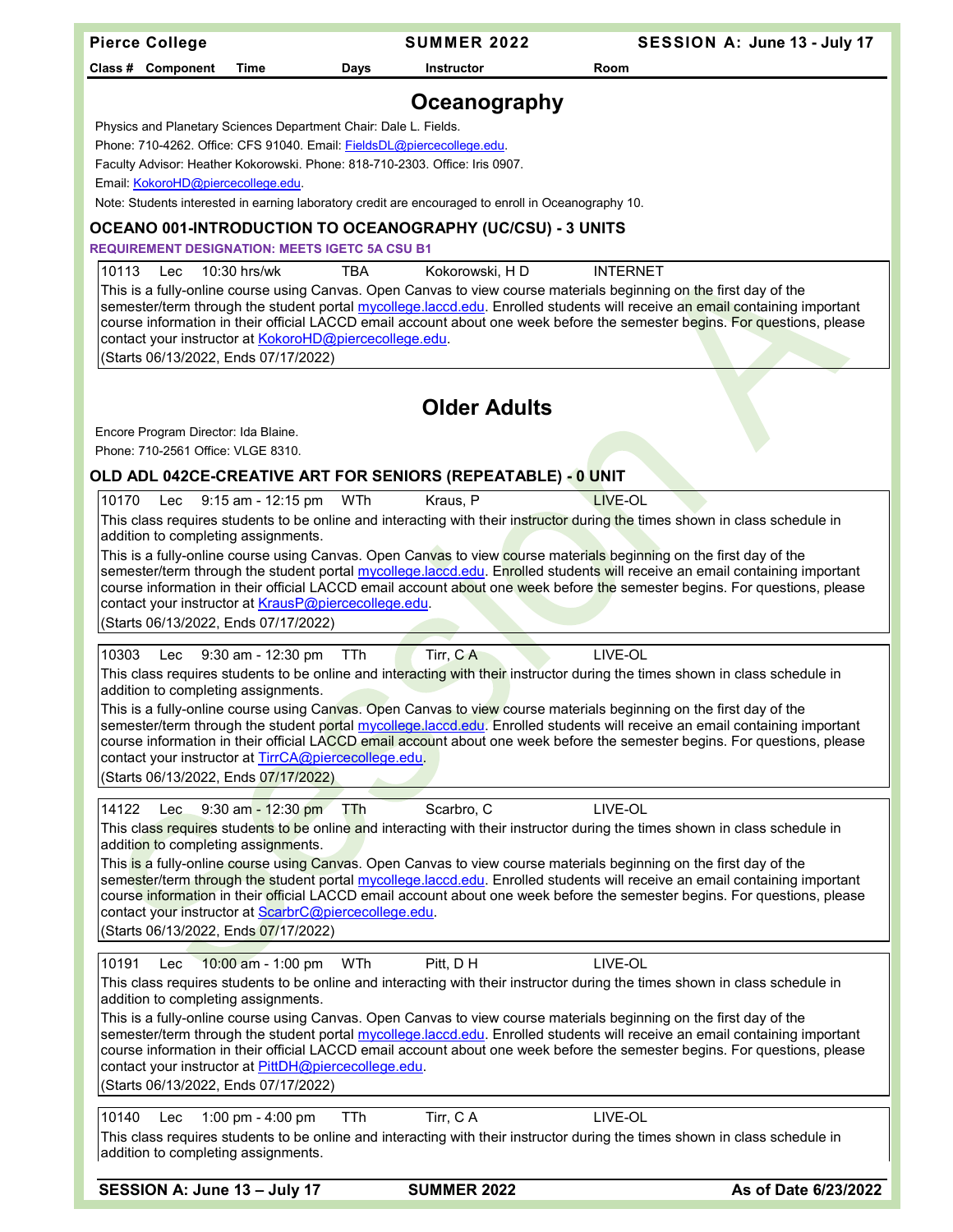| <b>Pierce College</b>                                                                                                                                                                                                                                                                                                | <b>SUMMER 2022</b> | SESSION A: June 13 - July 17                                                                                                                                                                                                                                                                                                                                                                             |
|----------------------------------------------------------------------------------------------------------------------------------------------------------------------------------------------------------------------------------------------------------------------------------------------------------------------|--------------------|----------------------------------------------------------------------------------------------------------------------------------------------------------------------------------------------------------------------------------------------------------------------------------------------------------------------------------------------------------------------------------------------------------|
| Class # Component<br>Time<br>Days                                                                                                                                                                                                                                                                                    | <b>Instructor</b>  | Room                                                                                                                                                                                                                                                                                                                                                                                                     |
| This is a fully-online course using Canvas. Open Canvas to view course materials beginning on the first day of the<br>contact your instructor at TirrCA@piercecollege.edu.<br>(Starts 06/13/2022, Ends 07/17/2022)                                                                                                   |                    | semester/term through the student portal mycollege.laccd.edu. Enrolled students will receive an email containing important<br>course information in their official LACCD email account about one week before the semester begins. For questions, please                                                                                                                                                  |
| 10153<br><b>MF</b><br>1:00 pm - 4:00 pm<br>Lec<br>addition to completing assignments.<br>This is a fully-online course using Canvas. Open Canvas to view course materials beginning on the first day of the<br>contact your instructor at ThorntJP@piercecollege.edu.<br>(Starts 06/13/2022, Ends 07/17/2022)        | Thornton, J        | LIVE-OL<br>This class requires students to be online and interacting with their instructor during the times shown in class schedule in<br>semester/term through the student portal mycollege.laccd.edu. Enrolled students will receive an email containing important<br>course information in their official LACCD email account about one week before the semester begins. For questions, please        |
| 10211<br>1:00 pm - 4:00 pm<br>WTh<br>Lec<br>addition to completing assignments.<br>This is a fully-online course using Canvas. Open Canvas to view course materials beginning on the first day of the<br>contact your instructor at KrausP@piercecollege.edu.<br>(Starts 06/13/2022, Ends 07/17/2022)                | Kraus, P           | LIVE-OL<br>This class requires students to be online and interacting with their instructor during the times shown in class schedule in<br>semester/term through the student portal mycollege.laccd.edu. Enrolled students will receive an email containing important<br>course information in their official LACCD email account about one week before the semester begins. For questions, please        |
| TTh<br>11559<br>1:00 pm - 4:00 pm<br>Lec<br>addition to completing assignments.<br>This is a fully-online course using Canvas. Open Canvas to view course materials beginning on the first day of the<br>contact your instructor at ScarbrC@piercecollege.edu.<br>(Starts 06/13/2022, Ends 07/17/2022)               | Scarbro, C         | <b>LIVE-OL</b><br>This class requires students to be online and interacting with their instructor during the times shown in class schedule in<br>semester/term through the student portal mycollege.laccd.edu. Enrolled students will receive an email containing important<br>course information in their official LACCD email account about one week before the semester begins. For questions, please |
| <b>WTh</b><br>10264<br>1:30 pm - 4:30 pm<br>Lec<br>addition to completing assignments.<br>This is a fully-online course using Canvas. Open Canvas to view course materials beginning on the first day of the<br>contact your instructor at PittDH@piercecollege.edu.<br>(Starts 06/13/2022, Ends 07/17/2022)         | Pitt, DH           | LIVE-OL<br>This class requires students to be online and interacting with their instructor during the times shown in class schedule in<br>semester/term through the student portal mycollege.laccd.edu. Enrolled students will receive an email containing important<br>course information in their official LACCD email account about one week before the semester begins. For questions, please        |
| OLD ADL 052CE-BODY MOVEMENT FOR SENIORS (REPEATABLE) - 0 UNIT                                                                                                                                                                                                                                                        |                    |                                                                                                                                                                                                                                                                                                                                                                                                          |
| 11093<br>$8:00$ am - $10:00$ am<br>Lab<br><b>TWTh</b><br>addition to completing assignments.<br>This is a fully-online course using Canvas. Open Canvas to view course materials beginning on the first day of the<br>contact your instructor at LacellBJ@piercecollege.edu.<br>(Starts 06/13/2022, Ends 07/17/2022) | Lacelle, B J       | LIVE-OL<br>This class requires students to be online and interacting with their instructor during the times shown in class schedule in<br>semester/term through the student portal mycollege.laccd.edu. Enrolled students will receive an email containing important<br>course information in their official LACCD email account about one week before the semester begins. For questions, please        |
| <b>MWF</b><br>13009<br>8:00 am - 10:00 am<br>Lab<br>addition to completing assignments.<br>This is a fully-online course using Canvas. Open Canvas to view course materials beginning on the first day of the<br>contact your instructor at ShvetsK@piercecollege.edu.<br>(Starts 06/20/2022, Ends 07/24/2022)       | Shvetsov, K        | LIVE-OL<br>This class requires students to be online and interacting with their instructor during the times shown in class schedule in<br>semester/term through the student portal mycollege.laccd.edu. Enrolled students will receive an email containing important<br>course information in their official LACCD email account about one week before the semester begins. For questions, please        |
| 10320<br>10:15 am - 12:15 pm MWF<br>Lab                                                                                                                                                                                                                                                                              | Shvetsov, K        | LIVE-OL                                                                                                                                                                                                                                                                                                                                                                                                  |
| SESSION A: June 13 - July 17                                                                                                                                                                                                                                                                                         | <b>SUMMER 2022</b> | As of Date 6/23/2022                                                                                                                                                                                                                                                                                                                                                                                     |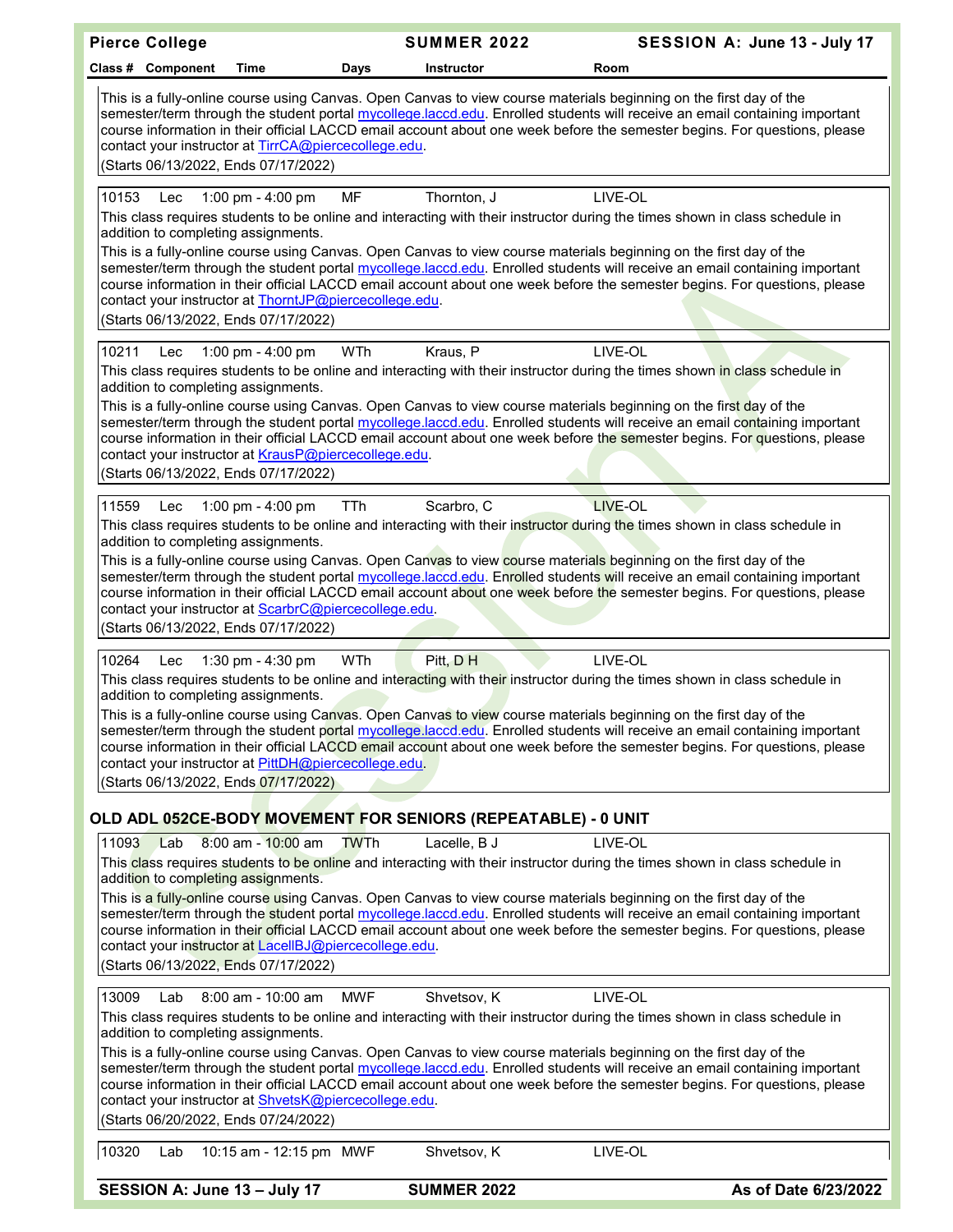| <b>Pierce College</b>                                                                                                                                                                                                                                                                                                                                                                                                                            | <b>SUMMER 2022</b> | SESSION A: June 13 - July 17                                                                                                                                                                                                                                              |
|--------------------------------------------------------------------------------------------------------------------------------------------------------------------------------------------------------------------------------------------------------------------------------------------------------------------------------------------------------------------------------------------------------------------------------------------------|--------------------|---------------------------------------------------------------------------------------------------------------------------------------------------------------------------------------------------------------------------------------------------------------------------|
| Class # Component<br>Time<br>Days                                                                                                                                                                                                                                                                                                                                                                                                                | Instructor         | Room                                                                                                                                                                                                                                                                      |
| This class requires students to be online and interacting with their instructor during the times shown in class schedule in<br>addition to completing assignments.<br>This is a fully-online course using Canvas. Open Canvas to view course materials beginning on the first day of the<br>contact your instructor at ShvetsK@piercecollege.edu.<br>(Starts 06/20/2022, Ends 07/24/2022)                                                        |                    | semester/term through the student portal mycollege.laccd.edu. Enrolled students will receive an email containing important<br>course information in their official LACCD email account about one week before the semester begins. For questions, please                   |
| 11092<br>10:30 am - 12:30 pm MWF<br>Lab<br>This class requires students to be online and interacting with their instructor during the times shown in class schedule in<br>addition to completing assignments.<br>This is a fully-online course using Canvas. Open Canvas to view course materials beginning on the first day of the<br>contact your instructor at CumminDJ@piercecollege.edu.<br>(Starts 06/13/2022, Ends 07/17/2022)            | Cummins, D J       | LIVE-OL<br>semester/term through the student portal mycollege.laccd.edu. Enrolled students will receive an email containing important<br>course information in their official LACCD email account about one week before the semester begins. For questions, please        |
| 12058<br><b>MWF</b><br>1:30 pm - 3:30 pm<br>Lab<br>This class requires students to be online and interacting with their instructor during the times shown in class schedule in<br>addition to completing assignments.<br>This is a fully-online course using Canvas. Open Canvas to view course materials beginning on the first day of the<br>contact your instructor at CumminDJ@piercecollege.edu.<br>(Starts 06/13/2022, Ends 07/17/2022)    | Cummins, D J       | LIVE-OL<br>semester/term through the student portal mycollege.laccd.edu. Enrolled students will receive an email containing important<br>course information in their official LACCD email account about one week before the semester begins. For questions, please        |
| OLD ADL 053CE-YOGA FOR SENIORS (REPEATABLE) - 0 UNIT                                                                                                                                                                                                                                                                                                                                                                                             |                    |                                                                                                                                                                                                                                                                           |
| <b>MWF</b><br>10327<br>$8:30$ am - 10:30 am<br>Lec<br>This class requires students to be online and interacting with their instructor during the times shown in class schedule in<br>addition to completing assignments.<br>This is a fully-online course using Canvas. Open Canvas to view course materials beginning on the first day of the<br>contact your instructor at MacdonAO@piercecollege.edu.<br>(Starts 06/13/2022, Ends 07/17/2022) | MacDonald, A O     | <b>LIVE-OL</b><br>semester/term through the student portal mycollege.laccd.edu. Enrolled students will receive an email containing important<br>course information in their official LACCD email account about one week before the semester begins. For questions, please |
| OLD ADL 056CE-SEEING AND UNDERSTANDING ART (REPEATABLE) - 0 UNIT                                                                                                                                                                                                                                                                                                                                                                                 |                    |                                                                                                                                                                                                                                                                           |
| 10:45 am - 12:45 pm TWTh<br>10342<br>Lec<br>This class requires students to be online and interacting with their instructor during the times shown in class schedule in<br>addition to completing assignments.<br>This is a fully-online course using Canvas. Open Canvas to view course materials beginning on the first day of the<br>contact your instructor at ThorntJ@piercecollege.edu.<br>(Starts 06/13/2022, Ends 07/17/2022)            | Thornton, J        | LIVE-OL<br>semester/term through the student portal mycollege.laccd.edu. Enrolled students will receive an email containing important<br>course information in their official LACCD email account about one week before the semester begins. For questions, please        |
| 10335 Lec 1:45 pm - 3:45 pm<br><b>TWTh</b>                                                                                                                                                                                                                                                                                                                                                                                                       | Thornton, J        | LIVE-OL                                                                                                                                                                                                                                                                   |
| This class requires students to be online and interacting with their instructor during the times shown in class schedule in<br>addition to completing assignments.<br>This is a fully-online course using Canvas. Open Canvas to view course materials beginning on the first day of the<br>contact your instructor at ThorntJ@piercecollege.edu.<br>(Starts 06/13/2022, Ends 07/17/2022)                                                        |                    | semester/term through the student portal mycollege.laccd.edu. Enrolled students will receive an email containing important<br>course information in their official LACCD email account about one week before the semester begins. For questions, please                   |
| OLD ADL 060CE-SENIOR TOPICS (REPEATABLE) - 0 UNIT                                                                                                                                                                                                                                                                                                                                                                                                |                    |                                                                                                                                                                                                                                                                           |
| 11303<br><b>TF</b><br>Lab<br>1:00 pm - 3:00 pm<br>This class requires students to be online and interacting with their instructor during the times shown in class schedule in<br>addition to completing assignments.                                                                                                                                                                                                                             | Levick, M          | LIVE-OL                                                                                                                                                                                                                                                                   |
| SESSION A: June 13 - July 17                                                                                                                                                                                                                                                                                                                                                                                                                     | <b>SUMMER 2022</b> | As of Date 6/23/2022                                                                                                                                                                                                                                                      |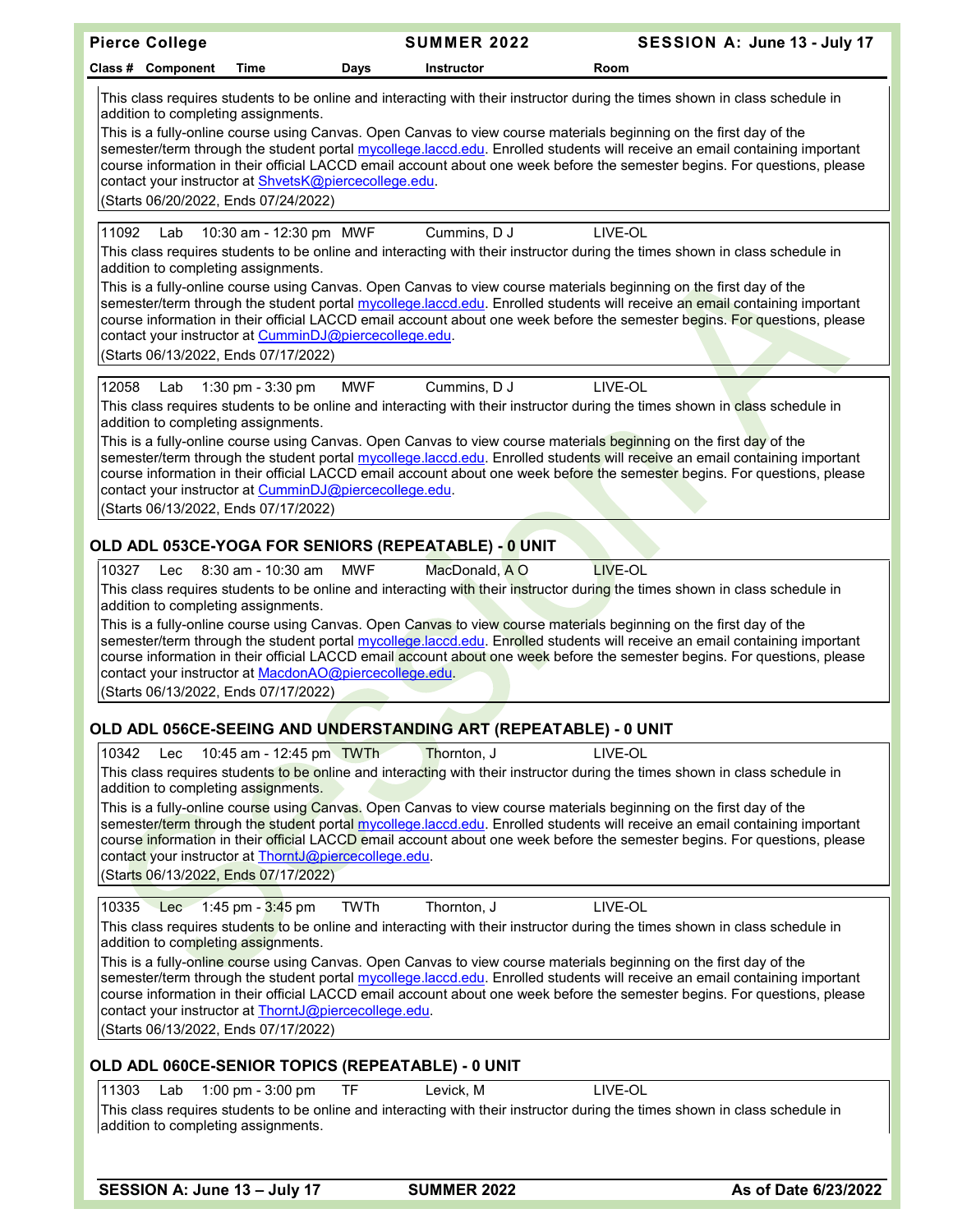| <b>Pierce College</b>                                                                                           | <b>SUMMER 2022</b>        | SESSION A: June 13 - July 17                                                                                                                                                                                                                                                                                                                                                  |
|-----------------------------------------------------------------------------------------------------------------|---------------------------|-------------------------------------------------------------------------------------------------------------------------------------------------------------------------------------------------------------------------------------------------------------------------------------------------------------------------------------------------------------------------------|
| Class # Component<br>Time                                                                                       | Days<br><b>Instructor</b> | Room                                                                                                                                                                                                                                                                                                                                                                          |
| contact your instructor at LevickMD@piercecollege.edu.<br>(Starts 06/13/2022, Ends 08/02/2022)                  |                           | This is a fully-online course using Canvas. Open Canvas to view course materials beginning on the first day of the<br>semester/term through the student portal mycollege.laccd.edu. Enrolled students will receive an email containing important<br>course information in their official LACCD email account about one week before the semester begins. For questions, please |
| 11095<br>Lab<br>2:00 pm - 4:00 pm                                                                               | MTh<br>Levick, M          | LIVE-OL                                                                                                                                                                                                                                                                                                                                                                       |
| addition to completing assignments.                                                                             |                           | This class requires students to be online and interacting with their instructor during the times shown in class schedule in                                                                                                                                                                                                                                                   |
| contact your instructor at LevickMD@piercecollege.edu.<br>(Starts 06/13/2022, Ends 08/01/2022)                  |                           | This is a fully-online course using Canvas. Open Canvas to view course materials beginning on the first day of the<br>semester/term through the student portal mycollege.laccd.edu. Enrolled students will receive an email containing important<br>course information in their official LACCD email account about one week before the semester begins. For questions, please |
|                                                                                                                 |                           |                                                                                                                                                                                                                                                                                                                                                                               |
|                                                                                                                 | <b>Philosophy</b>         |                                                                                                                                                                                                                                                                                                                                                                               |
| Philosophy/Sociology Department Chair: Dr. Cara Gillis.                                                         |                           |                                                                                                                                                                                                                                                                                                                                                                               |
| Phone: Phone: (818) 710-2256. Office: FO 2603. Email: GillisCL@piercecollege.edu.                               |                           |                                                                                                                                                                                                                                                                                                                                                                               |
| Faculty Advisor: Dr. Melanie McQuitty.                                                                          |                           |                                                                                                                                                                                                                                                                                                                                                                               |
| Phone: 710-3645. Office: FO 2604. Email: McQuitM@piercecollege.edu.                                             |                           |                                                                                                                                                                                                                                                                                                                                                                               |
| THERE ARE NO PREREQUISITES FOR ANY PHILOSOPHY COURSES, EXCEPT PHILOSOPHY 5.                                     |                           |                                                                                                                                                                                                                                                                                                                                                                               |
| PHILOS 001-INTRODUCTION TO PHILOSOPHY (UC/CSU) - 3 UNITS                                                        |                           |                                                                                                                                                                                                                                                                                                                                                                               |
| <b>REQUIREMENT DESIGNATION: MEETS IGETC 3B CSU C2</b>                                                           |                           |                                                                                                                                                                                                                                                                                                                                                                               |
| 13753<br>11:00 am - 1:50 pm<br>Lec                                                                              | Lay, CH<br><b>MTW</b>     | <b>BRCH 1108</b>                                                                                                                                                                                                                                                                                                                                                              |
| 2:50 hrs/wk<br>And<br>Lec                                                                                       | <b>TBA</b><br>Lay, C H    | <b>INTERNET</b>                                                                                                                                                                                                                                                                                                                                                               |
|                                                                                                                 |                           | This class will be offered in a hybrid format, which requires students to meet in-person, face-to-face with their instructor during<br>the times shown AND to work online during the scheduled times and/or independently each week for the amount of TBA hours                                                                                                               |
| shown on schedule in addition to completing assignments.                                                        |                           |                                                                                                                                                                                                                                                                                                                                                                               |
| Open Canvas to view course materials beginning on the first day of the semester/term through the student portal |                           |                                                                                                                                                                                                                                                                                                                                                                               |
| email account about one week before the semester begins. For questions, please contact your instructor at       |                           | mycollege.laccd.edu. Enrolled students will receive an email containing important course information in their official LACCD                                                                                                                                                                                                                                                  |
| LayCH@piercecollege.edu.                                                                                        |                           |                                                                                                                                                                                                                                                                                                                                                                               |
| Ø1                                                                                                              |                           | This class uses free, online materials, also known as Open Educational Resources (OER). Contact the instructor for                                                                                                                                                                                                                                                            |
| more information.                                                                                               |                           |                                                                                                                                                                                                                                                                                                                                                                               |
| (Starts 06/13/2022, Ends 07/17/2022)                                                                            |                           |                                                                                                                                                                                                                                                                                                                                                                               |
| 12086<br>10:30 hrs/wk<br>Lec                                                                                    | <b>TBA</b><br>Lay, CH     | <b>INTERNET</b>                                                                                                                                                                                                                                                                                                                                                               |
|                                                                                                                 |                           | This is a fully-online course using Canyas. Open Canyas to view course materials beginning on the first day of the                                                                                                                                                                                                                                                            |
| contact your instructor at LayCH@piercecollege.edu.                                                             |                           | semester/term through the student portal mycollege.laccd.edu. Enrolled students will receive an email containing important<br>course information in their official LACCD email account about one week before the semester begins. For questions, please                                                                                                                       |
| Ø.                                                                                                              |                           | This class uses free, online materials, also known as Open Educational Resources (OER). Contact the instructor for                                                                                                                                                                                                                                                            |
| more information.<br>(Starts 06/13/2022, Ends 07/17/2022)                                                       |                           |                                                                                                                                                                                                                                                                                                                                                                               |
|                                                                                                                 |                           |                                                                                                                                                                                                                                                                                                                                                                               |
| PHILOS 009-SYMBOLIC LOGIC I (UC/CSU) - 3 UNITS                                                                  |                           |                                                                                                                                                                                                                                                                                                                                                                               |
| <b>REQUIREMENT DESIGNATION: MEETS CSU A3</b>                                                                    |                           |                                                                                                                                                                                                                                                                                                                                                                               |
| 11295<br>10:30 hrs/wk<br>Lec                                                                                    | Gillis, CL<br><b>TBA</b>  | <b>INTERNET</b>                                                                                                                                                                                                                                                                                                                                                               |
|                                                                                                                 |                           | This is a fully-online course using Canvas. Open Canvas to view course materials beginning on the first day of the                                                                                                                                                                                                                                                            |
| contact your instructor at GillisCL@piercecollege.edu.                                                          |                           | semester/term through the student portal mycollege.laccd.edu. Enrolled students will receive an email containing important<br>course information in their official LACCD email account about one week before the semester begins. For questions, please                                                                                                                       |
| $\lceil \frac{\epsilon}{2} \rceil$<br>LOW COST: Textbooks assigned to this class are less than \$50.            |                           |                                                                                                                                                                                                                                                                                                                                                                               |
| (Starts 06/13/2022, Ends 07/17/2022)                                                                            |                           |                                                                                                                                                                                                                                                                                                                                                                               |
|                                                                                                                 |                           |                                                                                                                                                                                                                                                                                                                                                                               |
|                                                                                                                 |                           |                                                                                                                                                                                                                                                                                                                                                                               |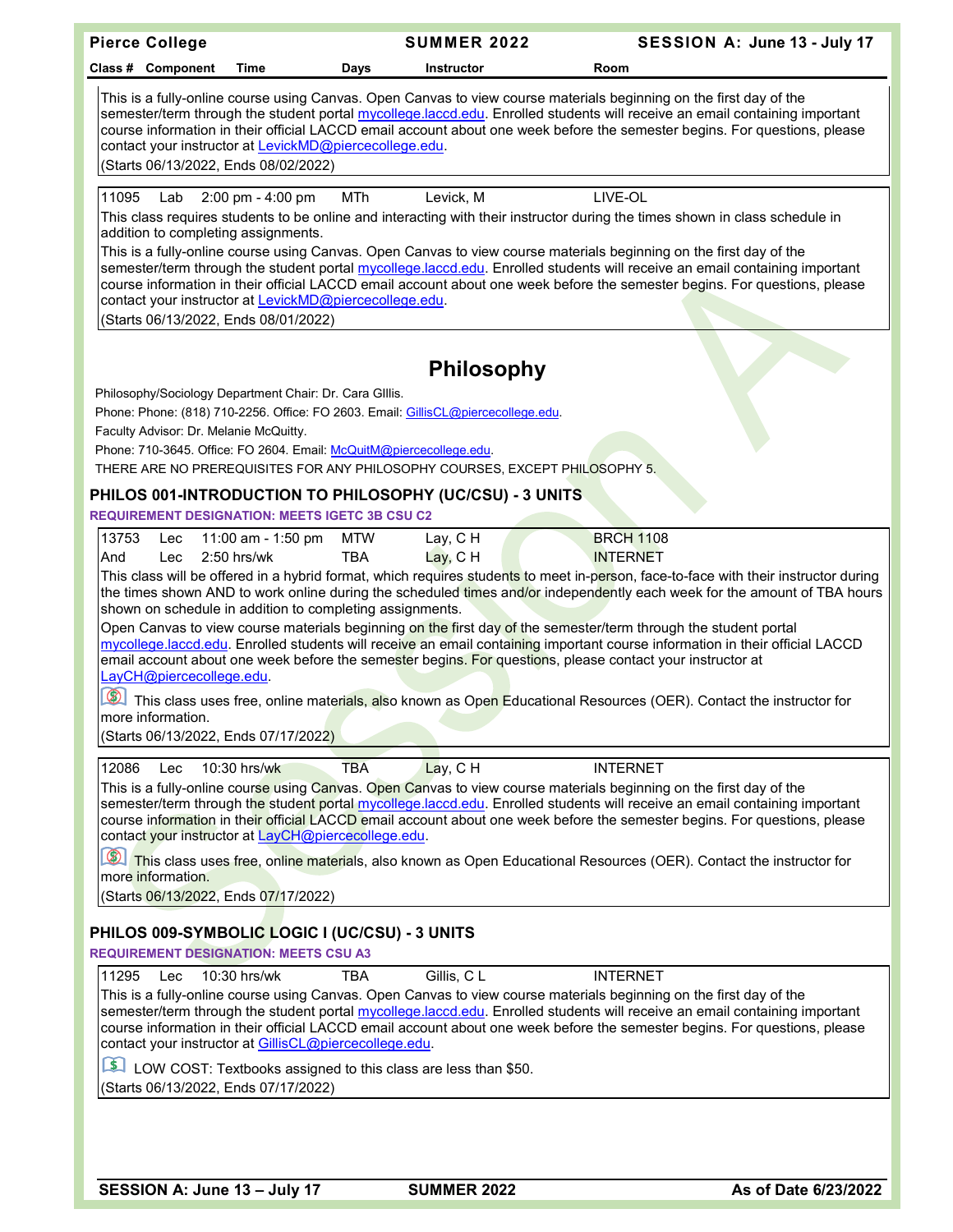| <b>Pierce College</b>                                                                                                                                                                                                                                           |              | <b>SUMMER 2022</b>       |                  | SESSION A: June 13 - July 17 |
|-----------------------------------------------------------------------------------------------------------------------------------------------------------------------------------------------------------------------------------------------------------------|--------------|--------------------------|------------------|------------------------------|
| Class # Component<br>Time                                                                                                                                                                                                                                       | Days         | <b>Instructor</b>        | Room             |                              |
|                                                                                                                                                                                                                                                                 |              | <b>Political Science</b> |                  |                              |
| Political Science/Economics/Criminal Justice Department Chair: Kaycea Campbell.                                                                                                                                                                                 |              |                          |                  |                              |
| Phone: (818) 710-4134. Office: FO 3004.                                                                                                                                                                                                                         |              |                          |                  |                              |
| Email: CampbeKT@piercecollege.edu.                                                                                                                                                                                                                              |              |                          |                  |                              |
| Faculty Advisor: Dr. Kassem Nabulsi.                                                                                                                                                                                                                            |              |                          |                  |                              |
| POL SCI 001-THE GOVERNMENT OF THE UNITED STATES (UC/CSU) - 3 UNITS<br><b>REQUIREMENT DESIGNATION: MEETS IGETC 4H CSU D8 US-2 US-3</b>                                                                                                                           |              |                          |                  |                              |
| 11492 Lec 8:00 am - 10:50 am MTWTh Uranga, D J                                                                                                                                                                                                                  |              |                          | <b>BRCH 1100</b> | (CANCELLED)                  |
| (Starts 06/13/2022, Ends 07/17/2022)                                                                                                                                                                                                                            |              |                          |                  |                              |
| 15005 Lec 11:00 am - 1:50 pm TTh Uranga, D J                                                                                                                                                                                                                    |              |                          | <b>BRCH 1100</b> | (CANCELLED)                  |
| $Lac = 4:30 hrs/wk$<br>And                                                                                                                                                                                                                                      |              | TBA Uranga, DJ           | <b>INTERNET</b>  |                              |
| This class will be offered in a hybrid format, which requires students to meet in-person, face-to-face with their instructor during                                                                                                                             |              |                          |                  |                              |
| the times shown AND to work online during the scheduled times and/or independently each week for the amount of TBA hours<br>shown on schedule in addition to completing assignments.                                                                            |              |                          |                  |                              |
| Open Canvas to view course materials beginning on the first day of the semester/term through the student portal                                                                                                                                                 |              |                          |                  |                              |
| mycollege laccd edu. Enrolled students will receive an email containing important course information in their official LACCD<br>email account about one week before the semester begins. For questions, please contact your instructor at                       |              |                          |                  |                              |
| UrangaDJ@piercecollege.edu.                                                                                                                                                                                                                                     |              |                          |                  |                              |
| (Starts 06/13/2022, Ends 07/17/2022)                                                                                                                                                                                                                            |              |                          |                  |                              |
| 10755<br>$-11:00$ am $-1:50$ pm<br><del>Lac</del>                                                                                                                                                                                                               | <b>MTWTh</b> | Uranga, DJ               | <b>BRCH 1100</b> | (CANCELLED)                  |
| (Starts 06/13/2022, Ends 07/17/2022)                                                                                                                                                                                                                            |              |                          |                  |                              |
| 7:00 pm - 9:50 pm<br>14976<br>Lec                                                                                                                                                                                                                               | <b>MW</b>    | Levick, M                | <b>BRCH 1101</b> | (ADDED)                      |
| 5:50 hrs/wk<br>And<br><b>Lec</b>                                                                                                                                                                                                                                | <b>TBA</b>   | Levick, M                | <b>INTERNET</b>  |                              |
| This class is taught on campus and students may attend either in person or online (DD: dual delivery) through Zoom.                                                                                                                                             |              |                          |                  |                              |
| This class will be offered in a hybrid format, which requires students to meet in-person, face-to-face with their instructor during<br>the times shown AND to work online during the scheduled times and/or independently each week for the amount of TBA hours |              |                          |                  |                              |
| shown on schedule in addition to completing assignments.                                                                                                                                                                                                        |              |                          |                  |                              |
| Open Canvas to view course materials beginning on the first day of the semester/term through the student portal                                                                                                                                                 |              |                          |                  |                              |
| mycollege.laccd.edu. Enrolled students will receive an email containing important course information in their official LACCD<br>email account about one week before the semester begins. For questions, please contact your instructor at                       |              |                          |                  |                              |
| LevickMD@piercecollege.edu.                                                                                                                                                                                                                                     |              |                          |                  |                              |
| This class uses free, online materials, also known as Open Educational Resources (OER). Contact the instructor for                                                                                                                                              |              |                          |                  |                              |
| more information.<br>(Starts 06/13/2022, Ends 07/17/2022)                                                                                                                                                                                                       |              |                          |                  |                              |
|                                                                                                                                                                                                                                                                 |              |                          |                  |                              |
| 15030<br>7:00 pm - 9:50 pm<br><b>Lec</b>                                                                                                                                                                                                                        | <b>MW</b>    | Levick, M                | LIVE-OL          | (ADDED)                      |
| 5:50 hrs/wk<br>And<br><b>Lec</b><br>This class will be offered in an online blended format, which requires students to be online and interacting with their instructor                                                                                          | <b>TBA</b>   | Levick, M                | <b>INTERNET</b>  |                              |
| during the times shown and to work online independently each week for the amount of TBA time shown in addition to                                                                                                                                               |              |                          |                  |                              |
| completing assignments.                                                                                                                                                                                                                                         |              |                          |                  |                              |
| This is a fully-online course using Canvas. Open Canvas to view course materials beginning on the first day of the<br>semester/term through the student portal mycollege.laccd.edu. Enrolled students will receive an email containing important                |              |                          |                  |                              |
| course information in their official LACCD email account about one week before the semester begins. For questions, please                                                                                                                                       |              |                          |                  |                              |
| contact your instructor at LevickMD@piercecollege.edu.                                                                                                                                                                                                          |              |                          |                  |                              |
| This class uses free, online materials, also known as Open Educational Resources (OER). Contact the instructor for<br>more information.                                                                                                                         |              |                          |                  |                              |
| (Starts 06/13/2022, Ends 07/17/2022)                                                                                                                                                                                                                            |              |                          |                  |                              |
| $10761 - \text{Lec}$<br>$-7:00 \text{ pm} - 9:50 \text{ pm}$                                                                                                                                                                                                    | <b>MTWTh</b> | Levick, M                | <b>BRCH 1101</b> | (CANCELLED)                  |
| This class uses free, online materials, also known as Open Educational Resources (OER). Contact the instructor for                                                                                                                                              |              |                          |                  |                              |
| more information.                                                                                                                                                                                                                                               |              |                          |                  |                              |
| (Starts 06/13/2022, Ends 07/17/2022)                                                                                                                                                                                                                            |              |                          |                  |                              |
| 10770<br>10:30 hrs/wk<br>Lec                                                                                                                                                                                                                                    | <b>TBA</b>   | Gabrielli, A C           | <b>INTERNET</b>  |                              |
| This is a fully-online course using Canvas. Open Canvas to view course materials beginning on the first day of the                                                                                                                                              |              |                          |                  |                              |
| semester/term through the student portal mycollege.laccd.edu. Enrolled students will receive an email containing important                                                                                                                                      |              |                          |                  |                              |
| SESSION A: June 13 - July 17                                                                                                                                                                                                                                    |              | <b>SUMMER 2022</b>       |                  | As of Date 6/23/2022         |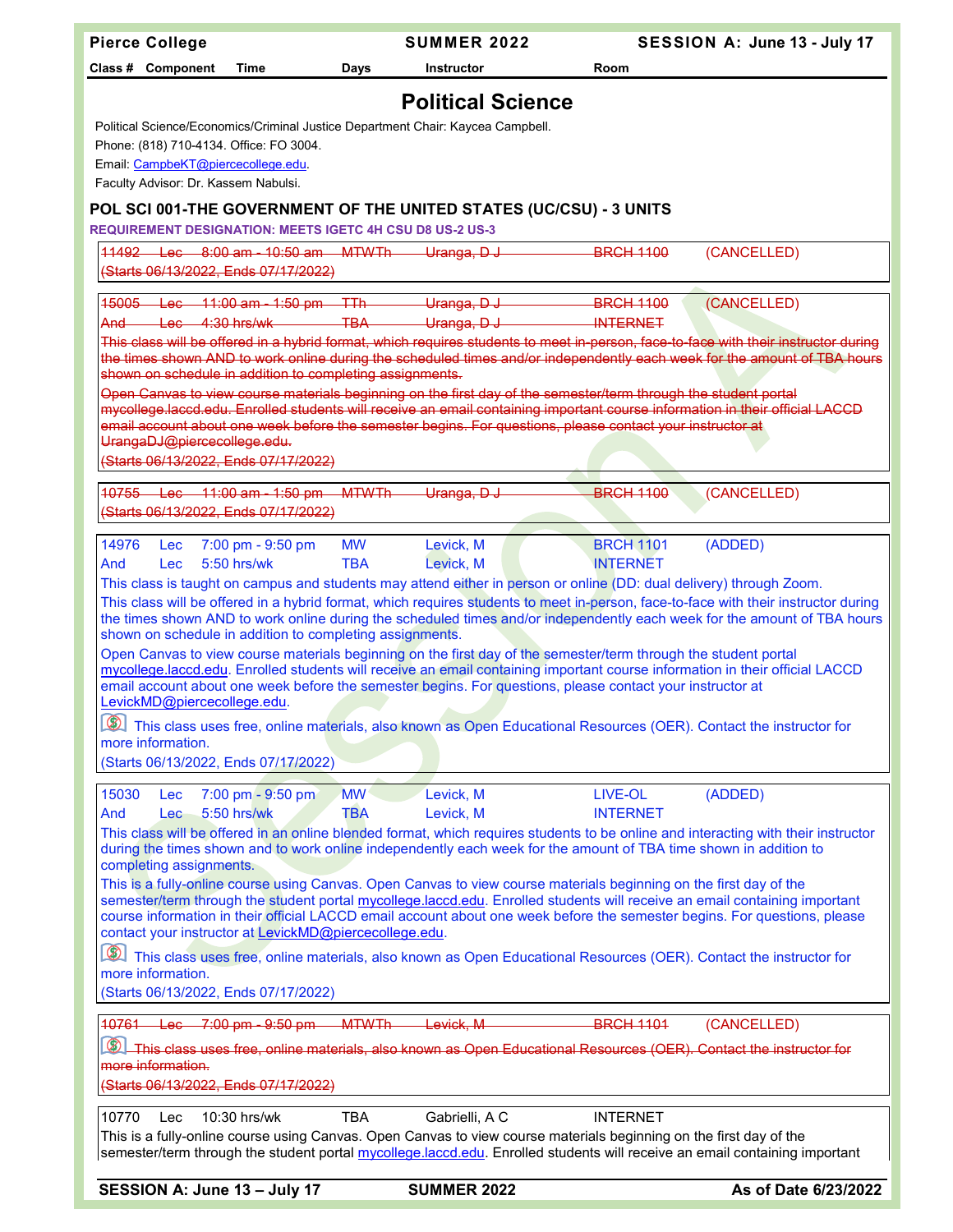| <b>Pierce College</b>                                                                                                                                 | <b>SUMMER 2022</b>        | SESSION A: June 13 - July 17                                                                                                                                                                                                                                                                                                                                                                                                                                                                                           |
|-------------------------------------------------------------------------------------------------------------------------------------------------------|---------------------------|------------------------------------------------------------------------------------------------------------------------------------------------------------------------------------------------------------------------------------------------------------------------------------------------------------------------------------------------------------------------------------------------------------------------------------------------------------------------------------------------------------------------|
| Class # Component<br>Time                                                                                                                             | Days<br><b>Instructor</b> | Room                                                                                                                                                                                                                                                                                                                                                                                                                                                                                                                   |
| contact your instructor at GabrieAC@piercecollege.edu.<br>$\circledR$<br>more information.<br>(Starts 06/13/2022, Ends 07/17/2022)                    |                           | course information in their official LACCD email account about one week before the semester begins. For questions, please<br>This class uses free, online materials, also known as Open Educational Resources (OER). Contact the instructor for                                                                                                                                                                                                                                                                        |
| $10:30$ hrs/wk                                                                                                                                        | Gabrielli, A C            | <b>INTERNET</b>                                                                                                                                                                                                                                                                                                                                                                                                                                                                                                        |
| 10776<br>Lec<br>contact your instructor at GabrieAC@piercecollege.edu.<br>$\circledcirc$<br>more information.<br>(Starts 06/13/2022, Ends 07/17/2022) | <b>TBA</b>                | This is a fully-online course using Canvas. Open Canvas to view course materials beginning on the first day of the<br>semester/term through the student portal mycollege.laccd.edu. Enrolled students will receive an email containing important<br>course information in their official LACCD email account about one week before the semester begins. For questions, please<br>This class uses free, online materials, also known as Open Educational Resources (OER). Contact the instructor for                    |
|                                                                                                                                                       |                           |                                                                                                                                                                                                                                                                                                                                                                                                                                                                                                                        |
| 10803<br>10:30 hrs/wk<br>Lec<br>contact your instructor at RobbDM@laccd.edu.<br>more information.<br>(Starts 06/13/2022, Ends 07/17/2022)             | <b>TBA</b><br>Robb, D M   | <b>INTERNET</b><br>This is a fully-online course using Canvas. Open Canvas to view course materials beginning on the first day of the<br>semester/term through the student portal mycollege.laccd.edu. Enrolled students will receive an email containing important<br>course information in their official LACCD email account about one week before the semester begins. For questions, please<br>This class uses free, online materials, also known as Open Educational Resources (OER). Contact the instructor for |
|                                                                                                                                                       |                           |                                                                                                                                                                                                                                                                                                                                                                                                                                                                                                                        |
| POL SCI 002-INTRODUCTION TO COMPARATIVE POLITICS (UC/CSU) - 3 UNITS<br><b>REQUIREMENT DESIGNATION: MEETS IGETC 4H CSU D8</b>                          |                           |                                                                                                                                                                                                                                                                                                                                                                                                                                                                                                                        |
| 11545<br>10:30 hrs/wk<br>Lec                                                                                                                          | Klein, TG<br><b>TBA</b>   | <b>INTERNET</b>                                                                                                                                                                                                                                                                                                                                                                                                                                                                                                        |
| contact your instructor at KleinTG@piercecollege.edu.<br>(Starts 06/13/2022, Ends 07/17/2022)                                                         |                           | This is a fully-online course using Canvas. Open Canvas to view co <mark>urs</mark> e material <mark>s b</mark> eginning on the first day of the<br>semester/term through the student portal mycollege.laccd.edu. Enrolled students will receive an email containing important<br>course information in their official LACCD email account about one week before the semester begins. For questions, please                                                                                                            |
|                                                                                                                                                       |                           |                                                                                                                                                                                                                                                                                                                                                                                                                                                                                                                        |
| POL SCI 007-INTRODUCTION TO INTERNATIONAL RELATIONS (UC/CSU) - 3 UNITS<br><b>REQUIREMENT DESIGNATION: MEETS IGETC 4H CSU D8</b>                       |                           |                                                                                                                                                                                                                                                                                                                                                                                                                                                                                                                        |
| 11546<br>10:30 hrs/wk<br>Lec                                                                                                                          | Klein, TG<br><b>TBA</b>   | <b>INTERNET</b>                                                                                                                                                                                                                                                                                                                                                                                                                                                                                                        |
| contact your instructor at KleinTG@piercecollege.edu.<br>(Starts 06/13/2022, Ends 07/17/2022)                                                         |                           | This is a fully-online course using Canvas. Open Canvas to view course materials beginning on the first day of the<br>semester/term through the student portal mycollege.laccd.edu. Enrolled students will receive an email containing important<br>course information in their official LACCD email account about one week before the semester begins. For questions, please                                                                                                                                          |
| POL SCI 019-WOMEN IN POLITICS (UC/CSU) - 3 UNITS                                                                                                      |                           |                                                                                                                                                                                                                                                                                                                                                                                                                                                                                                                        |
| <b>REQUIREMENT DESIGNATION: MEETS IGETC 4H CSU D US-2 US-3</b>                                                                                        |                           |                                                                                                                                                                                                                                                                                                                                                                                                                                                                                                                        |
| 11547 Lec<br>10:30 hrs/wk<br>contact your instructor at RobbDM@laccd.edu.<br>(Starts 06/13/2022, Ends 07/17/2022)                                     | <b>TBA</b><br>Robb, D M   | <b>INTERNET</b><br>This is a fully-online course using Canvas. Open Canvas to view course materials beginning on the first day of the<br>semester/term through the student portal mycollege.laccd.edu. Enrolled students will receive an email containing important<br>course information in their official LACCD email account about one week before the semester begins. For questions, please                                                                                                                       |
| POL SCI 385-DIRECTED STUDY - POLITICAL SCIENCE (CSU) - 3 UNITS<br>Enrollment by permission code only.                                                 |                           |                                                                                                                                                                                                                                                                                                                                                                                                                                                                                                                        |
| 14719<br>10:30 hrs/wk<br>Lec                                                                                                                          | <b>TBA</b><br>Robb, D M   | <b>INTERNET</b><br>(ADDED)                                                                                                                                                                                                                                                                                                                                                                                                                                                                                             |
| contact your instructor at RobbDM@laccd.edu.                                                                                                          |                           | This is a fully-online course using Canvas. Open Canvas to view course materials beginning on the first day of the<br>semester/term through the student portal mycollege.laccd.edu. Enrolled students will receive an email containing important<br>course information in their official LACCD email account about one week before the semester begins. For questions, please                                                                                                                                          |

**SESSION A: June 13 – July 17 SUMMER 2022 As of Date 6/23/2022**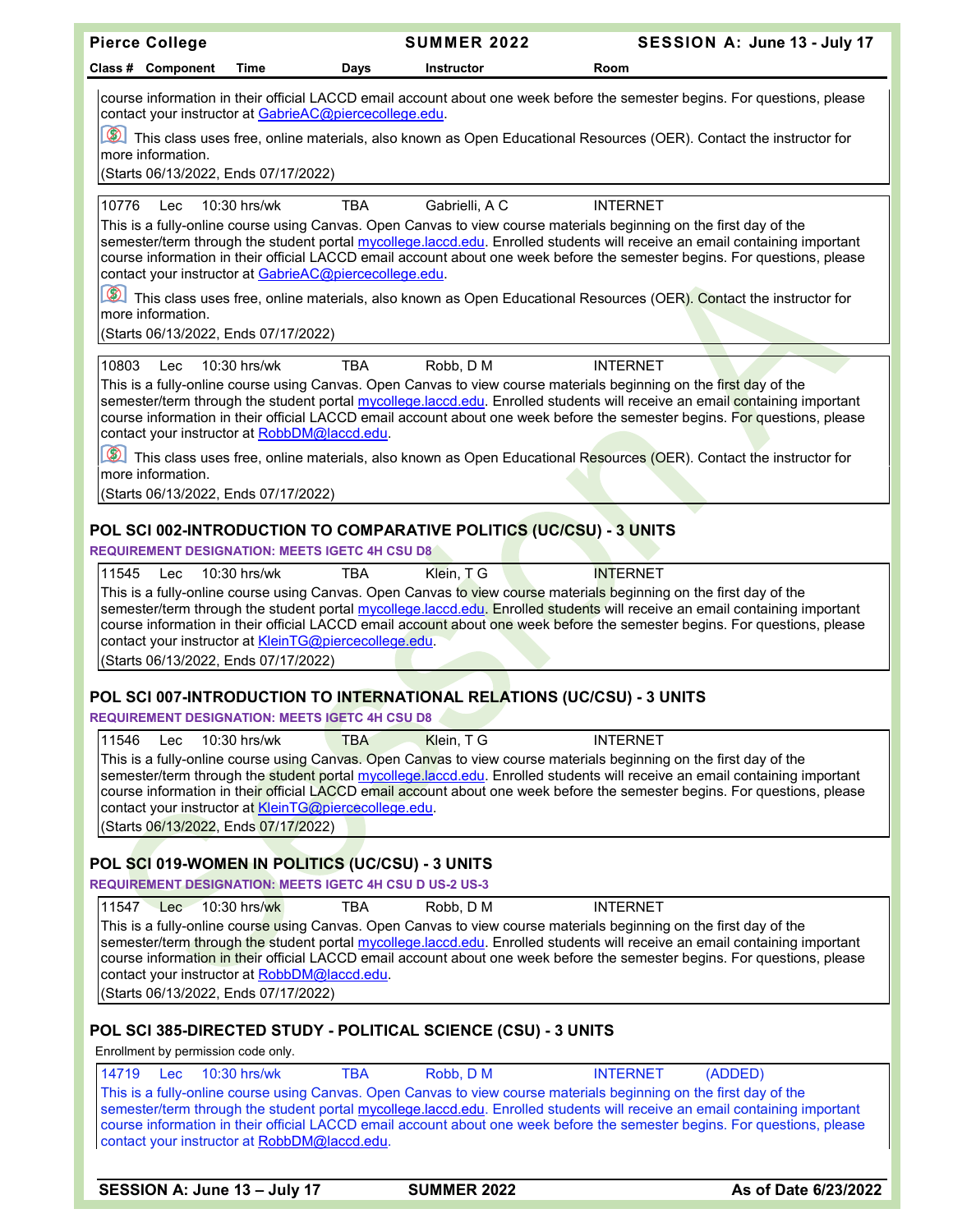| <b>Pierce College</b>                                                                                                                                                                                                                                                                                                                                                                                                                                                                                           | <b>SUMMER 2022</b>                                |                                    | SESSION A: June 13 - July 17 |
|-----------------------------------------------------------------------------------------------------------------------------------------------------------------------------------------------------------------------------------------------------------------------------------------------------------------------------------------------------------------------------------------------------------------------------------------------------------------------------------------------------------------|---------------------------------------------------|------------------------------------|------------------------------|
| Class # Component<br>Time                                                                                                                                                                                                                                                                                                                                                                                                                                                                                       | Days<br><b>Instructor</b>                         | Room                               |                              |
| (Starts 06/13/2022, Ends 07/17/2022)                                                                                                                                                                                                                                                                                                                                                                                                                                                                            |                                                   |                                    |                              |
|                                                                                                                                                                                                                                                                                                                                                                                                                                                                                                                 | <b>Psychology</b>                                 |                                    |                              |
| Psychology Department Chair: Maria Perser.                                                                                                                                                                                                                                                                                                                                                                                                                                                                      |                                                   |                                    |                              |
| Phone: (818) 710-2891. Office: BEH 1306C.                                                                                                                                                                                                                                                                                                                                                                                                                                                                       |                                                   |                                    |                              |
| Email: PerserMO@piercecollege.edu.                                                                                                                                                                                                                                                                                                                                                                                                                                                                              |                                                   |                                    |                              |
| Faculty Advisor: Maria Perser. Phone: (818) 710-2891.                                                                                                                                                                                                                                                                                                                                                                                                                                                           |                                                   |                                    |                              |
| PSYCH 001-GENERAL PSYCHOLOGY I (UC/CSU) - 3 UNITS                                                                                                                                                                                                                                                                                                                                                                                                                                                               |                                                   |                                    |                              |
| <b>REQUIREMENT DESIGNATION: MEETS IGETC 4I CSU D9</b>                                                                                                                                                                                                                                                                                                                                                                                                                                                           |                                                   |                                    |                              |
| 10900<br>8:00 am - 10:50 am<br><b>Lec</b><br>This class requires students to be online and interacting with their instructor during the times shown in class schedule in                                                                                                                                                                                                                                                                                                                                        | <b>MTWTh</b><br>Cohen, J M                        | LIVE-OL                            |                              |
| addition to completing assignments.                                                                                                                                                                                                                                                                                                                                                                                                                                                                             |                                                   |                                    |                              |
| This is a fully-online course using Canvas. Open Canvas to view course materials beginning on the first day of the<br>semester/term through the student portal mycollege.laccd.edu. Enrolled students will receive an email containing important<br>course information in their official LACCD email account about one week before the semester begins. For questions, please<br>contact your instructor at CohenJM@piercecollege.edu.<br>(Starts 06/13/2022, Ends 07/17/2022)                                  |                                                   |                                    |                              |
|                                                                                                                                                                                                                                                                                                                                                                                                                                                                                                                 |                                                   |                                    |                              |
| 10902<br>11:00 am - 1:50 pm<br>Lec<br>4:30 hrs/wk<br>And<br>Lec                                                                                                                                                                                                                                                                                                                                                                                                                                                 | Winnard, S G<br>TTh<br><b>TBA</b><br>Winnard, S G | <b>BEH 1305</b><br><b>INTERNET</b> |                              |
| This class will be offered in a hybrid format, which requires students to meet in-person, face-to-face with their instructor during<br>the times shown AND to work online during the scheduled times and/or independently each week for the amount of TBA hours<br>shown on schedule in addition to completing assignments.                                                                                                                                                                                     |                                                   |                                    |                              |
| Open Canvas to view course materials beginning on the first day of the semester/term through the student portal<br>mycollege.laccd.edu. Enrolled students will receive an email containing important course information in their official LACCD<br>email account about one week before the semester begins. For questions, please contact your instructor at<br>WinnarSG@piercecollege.edu.<br>(Starts 06/13/2022, Ends 07/17/2022)                                                                             |                                                   |                                    |                              |
|                                                                                                                                                                                                                                                                                                                                                                                                                                                                                                                 |                                                   |                                    |                              |
| 10893<br>10:30 hrs/wk<br>Lec<br>This is a fully-online course using Canvas. Open Canvas to view course materials beginning on the first day of the<br>semester/term through the student portal mycollege.laccd.edu. Enrolled students will receive an email containing important<br>course information in their official LACCD email account about one week before the semester begins. For questions, please<br>contact your instructor at HennesAC@piercecollege.edu.<br>(Starts 06/13/2022, Ends 07/17/2022) | Hennessey, A C<br><b>TBA</b>                      | <b>INTERNET</b>                    |                              |
| 10:30 hrs/wk<br>10890<br>Lec                                                                                                                                                                                                                                                                                                                                                                                                                                                                                    | <b>TBA</b><br>Hennessey, A C                      | <b>INTERNET</b>                    |                              |
| This is a fully-online course using Canvas. Open Canvas to view course materials beginning on the first day of the<br>semester/term through the student portal mycollege.laccd.edu. Enrolled students will receive an email containing important<br>course information in their official LACCD email account about one week before the semester begins. For questions, please<br>contact your instructor at HennesAC@piercecollege.edu.<br>(Starts 06/13/2022, Ends 07/17/2022)                                 |                                                   |                                    |                              |
| 10889<br>10:30 hrs/wk<br>Lec                                                                                                                                                                                                                                                                                                                                                                                                                                                                                    | <b>TBA</b><br>Snow, C J                           | <b>INTERNET</b>                    |                              |
| This is a fully-online course using Canvas. Open Canvas to view course materials beginning on the first day of the<br>semester/term through the student portal mycollege.laccd.edu. Enrolled students will receive an email containing important<br>course information in their official LACCD email account about one week before the semester begins. For questions, please<br>contact your instructor at SnowCJ@piercecollege.edu.<br>(Starts 06/13/2022, Ends 07/17/2022)                                   |                                                   |                                    |                              |
|                                                                                                                                                                                                                                                                                                                                                                                                                                                                                                                 |                                                   |                                    |                              |
| PSYCH 014-ABNORMAL PSYCHOLOGY (UC/CSU) - 3 UNITS<br><b>REQUIREMENT DESIGNATION: MEETS IGETC 4I CSU D9</b>                                                                                                                                                                                                                                                                                                                                                                                                       |                                                   |                                    |                              |
| 12603<br>10:30 hrs/wk<br><b>Lec</b>                                                                                                                                                                                                                                                                                                                                                                                                                                                                             | Snow, C J<br>TBA                                  | <b>INTERNET</b>                    |                              |
| This is a fully-online course using Canvas. Open Canvas to view course materials beginning on the first day of the<br>semester/term through the student portal mycollege.laccd.edu. Enrolled students will receive an email containing important<br>course information in their official LACCD email account about one week before the semester begins. For questions, please<br>contact your instructor at <b>SnowCJ@piercecollege.edu</b> .<br>(Starts 06/13/2022, Ends 07/17/2022)                           |                                                   |                                    |                              |
|                                                                                                                                                                                                                                                                                                                                                                                                                                                                                                                 |                                                   |                                    |                              |

**SESSION A: June 13 – July 17 SUMMER 2022 As of Date 6/23/2022**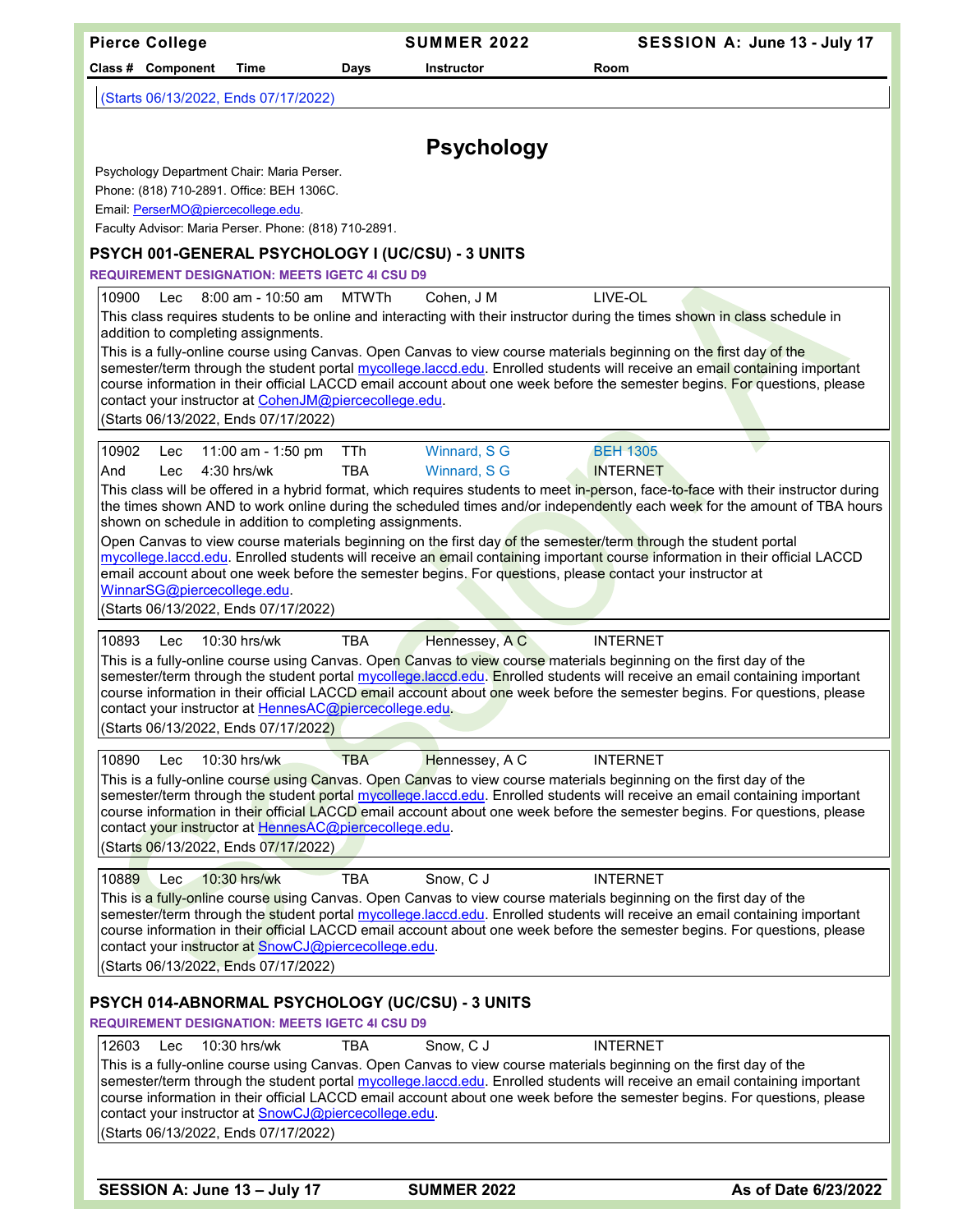| <b>Pierce College</b>                                                                                                                                                                                                      | <b>SUMMER 2022</b>         | SESSION A: June 13 - July 17                                                                                                                                                                                                                                                          |
|----------------------------------------------------------------------------------------------------------------------------------------------------------------------------------------------------------------------------|----------------------------|---------------------------------------------------------------------------------------------------------------------------------------------------------------------------------------------------------------------------------------------------------------------------------------|
| Class # Component<br>Time<br>Days                                                                                                                                                                                          | <b>Instructor</b>          | Room                                                                                                                                                                                                                                                                                  |
| PSYCH 041-LIFE-SPAN PSYCHOLOGY: FROM INFANCY TO OLD AGE (UC/CSU) - 3 UNITS<br><b>REQUIREMENT DESIGNATION: MEETS IGETC 4I CSU D9 E</b>                                                                                      |                            |                                                                                                                                                                                                                                                                                       |
| 10945<br>8:00 am - 10:50 am<br>TTh.<br>Lec<br>4:30 hrs/wk<br><b>TBA</b><br>And<br>Lec                                                                                                                                      | Abara, J<br>Abara, J       | <b>ELM 1723</b><br><b>INTERNET</b><br>This class will be offered in a hybrid format, which requires students to meet in-person, face-to-face with their instructor during                                                                                                             |
| shown on schedule in addition to completing assignments.<br>Open Canvas to view course materials beginning on the first day of the semester/term through the student portal                                                |                            | the times shown AND to work online during the scheduled times and/or independently each week for the amount of TBA hours<br>mycollege.laccd.edu. Enrolled students will receive an email containing important course information in their official LACCD                              |
| email account about one week before the semester begins. For questions, please contact your instructor at<br>AbaraJ@piercecollege.edu.<br>(Starts 06/13/2022, Ends 07/17/2022)                                             |                            |                                                                                                                                                                                                                                                                                       |
| 43004<br>Lec 11:00 am - 1:50 pm - TTh<br>$H$ ec $4:30$ hrs/wk<br><del>And-</del>                                                                                                                                           | Abara, J<br>TBA Abara. J   | <b>BEH 1302</b><br>(CANCELLED)<br><b>INTERNET</b><br>This class will be offered in a hybrid format, which requires students to meet in person, face to face with their instructor during                                                                                              |
| shown on schedule in addition to completing assignments.<br>Open Canvas to view course materials beginning on the first day of the semester/term through the student portal                                                |                            | the times shown AND to work online during the scheduled times and/or independently each week for the amount of TBA hours                                                                                                                                                              |
| email account about one week before the semester begins. For questions, please contact your instructor at<br>AbaraJ@piercecollege.edu.<br>(Starts 06/13/2022, Ends 07/17/2022)                                             |                            | mycollege.laccd.edu. Enrolled students will receive an email containing important course information in their official LACCD                                                                                                                                                          |
| 15161<br>$10:30$ hrs/wk<br><b>TBA</b><br><b>Lec</b>                                                                                                                                                                        | Abara, J                   | <b>INTERNET</b><br>(ADDED)                                                                                                                                                                                                                                                            |
| This is a fully-online course using Canvas. Open Canvas to view course materials beginning on the first day of the<br>contact your instructor at AbaraJ@piercecollege.edu.<br>(Starts 06/13/2022, Ends 07/17/2022)         |                            | semester/term through the student portal mycollege.laccd.edu. Enrolled students will receive an email containing important<br>course information in their official LACCD email account about one week before the semester begins. For questions, please                               |
| PSYCH 074-RESEARCH METHODS IN THE BEHAVIORAL SCIENCES (UC/CSU) - 3 UNITS<br><b>REQUIREMENT DESIGNATION: MEETS IGETC 4 CSU D</b>                                                                                            |                            |                                                                                                                                                                                                                                                                                       |
| eligibility must be taken to Counseling.                                                                                                                                                                                   |                            | Prerequisite: Psychology 001; and Statistics 001 or 101 with a grade of "C" or better. For courses completed outside of the LACCD, proof of                                                                                                                                           |
| 15169<br>Lec<br>10:30 hrs/wk<br><b>TBA</b><br>This is a fully-online course using Canvas. Open Canvas to view course materials beginning on the first day of the<br>contact your instructor at WimsatCY@piercecollege.edu. | Wimsatt, C Y               | <b>INTERNET</b><br>(ADDED)<br>semester/term through the student portal mycollege.laccd.edu. Enrolled students will receive an email containing important<br>course information in their official LACCD email account about one week before the semester begins. For questions, please |
| (Starts 06/13/2022, Ends 07/17/2022)                                                                                                                                                                                       |                            |                                                                                                                                                                                                                                                                                       |
| 14146 Lec 11:00 am - 1:50 pm TTh<br>$Leo = 4:30 hrs/wk$<br>$\overline{ABA}$<br><del>And -</del>                                                                                                                            | Wimsatt, CY<br>Wimsatt, CY | <b>GNGR 1613</b><br>(CANCELLED)<br><b>INTERNET</b>                                                                                                                                                                                                                                    |
| shown on schedule in addition to completing assignments.                                                                                                                                                                   |                            | This class will be offered in a hybrid format, which requires students to meet in person, face to face with their instructor during<br>the times shown AND to work online during the scheduled times and/or independently each week for the amount of TBA hours                       |
| This is a fully online course using Canvas. Open Canvas to view course materials beginning on the first day of the<br>contact your instructor at WimsatCY@piercecollege.edu.<br>(Starts 06/13/2022, Ends 07/17/2022)       |                            | semester/term through the student portal mycollege laccd edu. Enrolled students will receive an email containing important<br>course information in their official LACCD email account about one week before the semester begins. For questions, please                               |
|                                                                                                                                                                                                                            |                            |                                                                                                                                                                                                                                                                                       |
|                                                                                                                                                                                                                            | <b>Real Estate</b>         |                                                                                                                                                                                                                                                                                       |
| Business Administration Department Chair: Jose Luis Fernandez.<br>Email: FernanJ2@piercecollge.edu.                                                                                                                        |                            |                                                                                                                                                                                                                                                                                       |
| REAL ES 001-REAL ESTATE PRINCIPLES (CSU) - 3 UNITS                                                                                                                                                                         |                            |                                                                                                                                                                                                                                                                                       |
| 13749<br><b>TBA</b><br>10:30 hrs/wk<br>Lec                                                                                                                                                                                 | Anderson, O V              | <b>INTERNET</b>                                                                                                                                                                                                                                                                       |
| SESSION A: June 13 - July 17                                                                                                                                                                                               | <b>SUMMER 2022</b>         | As of Date 6/23/2022                                                                                                                                                                                                                                                                  |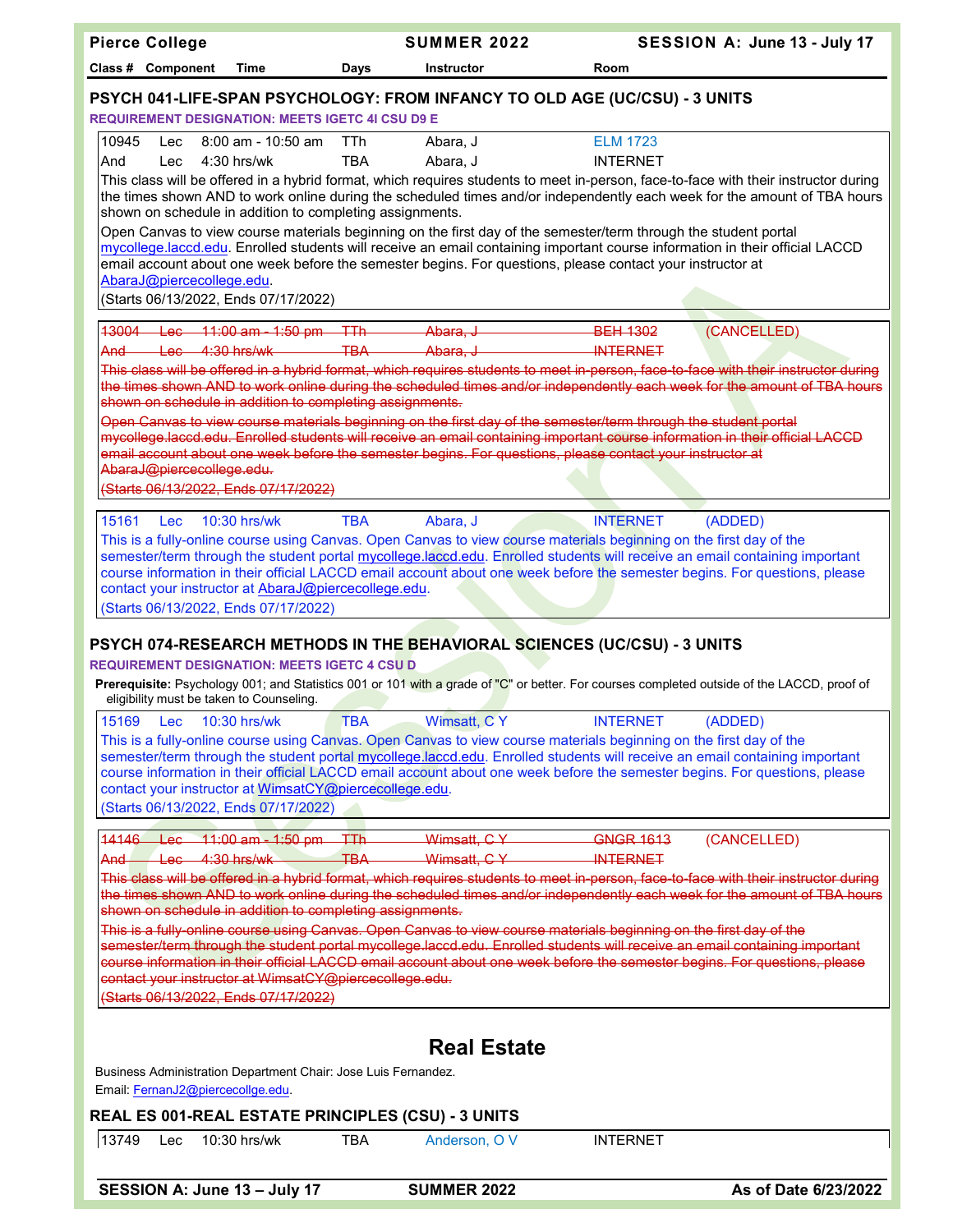| <b>Pierce College</b>                                                                           |                                                                                                                |             | <b>SUMMER 2022</b>                                                                                                                                            | SESSION A: June 13 - July 17                                                                                                                                                                                                                                                                                                                                                                                                                                                                                           |
|-------------------------------------------------------------------------------------------------|----------------------------------------------------------------------------------------------------------------|-------------|---------------------------------------------------------------------------------------------------------------------------------------------------------------|------------------------------------------------------------------------------------------------------------------------------------------------------------------------------------------------------------------------------------------------------------------------------------------------------------------------------------------------------------------------------------------------------------------------------------------------------------------------------------------------------------------------|
| Class # Component                                                                               | Time                                                                                                           | Days        | <b>Instructor</b>                                                                                                                                             | Room                                                                                                                                                                                                                                                                                                                                                                                                                                                                                                                   |
|                                                                                                 | contact your instructor at AndersOV@piercecollege.edu.<br>(Starts 06/13/2022, Ends 07/17/2022)                 |             |                                                                                                                                                               | This is a fully-online course using Canvas. Open Canvas to view course materials beginning on the first day of the<br>semester/term through the student portal mycollege.laccd.edu. Enrolled students will receive an email containing important<br>course information in their official LACCD email account about one week before the semester begins. For questions, please                                                                                                                                          |
| REAL ES 003-REAL ESTATE PRACTICES (CSU) - 3 UNITS                                               |                                                                                                                |             |                                                                                                                                                               |                                                                                                                                                                                                                                                                                                                                                                                                                                                                                                                        |
| Counseling.                                                                                     |                                                                                                                |             |                                                                                                                                                               | Prerequisite: Real Estate 1 with a grade of "C" or better. For courses completed outside of the LACCD, proof of eligibility must be taken to                                                                                                                                                                                                                                                                                                                                                                           |
| $14748 + 86$                                                                                    | $6:00$ pm $-9:20$ pm<br>(Starts 06/13/2022, Ends 07/17/2022)                                                   | <b>TWTh</b> | Morehouse, TJ                                                                                                                                                 | VI GF 8341<br>(CANCELLED)                                                                                                                                                                                                                                                                                                                                                                                                                                                                                              |
| 13750<br>$\frac{1}{10}$ ac $\frac{10:30}{10}$ hrs/wk                                            |                                                                                                                | <b>TBA</b>  | <b>STAFF</b>                                                                                                                                                  | <b>INTERNET</b><br>(CANCELLED)                                                                                                                                                                                                                                                                                                                                                                                                                                                                                         |
|                                                                                                 | contact your instructor at staff@piercecollege.edu.<br>(Starts 06/13/2022, Ends 07/17/2022)                    |             |                                                                                                                                                               | This is a fully online course using Canvas. Open Canvas to view course materials beginning on the first day of the<br>semester/term through the student portal mycollege.laccd.edu. Enrolled students will receive an email containing important<br>course information in their official LACCD email account about one week before the semester begins. For questions, please                                                                                                                                          |
|                                                                                                 |                                                                                                                |             |                                                                                                                                                               |                                                                                                                                                                                                                                                                                                                                                                                                                                                                                                                        |
| Philosophy/Sociology Department Chair: Dr. Cara Gillis.<br>Faculty Advisor: Dr. James McKeever. |                                                                                                                |             | <b>Sociology</b><br>Phone: Phone: (818) 710-2256. Office: FO 2603. Email: GillisCL@piercecollege.edu.<br>SOC 001-INTRODUCTION TO SOCIOLOGY (UC/CSU) - 3 UNITS |                                                                                                                                                                                                                                                                                                                                                                                                                                                                                                                        |
| <b>REQUIREMENT DESIGNATION: MEETS IGETC 4J CSU D0</b>                                           |                                                                                                                |             |                                                                                                                                                               |                                                                                                                                                                                                                                                                                                                                                                                                                                                                                                                        |
| 10677<br>Lec                                                                                    | 8:00 am - 10:50 am                                                                                             | W           | Mgeryan, A                                                                                                                                                    | <b>LIVE-OL</b>                                                                                                                                                                                                                                                                                                                                                                                                                                                                                                         |
| And<br>Lec<br>completing assignments.                                                           | $7:35$ hrs/wk                                                                                                  | TBA         | Mgeryan, A J                                                                                                                                                  | <b>INTERNET</b><br>This class will be offered in an online blended format, which requires students to be online and interacting with their instructor<br>during the times shown and to work online independently each week for the amount of TBA time shown in addition to                                                                                                                                                                                                                                             |
|                                                                                                 | contact your instructor at MgeryaA@piercecollege.edu.                                                          |             |                                                                                                                                                               | This is a fully-online course using Canvas. Open Canvas to view course materials beginning on the first day of the<br>semester/term through the student portal mycollege.laccd.edu. Enrolled students will receive an email containing important<br>course information in their official LACCD email account about one week before the semester begins. For questions, please                                                                                                                                          |
| more information.                                                                               | (Starts 06/13/2022, Ends 07/17/2022)                                                                           |             |                                                                                                                                                               | This class uses free, online materials, also known as Open Educational Resources (OER). Contact the instructor for                                                                                                                                                                                                                                                                                                                                                                                                     |
|                                                                                                 |                                                                                                                |             |                                                                                                                                                               |                                                                                                                                                                                                                                                                                                                                                                                                                                                                                                                        |
| 10663<br><b>Lec</b><br>more information.                                                        | 10:30 hrs/wk<br>contact your instructor at HoshiarM@piercecollege.edu.<br>(Starts 06/13/2022, Ends 07/17/2022) | <b>TBA</b>  | Hoshiar, M                                                                                                                                                    | <b>INTERNET</b><br>This is a fully-online course using Canvas. Open Canvas to view course materials beginning on the first day of the<br>semester/term through the student portal mycollege.laccd.edu. Enrolled students will receive an email containing important<br>course information in their official LACCD email account about one week before the semester begins. For questions, please<br>This class uses free, online materials, also known as Open Educational Resources (OER). Contact the instructor for |
| 10660<br>Lec                                                                                    | 10:30 hrs/wk                                                                                                   | <b>TBA</b>  | Hoshiar, M                                                                                                                                                    | <b>INTERNET</b>                                                                                                                                                                                                                                                                                                                                                                                                                                                                                                        |
|                                                                                                 | contact your instructor at HoshiarM@piercecollege.edu.                                                         |             |                                                                                                                                                               | This is a fully-online course using Canvas. Open Canvas to view course materials beginning on the first day of the<br>semester/term through the student portal mycollege.laccd.edu. Enrolled students will receive an email containing important<br>course information in their official LACCD email account about one week before the semester begins. For questions, please                                                                                                                                          |
| more information.                                                                               | (Starts 06/13/2022, Ends 07/17/2022)                                                                           |             |                                                                                                                                                               | This class uses free, online materials, also known as Open Educational Resources (OER). Contact the instructor for                                                                                                                                                                                                                                                                                                                                                                                                     |
|                                                                                                 |                                                                                                                |             |                                                                                                                                                               |                                                                                                                                                                                                                                                                                                                                                                                                                                                                                                                        |
| <b>REQUIREMENT DESIGNATION: MEETS IGETC 4J CSU D0</b>                                           |                                                                                                                |             | SOC 011-RACE AND ETHNIC RELATIONS (UC/CSU) - 3 UNITS                                                                                                          |                                                                                                                                                                                                                                                                                                                                                                                                                                                                                                                        |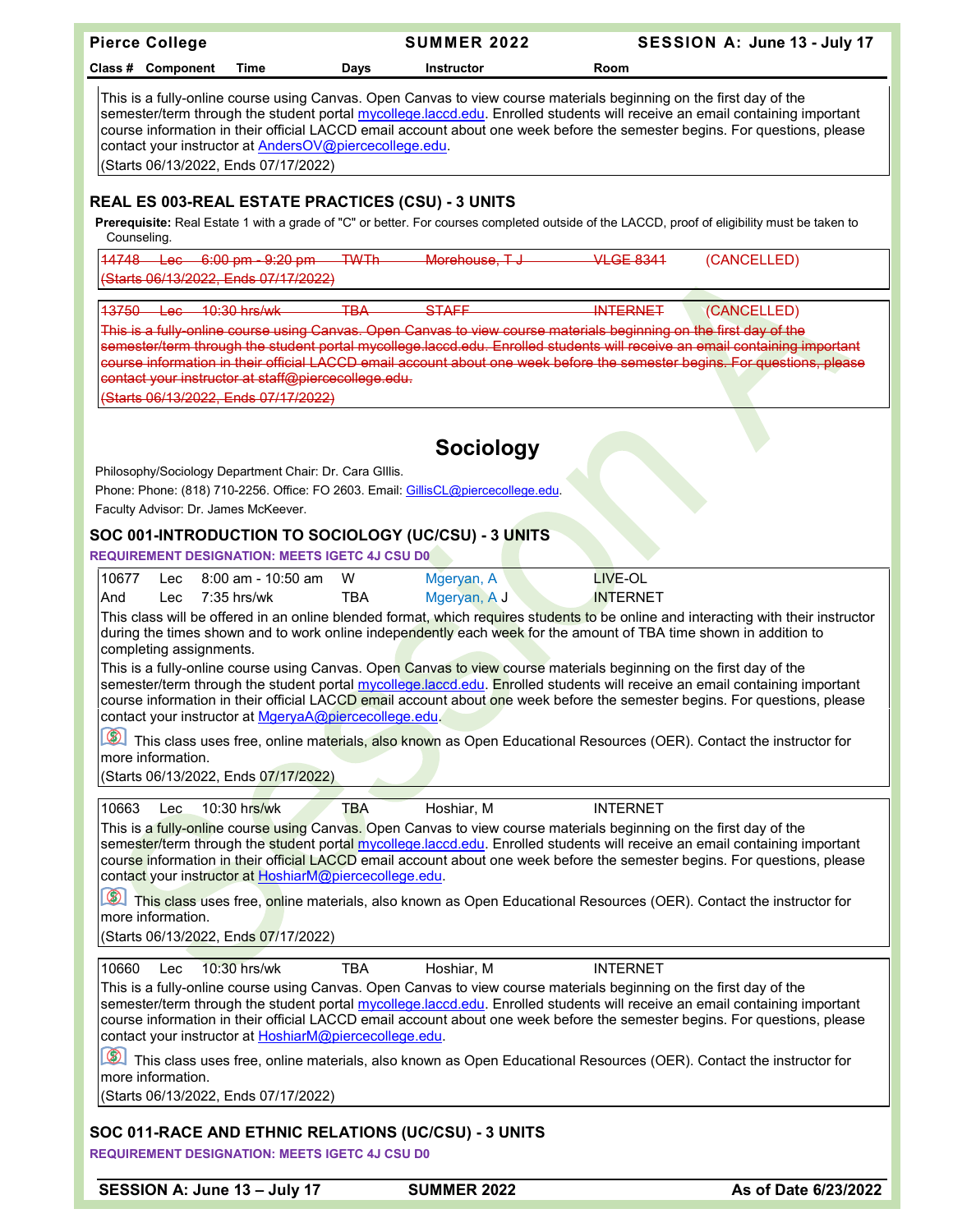| Class # Component<br>Time<br>Days<br><b>Instructor</b><br>Room<br>11296<br>11:00 am - 1:50 pm<br>W<br>Mgeryan, A<br>LIVE-OL<br>Lec<br>7:35 hrs/wk<br><b>INTERNET</b><br>And<br>TBA<br>Mgeryan, A<br>Lec<br>This class will be offered in an online blended format, which requires students to be online and interacting with their instructor<br>during the times shown and to work online independently each week for the amount of TBA time shown in addition to<br>completing assignments.<br>This is a fully-online course using Canvas. Open Canvas to view course materials beginning on the first day of the<br>semester/term through the student portal mycollege.laccd.edu. Enrolled students will receive an email containing important<br>course information in their official LACCD email account about one week before the semester begins. For questions, please<br>contact your instructor at MgeryaA@piercecollege.edu.<br>(Starts 06/13/2022, Ends 07/17/2022)<br>SOC 021-HUMAN SEXUALITY (UC/CSU) - 3 UNITS<br><b>REQUIREMENT DESIGNATION: MEETS IGETC 4J CSU D0</b><br><b>INTERNET</b><br>11297<br>Lec<br>10:30 hrs/wk<br><b>TBA</b><br>Sabbah, K<br>This is a fully-online course using Canvas. Open Canvas to view course materials beginning on the first day of the<br>semester/term through the student portal mycollege.laccd.edu. Enrolled students will receive an email containing important<br>course information in their official LACCD email account about one week before the semester begins. For questions, please<br>contact your instructor at SabbahK@piercecollege.edu.<br>$\circledR$<br>This class uses free, online materials, also known as Open Educational Resources (OER). Contact the instructor for<br>more information. |
|--------------------------------------------------------------------------------------------------------------------------------------------------------------------------------------------------------------------------------------------------------------------------------------------------------------------------------------------------------------------------------------------------------------------------------------------------------------------------------------------------------------------------------------------------------------------------------------------------------------------------------------------------------------------------------------------------------------------------------------------------------------------------------------------------------------------------------------------------------------------------------------------------------------------------------------------------------------------------------------------------------------------------------------------------------------------------------------------------------------------------------------------------------------------------------------------------------------------------------------------------------------------------------------------------------------------------------------------------------------------------------------------------------------------------------------------------------------------------------------------------------------------------------------------------------------------------------------------------------------------------------------------------------------------------------------------------------------------------------------------------------------------------|
|                                                                                                                                                                                                                                                                                                                                                                                                                                                                                                                                                                                                                                                                                                                                                                                                                                                                                                                                                                                                                                                                                                                                                                                                                                                                                                                                                                                                                                                                                                                                                                                                                                                                                                                                                                          |
|                                                                                                                                                                                                                                                                                                                                                                                                                                                                                                                                                                                                                                                                                                                                                                                                                                                                                                                                                                                                                                                                                                                                                                                                                                                                                                                                                                                                                                                                                                                                                                                                                                                                                                                                                                          |
|                                                                                                                                                                                                                                                                                                                                                                                                                                                                                                                                                                                                                                                                                                                                                                                                                                                                                                                                                                                                                                                                                                                                                                                                                                                                                                                                                                                                                                                                                                                                                                                                                                                                                                                                                                          |
|                                                                                                                                                                                                                                                                                                                                                                                                                                                                                                                                                                                                                                                                                                                                                                                                                                                                                                                                                                                                                                                                                                                                                                                                                                                                                                                                                                                                                                                                                                                                                                                                                                                                                                                                                                          |
|                                                                                                                                                                                                                                                                                                                                                                                                                                                                                                                                                                                                                                                                                                                                                                                                                                                                                                                                                                                                                                                                                                                                                                                                                                                                                                                                                                                                                                                                                                                                                                                                                                                                                                                                                                          |
|                                                                                                                                                                                                                                                                                                                                                                                                                                                                                                                                                                                                                                                                                                                                                                                                                                                                                                                                                                                                                                                                                                                                                                                                                                                                                                                                                                                                                                                                                                                                                                                                                                                                                                                                                                          |
|                                                                                                                                                                                                                                                                                                                                                                                                                                                                                                                                                                                                                                                                                                                                                                                                                                                                                                                                                                                                                                                                                                                                                                                                                                                                                                                                                                                                                                                                                                                                                                                                                                                                                                                                                                          |
|                                                                                                                                                                                                                                                                                                                                                                                                                                                                                                                                                                                                                                                                                                                                                                                                                                                                                                                                                                                                                                                                                                                                                                                                                                                                                                                                                                                                                                                                                                                                                                                                                                                                                                                                                                          |
| (Starts 06/13/2022, Ends 07/17/2022)                                                                                                                                                                                                                                                                                                                                                                                                                                                                                                                                                                                                                                                                                                                                                                                                                                                                                                                                                                                                                                                                                                                                                                                                                                                                                                                                                                                                                                                                                                                                                                                                                                                                                                                                     |
| <b>Spanish</b>                                                                                                                                                                                                                                                                                                                                                                                                                                                                                                                                                                                                                                                                                                                                                                                                                                                                                                                                                                                                                                                                                                                                                                                                                                                                                                                                                                                                                                                                                                                                                                                                                                                                                                                                                           |
| Department of Modern Languages Chair: Margarita Pillado                                                                                                                                                                                                                                                                                                                                                                                                                                                                                                                                                                                                                                                                                                                                                                                                                                                                                                                                                                                                                                                                                                                                                                                                                                                                                                                                                                                                                                                                                                                                                                                                                                                                                                                  |
| Phone: 710-2260. Office: FO 2907. E-mail: Pilladma@piercecollege.edu.                                                                                                                                                                                                                                                                                                                                                                                                                                                                                                                                                                                                                                                                                                                                                                                                                                                                                                                                                                                                                                                                                                                                                                                                                                                                                                                                                                                                                                                                                                                                                                                                                                                                                                    |
| Faculty Advisor: Margarita Pillado. Pilladma@piercecollege.edu.                                                                                                                                                                                                                                                                                                                                                                                                                                                                                                                                                                                                                                                                                                                                                                                                                                                                                                                                                                                                                                                                                                                                                                                                                                                                                                                                                                                                                                                                                                                                                                                                                                                                                                          |
| Students with previous knowledge of Spanish should enroll in a higher level. Consult with department chair.                                                                                                                                                                                                                                                                                                                                                                                                                                                                                                                                                                                                                                                                                                                                                                                                                                                                                                                                                                                                                                                                                                                                                                                                                                                                                                                                                                                                                                                                                                                                                                                                                                                              |
| SPANISH 001-ELEMENTARY SPANISH I (UC/CSU) - 5 UNITS                                                                                                                                                                                                                                                                                                                                                                                                                                                                                                                                                                                                                                                                                                                                                                                                                                                                                                                                                                                                                                                                                                                                                                                                                                                                                                                                                                                                                                                                                                                                                                                                                                                                                                                      |
| <b>REQUIREMENT DESIGNATION: MEETS IGETC 6A CSU C2</b>                                                                                                                                                                                                                                                                                                                                                                                                                                                                                                                                                                                                                                                                                                                                                                                                                                                                                                                                                                                                                                                                                                                                                                                                                                                                                                                                                                                                                                                                                                                                                                                                                                                                                                                    |
| Note: Spanish speakers should enroll in Spanish 35 or 36. Students who have completed four years of high school Spanish should enroll in<br>Spanish 3. Advanced or native speakers should consult with the department chair for optimal placement.                                                                                                                                                                                                                                                                                                                                                                                                                                                                                                                                                                                                                                                                                                                                                                                                                                                                                                                                                                                                                                                                                                                                                                                                                                                                                                                                                                                                                                                                                                                       |
| 13007<br>17:50 hrs/wk<br>Lec<br>TBA<br>Mejia Perez, M<br><b>INTERNET</b>                                                                                                                                                                                                                                                                                                                                                                                                                                                                                                                                                                                                                                                                                                                                                                                                                                                                                                                                                                                                                                                                                                                                                                                                                                                                                                                                                                                                                                                                                                                                                                                                                                                                                                 |
| This is a fully-online course using Canyas. Open Canvas to view course materials beginning on the first day of the<br>semester/term through the student portal mycollege.laccd.edu. Enrolled students will receive an email containing important<br>course information in their official LACCD email account about one week before the semester begins. For questions, please<br>contact your instructor at MejiaPM@piercecollege.edu.                                                                                                                                                                                                                                                                                                                                                                                                                                                                                                                                                                                                                                                                                                                                                                                                                                                                                                                                                                                                                                                                                                                                                                                                                                                                                                                                   |
| A webcam will be required for certain portions of this course.                                                                                                                                                                                                                                                                                                                                                                                                                                                                                                                                                                                                                                                                                                                                                                                                                                                                                                                                                                                                                                                                                                                                                                                                                                                                                                                                                                                                                                                                                                                                                                                                                                                                                                           |
| (Starts 06/13/2022, Ends 07/17/2022)                                                                                                                                                                                                                                                                                                                                                                                                                                                                                                                                                                                                                                                                                                                                                                                                                                                                                                                                                                                                                                                                                                                                                                                                                                                                                                                                                                                                                                                                                                                                                                                                                                                                                                                                     |
|                                                                                                                                                                                                                                                                                                                                                                                                                                                                                                                                                                                                                                                                                                                                                                                                                                                                                                                                                                                                                                                                                                                                                                                                                                                                                                                                                                                                                                                                                                                                                                                                                                                                                                                                                                          |
| <b>Statistics</b>                                                                                                                                                                                                                                                                                                                                                                                                                                                                                                                                                                                                                                                                                                                                                                                                                                                                                                                                                                                                                                                                                                                                                                                                                                                                                                                                                                                                                                                                                                                                                                                                                                                                                                                                                        |
| Psychology Department Chair: Maria Perser.                                                                                                                                                                                                                                                                                                                                                                                                                                                                                                                                                                                                                                                                                                                                                                                                                                                                                                                                                                                                                                                                                                                                                                                                                                                                                                                                                                                                                                                                                                                                                                                                                                                                                                                               |
| Phone: (818) 710-2891. Office: BEH 1306C.<br>Email: PerserMO@piercecollege.edu.                                                                                                                                                                                                                                                                                                                                                                                                                                                                                                                                                                                                                                                                                                                                                                                                                                                                                                                                                                                                                                                                                                                                                                                                                                                                                                                                                                                                                                                                                                                                                                                                                                                                                          |
| Faculty Advisor: Maria Perser. Phone: (818) 710-2891.                                                                                                                                                                                                                                                                                                                                                                                                                                                                                                                                                                                                                                                                                                                                                                                                                                                                                                                                                                                                                                                                                                                                                                                                                                                                                                                                                                                                                                                                                                                                                                                                                                                                                                                    |
| In keeping with AB 705, students who have graduated from a US High School within the last 10 years are eligible to enroll in Stat 101<br>automatically.                                                                                                                                                                                                                                                                                                                                                                                                                                                                                                                                                                                                                                                                                                                                                                                                                                                                                                                                                                                                                                                                                                                                                                                                                                                                                                                                                                                                                                                                                                                                                                                                                  |
| Students who are not able to provide enough information for automated placement, who have been away from high school for more than 10<br>years, or did not attend or graduate from a US high school or earn a GED or CA High School Proficiency certificate, may use the Guided Self-<br>placement process. This will likely involve meeting with a counselor or other college officer to discuss topics such as the following in order for<br>the student to place him/herself:                                                                                                                                                                                                                                                                                                                                                                                                                                                                                                                                                                                                                                                                                                                                                                                                                                                                                                                                                                                                                                                                                                                                                                                                                                                                                         |
| -Courses taken and grades received                                                                                                                                                                                                                                                                                                                                                                                                                                                                                                                                                                                                                                                                                                                                                                                                                                                                                                                                                                                                                                                                                                                                                                                                                                                                                                                                                                                                                                                                                                                                                                                                                                                                                                                                       |
| -The transfer-level English and math courses offered at the student's home college, and which of them (if any) are required for the student's<br>chosen major, general education plan, or transfer plan                                                                                                                                                                                                                                                                                                                                                                                                                                                                                                                                                                                                                                                                                                                                                                                                                                                                                                                                                                                                                                                                                                                                                                                                                                                                                                                                                                                                                                                                                                                                                                  |
| -The support courses and services offered to students enrolled in transfer-level courses<br>-Students' rights under the AB 705 law                                                                                                                                                                                                                                                                                                                                                                                                                                                                                                                                                                                                                                                                                                                                                                                                                                                                                                                                                                                                                                                                                                                                                                                                                                                                                                                                                                                                                                                                                                                                                                                                                                       |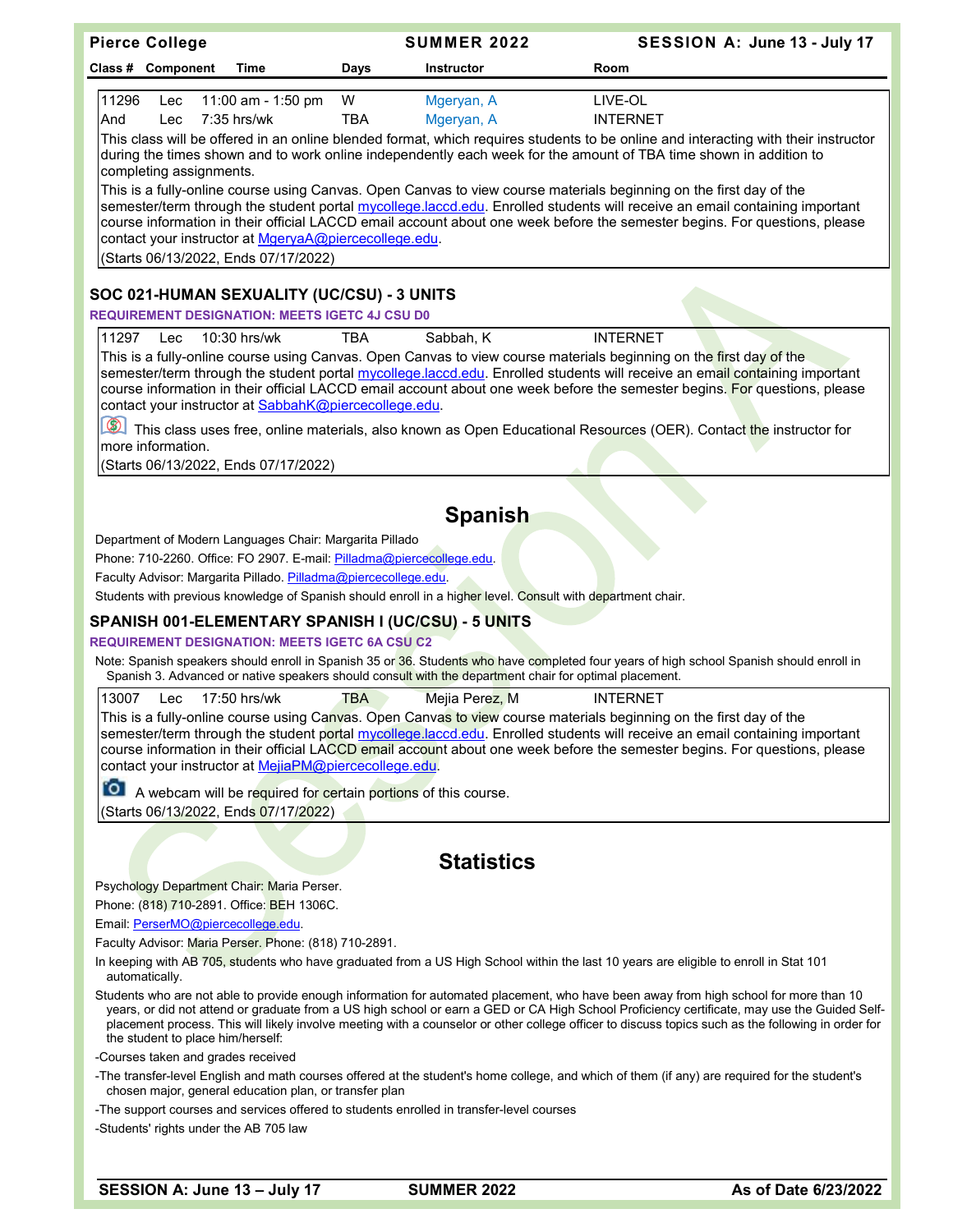| <b>Pierce College</b>                                                                                                                                                                                                                                | SUMMER 2022                                        | SESSION A: June 13 - July 17                                                                                                                                                                                                                                               |
|------------------------------------------------------------------------------------------------------------------------------------------------------------------------------------------------------------------------------------------------------|----------------------------------------------------|----------------------------------------------------------------------------------------------------------------------------------------------------------------------------------------------------------------------------------------------------------------------------|
| Class # Component<br>Time                                                                                                                                                                                                                            | Days<br><b>Instructor</b>                          | Room                                                                                                                                                                                                                                                                       |
| review any sample questions, problems, or prompts.                                                                                                                                                                                                   |                                                    | The Guided Self-placement process cannot require the student to take any exam or test, solve any problems, provide any writing samples, or                                                                                                                                 |
| STAT 101-STATISTICS FOR THE SOCIAL SCIENCES (UC/CSU) - 4 UNITS                                                                                                                                                                                       |                                                    |                                                                                                                                                                                                                                                                            |
| <b>REQUIREMENT DESIGNATION: MEETS IGETC 2A CSU B4</b>                                                                                                                                                                                                |                                                    | Prerequisite: Mathematics 125 or 134 with a grade of "C" or better. For courses completed outside of the LACCD, proof of eligibility must be                                                                                                                               |
| taken to Counseling.                                                                                                                                                                                                                                 |                                                    |                                                                                                                                                                                                                                                                            |
| 44544<br>Lec 8:00 am - 10:50 am - TTh<br>$A = 8.10$ hrs/wk<br>And                                                                                                                                                                                    | $W$ imsatt, $CY$<br><b>TBA</b><br>$W$ imsatt, $GY$ | <b>BEH 1305</b><br>(CANCELLED)<br><b>INTERNET</b>                                                                                                                                                                                                                          |
| shown on schedule in addition to completing assignments.                                                                                                                                                                                             |                                                    | This class will be offered in a hybrid format, which requires students to meet in-person, face-to-face with their instructor during<br>the times shown AND to work online during the scheduled times and/or independently each week for the amount of TBA hours            |
| Open Canvas to view course materials beginning on the first day of the semester/term through the student portal                                                                                                                                      |                                                    | mycollege laccd edu. Enrolled students will receive an email containing important course information in their official LACCD                                                                                                                                               |
| email account about one week before the semester begins. For questions, please contact your instructor at<br>WimsatCY@piercecollege.edu.                                                                                                             |                                                    |                                                                                                                                                                                                                                                                            |
| (Starts 06/13/2022, Ends 07/17/2022)                                                                                                                                                                                                                 |                                                    |                                                                                                                                                                                                                                                                            |
| 11542<br>11:00 am - 2:50 pm<br>Lec                                                                                                                                                                                                                   | <b>MTWTh</b><br>Cohen, J M                         | LIVE-OL                                                                                                                                                                                                                                                                    |
| addition to completing assignments.                                                                                                                                                                                                                  |                                                    | This class requires students to be online and interacting with their instructor during the times shown in class schedule in                                                                                                                                                |
| This is a fully-online course using Canvas. Open Canvas to view course materials beginning on the first day of the                                                                                                                                   |                                                    |                                                                                                                                                                                                                                                                            |
|                                                                                                                                                                                                                                                      |                                                    | semester/term through the student portal mycollege.laccd.edu. Enrolled students will receive an email containing important<br>course information in their official LACCD email account about one week before the semester begins. For questions, please                    |
| contact your instructor at CohenJM@piercecollege.edu.                                                                                                                                                                                                |                                                    |                                                                                                                                                                                                                                                                            |
| (Starts 06/13/2022, Ends 07/17/2022)                                                                                                                                                                                                                 |                                                    |                                                                                                                                                                                                                                                                            |
| 15170 es 14:10 hrs/wk                                                                                                                                                                                                                                | <b>TBA</b><br>Wimsatt, CY                          | <b>INTERNET</b><br>(CANCELLED)                                                                                                                                                                                                                                             |
| This is a fully-online course using Canvas. Open Canvas to view course materials beginning on the first day of the                                                                                                                                   |                                                    | semester/term through the student portal mycollege.laccd.edu. Enrolled students will receive an email containing important                                                                                                                                                 |
| contact your instructor at WimsatCY@piercecollege.edu.                                                                                                                                                                                               |                                                    | course information in their official LACCD email account about one week before the semester begins. For questions, please                                                                                                                                                  |
| (Starts 06/13/2022, Ends 07/17/2022)                                                                                                                                                                                                                 |                                                    |                                                                                                                                                                                                                                                                            |
|                                                                                                                                                                                                                                                      | <b>Supervised Learning Assistance</b>              |                                                                                                                                                                                                                                                                            |
| TUTOR 001T-SUPERVISED TUTORING (REPEATABLE) - 0 UNIT                                                                                                                                                                                                 |                                                    |                                                                                                                                                                                                                                                                            |
| 11456<br>Lab<br>36:00 hrs/wk<br>This is a fully-online course using Canvas. Open Canvas to view course materials beginning on the first day of the<br>contact your instructor at KiekelCR@piercecollege.edu.<br>(Starts 06/13/2022, Ends 08/21/2022) | Kiekel, CR<br>TBA                                  | <b>INTERNET</b><br>semester/term through the student portal mycollege.laccd.edu. Enrolled students will receive an email containing important<br>course information in their official LACCD email account about one week before the semester begins. For questions, please |
|                                                                                                                                                                                                                                                      |                                                    |                                                                                                                                                                                                                                                                            |
|                                                                                                                                                                                                                                                      | <b>Theater</b>                                     |                                                                                                                                                                                                                                                                            |
| Performing Arts Department Chair: Michael Gend.                                                                                                                                                                                                      |                                                    |                                                                                                                                                                                                                                                                            |
| Phone: (818) 710-2268. Office: PAB 3539.<br>Faculty Advisor: Michael Gend.                                                                                                                                                                           |                                                    |                                                                                                                                                                                                                                                                            |
| THEATER 100-INTRODUCTION TO THE THEATER (UC/CSU) - 3 UNITS                                                                                                                                                                                           |                                                    |                                                                                                                                                                                                                                                                            |
| <b>REQUIREMENT DESIGNATION: MEETS IGETC 3A CSU C1</b>                                                                                                                                                                                                |                                                    |                                                                                                                                                                                                                                                                            |
| 10341<br>10:30 hrs/wk<br>Lec                                                                                                                                                                                                                         | Vaaz-Chamarbagwala, S INTERNET<br>TBA              |                                                                                                                                                                                                                                                                            |
| This is a fully-online course using Canvas. Open Canvas to view course materials beginning on the first day of the<br>contact your instructor at VaazchS@piercecollege.edu.                                                                          |                                                    | semester/term through the student portal mycollege.laccd.edu. Enrolled students will receive an email containing important<br>course information in their official LACCD email account about one week before the semester begins. For questions, please                    |
| (Starts 06/13/2022, Ends 07/17/2022)                                                                                                                                                                                                                 |                                                    |                                                                                                                                                                                                                                                                            |
|                                                                                                                                                                                                                                                      |                                                    |                                                                                                                                                                                                                                                                            |
| SESSION A: June 13 - July 17                                                                                                                                                                                                                         | <b>SUMMER 2022</b>                                 | As of Date 6/23/2022                                                                                                                                                                                                                                                       |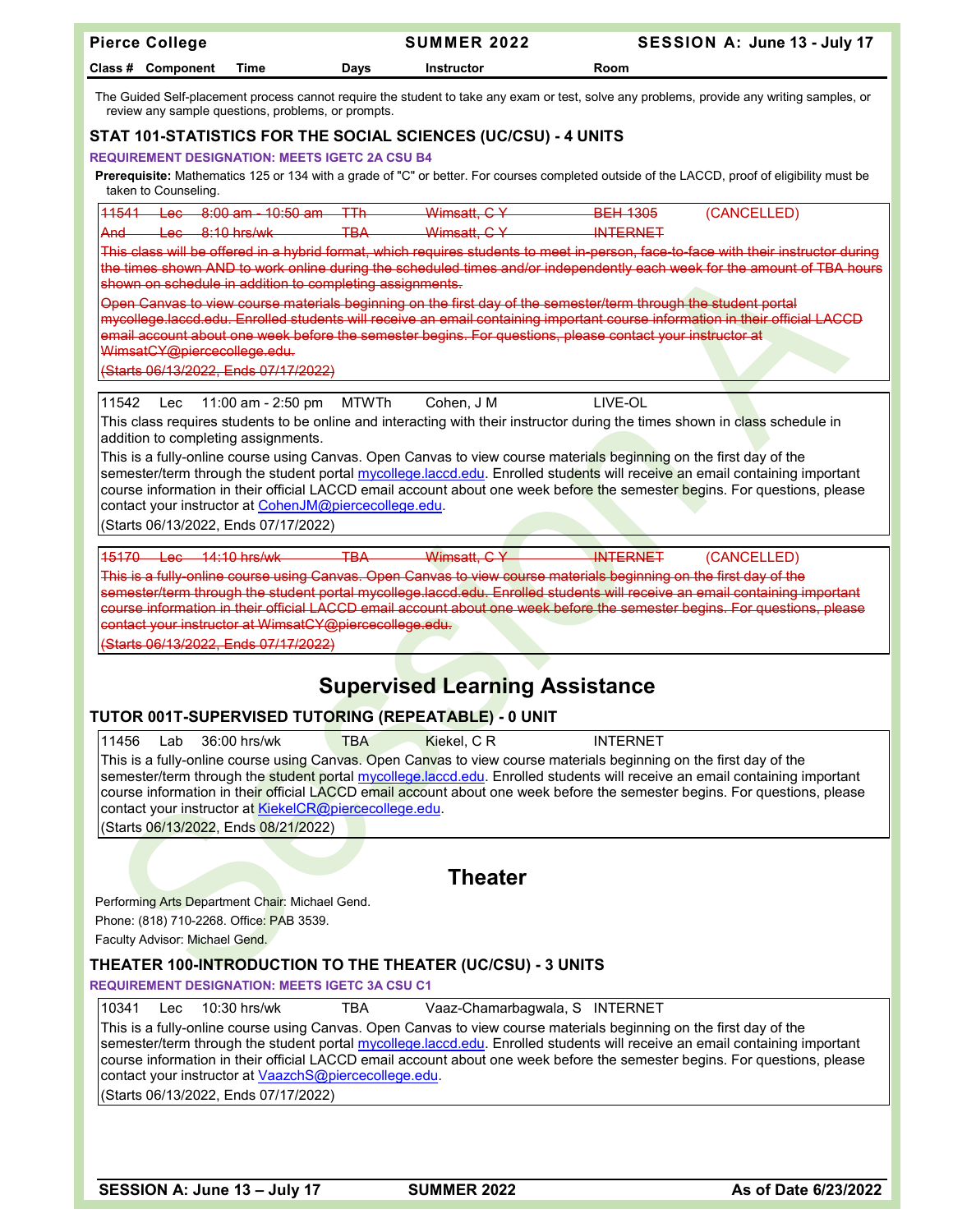| <b>Pierce College</b> |     |                                                                                                |                  | <b>SUMMER 2022</b>                                                                                                                                                                           |                                                                                                                                                                                                                                                                                                                                                              | SESSION A: June 13 - July 17 |
|-----------------------|-----|------------------------------------------------------------------------------------------------|------------------|----------------------------------------------------------------------------------------------------------------------------------------------------------------------------------------------|--------------------------------------------------------------------------------------------------------------------------------------------------------------------------------------------------------------------------------------------------------------------------------------------------------------------------------------------------------------|------------------------------|
| Class # Component     |     | Time                                                                                           | Days             | <b>Instructor</b>                                                                                                                                                                            | Room                                                                                                                                                                                                                                                                                                                                                         |                              |
|                       |     |                                                                                                |                  |                                                                                                                                                                                              |                                                                                                                                                                                                                                                                                                                                                              |                              |
|                       |     |                                                                                                |                  | <b>Vocational Education</b>                                                                                                                                                                  |                                                                                                                                                                                                                                                                                                                                                              |                              |
|                       |     | Free Career Training Courses.                                                                  |                  |                                                                                                                                                                                              |                                                                                                                                                                                                                                                                                                                                                              |                              |
|                       |     |                                                                                                |                  | For more information, please contact adultedinfo@piercecollege.edu or 818-744-3185.<br>Visit online at https://community.piercecollege.edu/encore/adulted.asp for registration instructions. |                                                                                                                                                                                                                                                                                                                                                              |                              |
|                       |     |                                                                                                |                  | VOC ED 096CE-BLUEPRINT FOR WORKPLACE SUCCESS (REPEATABLE) - 0 UNIT                                                                                                                           |                                                                                                                                                                                                                                                                                                                                                              |                              |
| 13086                 | Lec | 9:00 am - 12:00 pm                                                                             | Sa               | Austin, C M                                                                                                                                                                                  | <b>COSC 1505</b>                                                                                                                                                                                                                                                                                                                                             |                              |
| And                   | Lec | 13:15 hrs/wk                                                                                   | <b>TBA</b>       | Austin, C M                                                                                                                                                                                  | <b>INTERNET</b>                                                                                                                                                                                                                                                                                                                                              |                              |
|                       |     | shown on schedule in addition to completing assignments.                                       |                  |                                                                                                                                                                                              | This class will be offered in a hybrid format, which requires students to meet in-person, face-to-face with their instructor during<br>the times shown AND to work online during the scheduled times and/or independently each week for the amount of TBA hours                                                                                              |                              |
|                       |     | AustinCM@piercecollege.edu.                                                                    |                  |                                                                                                                                                                                              | Open Canvas to view course materials beginning on the first day of the semester/term through the student portal<br>mycollege.laccd.edu. Enrolled students will receive an email containing important course information in their official LACCD<br>email account about one week before the semester begins. For questions, please contact your instructor at |                              |
|                       |     | (Starts 07/09/2022, Ends 07/23/2022)                                                           |                  |                                                                                                                                                                                              |                                                                                                                                                                                                                                                                                                                                                              |                              |
|                       |     |                                                                                                |                  |                                                                                                                                                                                              |                                                                                                                                                                                                                                                                                                                                                              |                              |
|                       |     |                                                                                                |                  |                                                                                                                                                                                              | VOC ED 098CE-30 WAYS TO SHINE AS A NEW EMPLOYEE (REPEATABLE) - 0 UNIT                                                                                                                                                                                                                                                                                        |                              |
| 13080                 | Lec | 9:00 am - 12:00 pm                                                                             | Sa<br><b>TBA</b> | Austin, C M                                                                                                                                                                                  | <b>VLGE 8320</b>                                                                                                                                                                                                                                                                                                                                             |                              |
| And                   | Lec | $5:50$ hrs/wk                                                                                  |                  | Austin, C M                                                                                                                                                                                  | <b>INTERNET</b><br>This class will be offered in a hybrid format, which requires students to meet in-person, face-to-face with their instructor during                                                                                                                                                                                                       |                              |
|                       |     |                                                                                                |                  |                                                                                                                                                                                              | the times shown AND to work online during the scheduled times and/or independently each week for the amount of TBA hours                                                                                                                                                                                                                                     |                              |
|                       |     | shown on schedule in addition to completing assignments.                                       |                  |                                                                                                                                                                                              | Open Canvas to view course materials beginning on the first day of the semester/term through the student portal                                                                                                                                                                                                                                              |                              |
|                       |     |                                                                                                |                  |                                                                                                                                                                                              | mycollege.laccd.edu. Enrolled students will receive an email containing important course information in their official LACCD                                                                                                                                                                                                                                 |                              |
|                       |     | AustinCM@piercecollege.edu.                                                                    |                  |                                                                                                                                                                                              | email account about one week before the semester begins. For questions, please contact your instructor at                                                                                                                                                                                                                                                    |                              |
|                       |     | (Starts 06/18/2022, Ends 06/26/2022)                                                           |                  |                                                                                                                                                                                              |                                                                                                                                                                                                                                                                                                                                                              |                              |
|                       |     |                                                                                                |                  |                                                                                                                                                                                              |                                                                                                                                                                                                                                                                                                                                                              |                              |
| 14126                 |     | Lec 9:00 am - 3:00 pm<br>(Starts 06/14/2022, Ends 06/16/2022)                                  | <b>TTh</b>       | Austin, C M                                                                                                                                                                                  | <b>BRCH 1101</b>                                                                                                                                                                                                                                                                                                                                             |                              |
|                       |     |                                                                                                |                  |                                                                                                                                                                                              |                                                                                                                                                                                                                                                                                                                                                              |                              |
| 13265                 | Lec | 9:00 am - 3:00 pm<br>(Starts 06/29/2022, Ends 07/01/2022)                                      | WF               | Austin, C M                                                                                                                                                                                  | <b>BRCH 1101</b>                                                                                                                                                                                                                                                                                                                                             |                              |
|                       |     |                                                                                                |                  |                                                                                                                                                                                              |                                                                                                                                                                                                                                                                                                                                                              |                              |
| 13557                 |     | Lec 9:00 am - 3:00 pm                                                                          | <b>WF</b>        | Austin, C M                                                                                                                                                                                  | <b>BRCH 1101</b>                                                                                                                                                                                                                                                                                                                                             |                              |
|                       |     | (Starts 07/13/2022, Ends 07/15/2022)                                                           |                  |                                                                                                                                                                                              |                                                                                                                                                                                                                                                                                                                                                              |                              |
|                       |     |                                                                                                |                  | VOC ED 187CE-COMPUTER USAGE SKILLS (REPEATABLE) - 0 UNIT                                                                                                                                     |                                                                                                                                                                                                                                                                                                                                                              |                              |
| 10875                 | Lec | 9:00 am - 12:00 pm TW                                                                          |                  | Perret, JD                                                                                                                                                                                   | LIVE-OL                                                                                                                                                                                                                                                                                                                                                      |                              |
|                       |     |                                                                                                |                  |                                                                                                                                                                                              | This class requires students to be online and interacting with their instructor during the times shown in class schedule in                                                                                                                                                                                                                                  |                              |
|                       |     | addition to completing assignments.                                                            |                  |                                                                                                                                                                                              | This <mark>is a</mark> fully-online course using Canvas. Open Canvas to view course materials beginning on the first day of the                                                                                                                                                                                                                              |                              |
|                       |     |                                                                                                |                  |                                                                                                                                                                                              | semester/term through the student portal mycollege.laccd.edu. Enrolled students will receive an email containing important                                                                                                                                                                                                                                   |                              |
|                       |     | contact your instructor at PerretJD@piercecollege.edu.                                         |                  |                                                                                                                                                                                              | course information in their official LACCD email account about one week before the semester begins. For questions, please                                                                                                                                                                                                                                    |                              |
|                       |     | (Starts 06/13/2022, Ends 07/17/2022)                                                           |                  |                                                                                                                                                                                              |                                                                                                                                                                                                                                                                                                                                                              |                              |
| 11149                 | Lec | 12:10 pm - 3:10 pm                                                                             | TW               | Perret, JD                                                                                                                                                                                   | LIVE-OL                                                                                                                                                                                                                                                                                                                                                      |                              |
|                       |     |                                                                                                |                  |                                                                                                                                                                                              | This class requires students to be online and interacting with their instructor during the times shown in class schedule in                                                                                                                                                                                                                                  |                              |
|                       |     | addition to completing assignments.                                                            |                  |                                                                                                                                                                                              |                                                                                                                                                                                                                                                                                                                                                              |                              |
|                       |     |                                                                                                |                  |                                                                                                                                                                                              | This is a fully-online course using Canvas. Open Canvas to view course materials beginning on the first day of the<br>semester/term through the student portal mycollege.laccd.edu. Enrolled students will receive an email containing important                                                                                                             |                              |
|                       |     |                                                                                                |                  |                                                                                                                                                                                              | course information in their official LACCD email account about one week before the semester begins. For questions, please                                                                                                                                                                                                                                    |                              |
|                       |     | contact your instructor at PerretJD@piercecollege.edu.<br>(Starts 06/13/2022, Ends 07/17/2022) |                  |                                                                                                                                                                                              |                                                                                                                                                                                                                                                                                                                                                              |                              |
|                       |     |                                                                                                |                  |                                                                                                                                                                                              |                                                                                                                                                                                                                                                                                                                                                              |                              |
|                       |     |                                                                                                |                  |                                                                                                                                                                                              | VOC ED 372CE-FUNDAMENTALS OF MEDICAL ASSISTING (REPEATABLE) - 0 UNIT                                                                                                                                                                                                                                                                                         |                              |
| 14764                 |     | Lec 6:50 hrs/wk                                                                                | <b>TBA</b>       | Melgar, BV                                                                                                                                                                                   | <b>INTERNET</b><br>(ADDED)                                                                                                                                                                                                                                                                                                                                   |                              |
|                       |     | SESSION A: June 13 - July 17                                                                   |                  | <b>SUMMER 2022</b>                                                                                                                                                                           |                                                                                                                                                                                                                                                                                                                                                              | As of Date 6/23/2022         |
|                       |     |                                                                                                |                  |                                                                                                                                                                                              |                                                                                                                                                                                                                                                                                                                                                              |                              |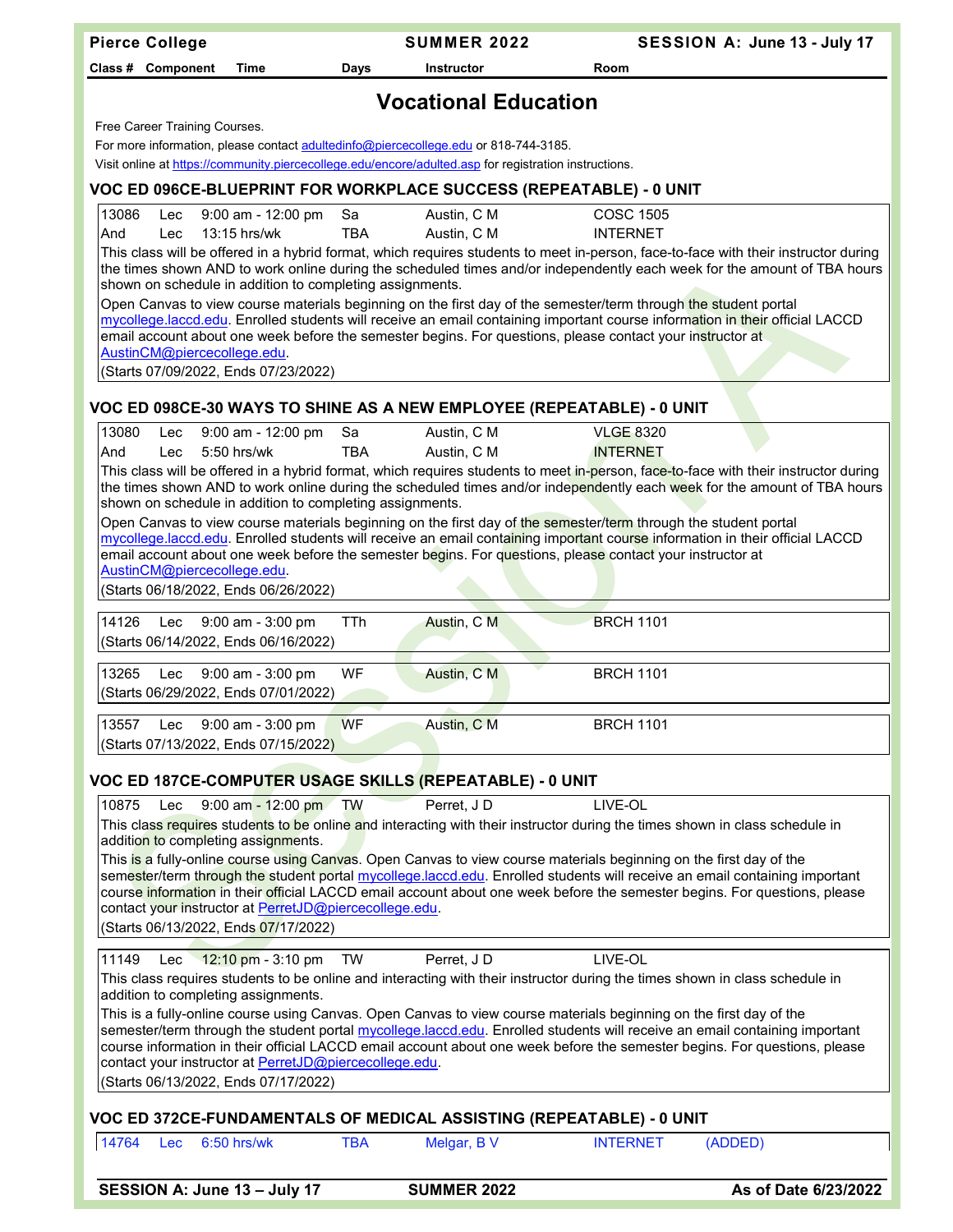|                                                                                                                                                                                                                                                                                                                                                                                                                                                                                 | <b>Pierce College</b>                                                                                                                                                                                                                                                                                                                                                                                                                                                                                                                                                                                                                                                                                                          |                                                                                                                                           |                         | <b>SUMMER 2022</b>         |                                                                                                                                                                                                                              |                                     | SESSION A: June 13 - July 17                                                                                                                                                                                                                                                                                                                                                                    |  |  |
|---------------------------------------------------------------------------------------------------------------------------------------------------------------------------------------------------------------------------------------------------------------------------------------------------------------------------------------------------------------------------------------------------------------------------------------------------------------------------------|--------------------------------------------------------------------------------------------------------------------------------------------------------------------------------------------------------------------------------------------------------------------------------------------------------------------------------------------------------------------------------------------------------------------------------------------------------------------------------------------------------------------------------------------------------------------------------------------------------------------------------------------------------------------------------------------------------------------------------|-------------------------------------------------------------------------------------------------------------------------------------------|-------------------------|----------------------------|------------------------------------------------------------------------------------------------------------------------------------------------------------------------------------------------------------------------------|-------------------------------------|-------------------------------------------------------------------------------------------------------------------------------------------------------------------------------------------------------------------------------------------------------------------------------------------------------------------------------------------------------------------------------------------------|--|--|
|                                                                                                                                                                                                                                                                                                                                                                                                                                                                                 | Class # Component                                                                                                                                                                                                                                                                                                                                                                                                                                                                                                                                                                                                                                                                                                              | Time                                                                                                                                      | <b>Days</b>             | <b>Instructor</b>          |                                                                                                                                                                                                                              | Room                                |                                                                                                                                                                                                                                                                                                                                                                                                 |  |  |
| This is a fully-online course using Canvas. Open Canvas to view course materials beginning on the first day of the<br>semester/term through the student portal mycollege.laccd.edu. Enrolled students will receive an email containing important<br>course information in their official LACCD email account about one week before the semester begins. For questions, please<br>contact your instructor at MelgarBV@piercecollege.edu.<br>(Starts 06/13/2022, Ends 07/17/2022) |                                                                                                                                                                                                                                                                                                                                                                                                                                                                                                                                                                                                                                                                                                                                |                                                                                                                                           |                         |                            |                                                                                                                                                                                                                              |                                     |                                                                                                                                                                                                                                                                                                                                                                                                 |  |  |
|                                                                                                                                                                                                                                                                                                                                                                                                                                                                                 |                                                                                                                                                                                                                                                                                                                                                                                                                                                                                                                                                                                                                                                                                                                                |                                                                                                                                           |                         |                            | VOC ED 374CE-COMPUTER USAGE SKILLS FOR THE MEDICAL OFFICE (REPEATABLE) - 0 UNIT                                                                                                                                              |                                     |                                                                                                                                                                                                                                                                                                                                                                                                 |  |  |
| 13078                                                                                                                                                                                                                                                                                                                                                                                                                                                                           | Lab                                                                                                                                                                                                                                                                                                                                                                                                                                                                                                                                                                                                                                                                                                                            | $6:50$ hrs/wk<br>contact your instructor at BragdoCA@piercecollege.edu.<br>(Starts 06/13/2022, Ends 07/17/2022)                           | <b>TBA</b>              | Bragdon, CA                | This is a fully-online course using Canvas. Open Canvas to view course materials beginning on the first day of the                                                                                                           | <b>INTERNET</b>                     | semester/term through the student portal mycollege.laccd.edu. Enrolled students will receive an email containing important<br>course information in their official LACCD email account about one week before the semester begins. For questions, please                                                                                                                                         |  |  |
|                                                                                                                                                                                                                                                                                                                                                                                                                                                                                 |                                                                                                                                                                                                                                                                                                                                                                                                                                                                                                                                                                                                                                                                                                                                |                                                                                                                                           |                         |                            | VOC ED 376CE-MEDICAL ASSISTING BACK OFFICE 2 (REPEATABLE) - 0 UNIT                                                                                                                                                           |                                     |                                                                                                                                                                                                                                                                                                                                                                                                 |  |  |
| 13087                                                                                                                                                                                                                                                                                                                                                                                                                                                                           |                                                                                                                                                                                                                                                                                                                                                                                                                                                                                                                                                                                                                                                                                                                                | Prerequisite: VOC ED 375CE with a grade of "P" (Pass).<br>$\frac{\text{Lab}}{\text{Lab}}$ 1:00 pm - 4:45 pm $\frac{\text{TW}}{\text{Th}}$ |                         | Kiler. J                   |                                                                                                                                                                                                                              | <b>VLGE 8320</b>                    | (CANCELLED)                                                                                                                                                                                                                                                                                                                                                                                     |  |  |
| And                                                                                                                                                                                                                                                                                                                                                                                                                                                                             | $\frac{\text{Lab}}{\text{2:25}}$ hrs/wk                                                                                                                                                                                                                                                                                                                                                                                                                                                                                                                                                                                                                                                                                        |                                                                                                                                           | $\overline{\text{TBA}}$ | Kiler, J                   |                                                                                                                                                                                                                              | <b>INTERNET</b>                     | This class will be offered in a hybrid format, which requires students to meet in-person, face-to-face with their instructor during                                                                                                                                                                                                                                                             |  |  |
|                                                                                                                                                                                                                                                                                                                                                                                                                                                                                 | will be online.                                                                                                                                                                                                                                                                                                                                                                                                                                                                                                                                                                                                                                                                                                                | shown on schedule in addition to completing assignments.                                                                                  |                         |                            | Open Canvas to view course materials beginning on the first day of the semester/term through the student portal                                                                                                              |                                     | the times shown AND to work online during the scheduled times and/or independently each week for the amount of TBA hours<br>Note: In-person class meetings on campus (VLGE 8320) begin the week of June 27. For the first two weeks all class meetings                                                                                                                                          |  |  |
|                                                                                                                                                                                                                                                                                                                                                                                                                                                                                 | KilerJ@piercecollege.edu.                                                                                                                                                                                                                                                                                                                                                                                                                                                                                                                                                                                                                                                                                                      | (Starts 06/13/2022, Ends 07/17/2022)                                                                                                      |                         |                            | email account about one week before the semester begins. For questions, please contact your instructor at                                                                                                                    |                                     | mycollege.laccd.edu <del>. Enrolled students will receive an email containing important course information in their official LACCD</del>                                                                                                                                                                                                                                                        |  |  |
|                                                                                                                                                                                                                                                                                                                                                                                                                                                                                 | (REPEATABLE) - 0 UNIT                                                                                                                                                                                                                                                                                                                                                                                                                                                                                                                                                                                                                                                                                                          |                                                                                                                                           |                         |                            | VOC ED 377CE-BASIC MEDICAL TERMINOLOGY, PATHOPHYSIOLOGY AND PHARMACOLOGY                                                                                                                                                     |                                     |                                                                                                                                                                                                                                                                                                                                                                                                 |  |  |
|                                                                                                                                                                                                                                                                                                                                                                                                                                                                                 | <b>MWTh</b><br>LIVE-OL<br>13079<br>Kiler, J<br>5:30 pm - 8:00 pm<br>Lec<br>This class requires students to be online and interacting with their instructor during the times shown in class schedule in<br>addition to completing assignments.<br>This is a fully-online course using Canyas. Open Canvas to view course materials beginning on the first day of the<br>semester/term through the student portal mycollege.laccd.edu. Enrolled students will receive an email containing important<br>course information in their official LACCD email account about one week before the semester begins. For questions, please<br>contact your instructor at KilerJ@piercecollege.edu.<br>(Starts 07/07/2022, Ends 08/04/2022) |                                                                                                                                           |                         |                            |                                                                                                                                                                                                                              |                                     |                                                                                                                                                                                                                                                                                                                                                                                                 |  |  |
| <b>UNIT</b>                                                                                                                                                                                                                                                                                                                                                                                                                                                                     |                                                                                                                                                                                                                                                                                                                                                                                                                                                                                                                                                                                                                                                                                                                                |                                                                                                                                           |                         |                            |                                                                                                                                                                                                                              |                                     | <b>VOC ED 379CE-BASIC LIFE SUPPORT AND FIRST AID FOR MEDICAL ASSISTANTS (REPEATABLE) - 0</b>                                                                                                                                                                                                                                                                                                    |  |  |
| 14770                                                                                                                                                                                                                                                                                                                                                                                                                                                                           | Lab                                                                                                                                                                                                                                                                                                                                                                                                                                                                                                                                                                                                                                                                                                                            | 8:00 am - 5:00 pm<br>(Starts 06/11/2022, Ends 06/11/2022)                                                                                 | Sa                      | Melgar, B V                |                                                                                                                                                                                                                              | <b>VLGE 8320</b>                    | (ADDED)                                                                                                                                                                                                                                                                                                                                                                                         |  |  |
| 13519<br><b>And</b>                                                                                                                                                                                                                                                                                                                                                                                                                                                             | <del>Lab</del><br>حطهل                                                                                                                                                                                                                                                                                                                                                                                                                                                                                                                                                                                                                                                                                                         | 8:00 am - 2:00 pm<br>$-2:50$ hrs/wk                                                                                                       | -Sa<br><b>TBA</b>       | Melgar, BV<br>Melgar, BV   |                                                                                                                                                                                                                              | <b>VLGE 8320</b><br><b>INTERNET</b> | (CANCELLED)                                                                                                                                                                                                                                                                                                                                                                                     |  |  |
|                                                                                                                                                                                                                                                                                                                                                                                                                                                                                 | MelgarBV@piercecollege.edu.                                                                                                                                                                                                                                                                                                                                                                                                                                                                                                                                                                                                                                                                                                    | shown on schedule in addition to completing assignments.<br>(Starts 06/13/2022, Ends 06/19/2022)                                          |                         |                            | Open Canvas to view course materials beginning on the first day of the semester/term through the student portal<br>email account about one week before the semester begins. For questions, please contact your instructor at |                                     | This class will be offered in a hybrid format, which requires students to meet in-person, face-to-face with their instructor during<br>the times shown AND to work online during the scheduled times and/or independently each week for the amount of TBA hours<br>mycollege.laccd.edu. Enrolled students will receive an email containing important course information in their official LACCD |  |  |
| 12962<br>And                                                                                                                                                                                                                                                                                                                                                                                                                                                                    | Lab<br>Lab                                                                                                                                                                                                                                                                                                                                                                                                                                                                                                                                                                                                                                                                                                                     | 8:00 am - 2:00 pm<br>2:50 hrs/wk                                                                                                          | Sa<br><b>TBA</b>        | Melgar, B V<br>Melgar, B V |                                                                                                                                                                                                                              | <b>VLGE 8320</b><br><b>INTERNET</b> |                                                                                                                                                                                                                                                                                                                                                                                                 |  |  |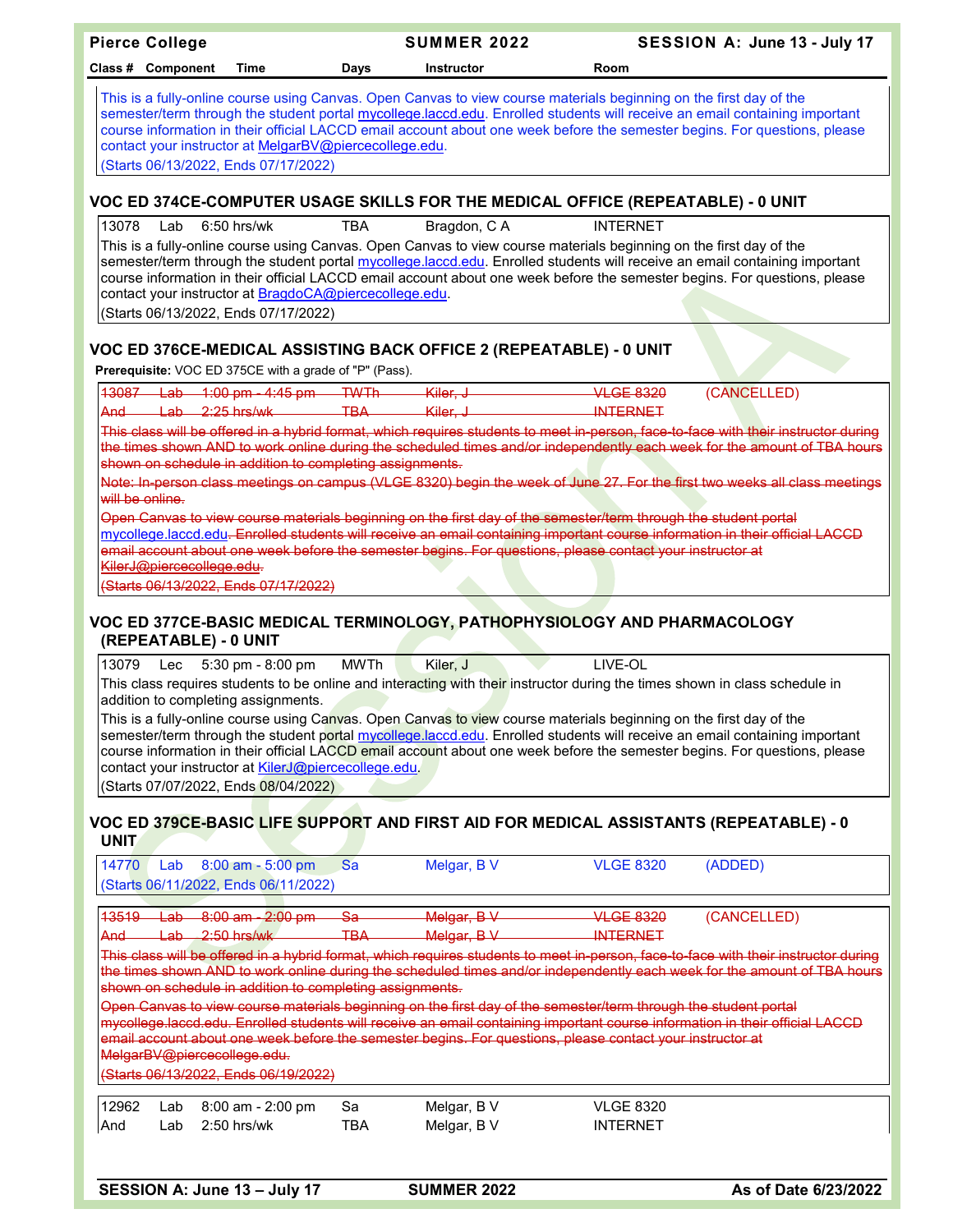| <b>Pierce College</b>                                                                                                                                                                                                                                                                                                                                                                                                                                                                                                                                                                                                                                                                                                                                              |                                                       |                                  | <b>SUMMER 2022</b>                                                                                                                                                                                                                                                                                                                                                                                                                                                                                                           |                  |         | SESSION A: June 13 - July 17 |  |  |  |
|--------------------------------------------------------------------------------------------------------------------------------------------------------------------------------------------------------------------------------------------------------------------------------------------------------------------------------------------------------------------------------------------------------------------------------------------------------------------------------------------------------------------------------------------------------------------------------------------------------------------------------------------------------------------------------------------------------------------------------------------------------------------|-------------------------------------------------------|----------------------------------|------------------------------------------------------------------------------------------------------------------------------------------------------------------------------------------------------------------------------------------------------------------------------------------------------------------------------------------------------------------------------------------------------------------------------------------------------------------------------------------------------------------------------|------------------|---------|------------------------------|--|--|--|
| Class # Component                                                                                                                                                                                                                                                                                                                                                                                                                                                                                                                                                                                                                                                                                                                                                  | Time                                                  | <b>Days</b><br><b>Instructor</b> |                                                                                                                                                                                                                                                                                                                                                                                                                                                                                                                              | Room             |         |                              |  |  |  |
| This class will be offered in a hybrid format, which requires students to meet in-person, face-to-face with their instructor during<br>the times shown AND to work online during the scheduled times and/or independently each week for the amount of TBA hours<br>shown on schedule in addition to completing assignments.<br>Open Canvas to view course materials beginning on the first day of the semester/term through the student portal<br>mycollege.laccd.edu. Enrolled students will receive an email containing important course information in their official LACCD<br>email account about one week before the semester begins. For questions, please contact your instructor at<br>MelgarBV@piercecollege.edu.<br>(Starts 07/11/2022, Ends 07/17/2022) |                                                       |                                  |                                                                                                                                                                                                                                                                                                                                                                                                                                                                                                                              |                  |         |                              |  |  |  |
|                                                                                                                                                                                                                                                                                                                                                                                                                                                                                                                                                                                                                                                                                                                                                                    |                                                       |                                  | VOC ED 560CE-FUNDAMENTALS OF BOOKKEEPING (REPEATABLE) - 0 UNIT                                                                                                                                                                                                                                                                                                                                                                                                                                                               |                  |         |                              |  |  |  |
| 14994<br>Lec<br>addition to completing assignments.                                                                                                                                                                                                                                                                                                                                                                                                                                                                                                                                                                                                                                                                                                                | $9:00$ am - 12:00 pm                                  | <b>MTTh</b>                      | Gutierrez, J<br>This class requires students to be online and interacting with their instructor during the times shown in class schedule in<br>This is a fully-online course using Canvas. Open Canvas to view course materials beginning on the first day of the<br>semester/term through the student portal mycollege.laccd.edu. Enrolled students will receive an email containing important<br>course information in their official LACCD email account about one week before the semester begins. For questions, please | LIVE-OL          | (ADDED) |                              |  |  |  |
| (Starts 06/13/2022, Ends 07/18/2022)                                                                                                                                                                                                                                                                                                                                                                                                                                                                                                                                                                                                                                                                                                                               | contact your instructor at GutierJ@piercecollege.edu. |                                  |                                                                                                                                                                                                                                                                                                                                                                                                                                                                                                                              |                  |         |                              |  |  |  |
|                                                                                                                                                                                                                                                                                                                                                                                                                                                                                                                                                                                                                                                                                                                                                                    |                                                       |                                  | VOC ED 660CE-EXPLORING BIOTECHNOLOGY CAREERS (REPEATABLE) - 0 UNIT                                                                                                                                                                                                                                                                                                                                                                                                                                                           |                  |         |                              |  |  |  |
| 14137<br>Lab<br>(Starts 06/13/2022, Ends 07/03/2022)                                                                                                                                                                                                                                                                                                                                                                                                                                                                                                                                                                                                                                                                                                               | 9:00 am - 12:10 pm                                    | <b>MWF</b>                       | Kamajaya, A                                                                                                                                                                                                                                                                                                                                                                                                                                                                                                                  | <b>CFS 92004</b> |         |                              |  |  |  |
|                                                                                                                                                                                                                                                                                                                                                                                                                                                                                                                                                                                                                                                                                                                                                                    |                                                       |                                  | VOC ED 661CE-BIOTECHNOLOGY ENTREPRENEURSHIP (REPEATABLE) - 0 UNIT                                                                                                                                                                                                                                                                                                                                                                                                                                                            |                  |         |                              |  |  |  |
| 15259<br>(Starts 06/14/2022, Ends 06/30/2022)                                                                                                                                                                                                                                                                                                                                                                                                                                                                                                                                                                                                                                                                                                                      | Lab 9:00 am - 1:30 pm                                 | <b>TTh</b>                       | Kamajaya, A                                                                                                                                                                                                                                                                                                                                                                                                                                                                                                                  | <b>CFS 92004</b> | (ADDED) |                              |  |  |  |
| (Starts 07/06/2022, Ends 07/24/2022)                                                                                                                                                                                                                                                                                                                                                                                                                                                                                                                                                                                                                                                                                                                               | 14138 Lab 9:00 am - 12:10 pm MWF                      |                                  | Kamajaya, A                                                                                                                                                                                                                                                                                                                                                                                                                                                                                                                  | CFS 92004        |         | (CANCELLED)                  |  |  |  |
|                                                                                                                                                                                                                                                                                                                                                                                                                                                                                                                                                                                                                                                                                                                                                                    |                                                       |                                  |                                                                                                                                                                                                                                                                                                                                                                                                                                                                                                                              |                  |         |                              |  |  |  |